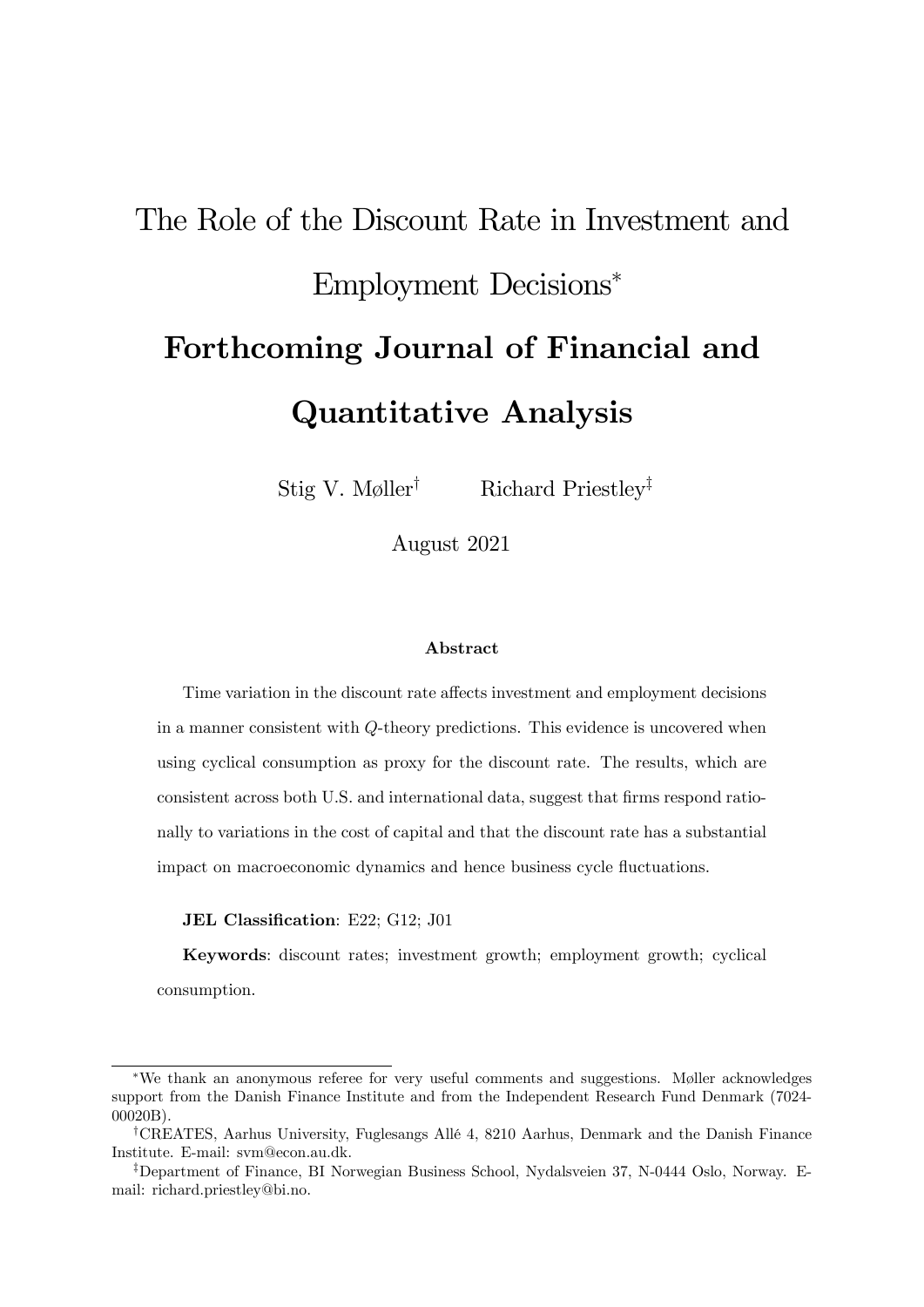# I. Introduction

Lettau and Ludvigson (2002) derive the theoretical result that the discount rate should have implications not only for investment today, but also for future investment at long horizons. Similarly, Chen and Zhang (2011) derive a dynamic model that relates the discount rate to both short and long term employment growth. However, while both of these models provide novel and interesting insights, the empirical evidence to support them is still limited. For instance, until now, no single proxy for the discount rate has been shown to predict both investment and employment in a way that is consistent with Q-theory models. In addition, no international evidence exists to support the theoretical result that discount rate variation should explain long-term áuctuations in both investment and employment.

Our contribution is to show that both investment and employment growth are predictable by the discount rate in a manner that is consistent with Q-theory models. We uncover strong and robust evidence, using U.S. and international data, that managers do adjust investment and employment in the long run in line with the novel predictions in Lettau and Ludvigson (2002) and Chen and Zhang (2011). As a result, we are able to show that time variation in the discount rate as measured by the equity market risk premium matters for macroeconomic dynamics. The crux to uncovering these findings is the ability to accurately measure discount rate variation over the business cycle through employing a robust predictor of stock returns.

Research on stock return predictability, which is the main source for understanding if discount rates vary, has produced mixed results.<sup>1</sup> However, in a recent paper, Atanasov,

<sup>1</sup>Goyal and Welch (2008) show that a long list of predictor variables are inconsistent and poor predictors of stock returns. Rapach, Strauss, and Zhou (2010), Henkel, Martin, and Nardari (2011), Dangl and Halling (2012), and Golez and Koudijs (2018) Önd that popular predictor variables can only forecast stock returns in bad times, whereas there is essentially no evidence of predictability in good times, that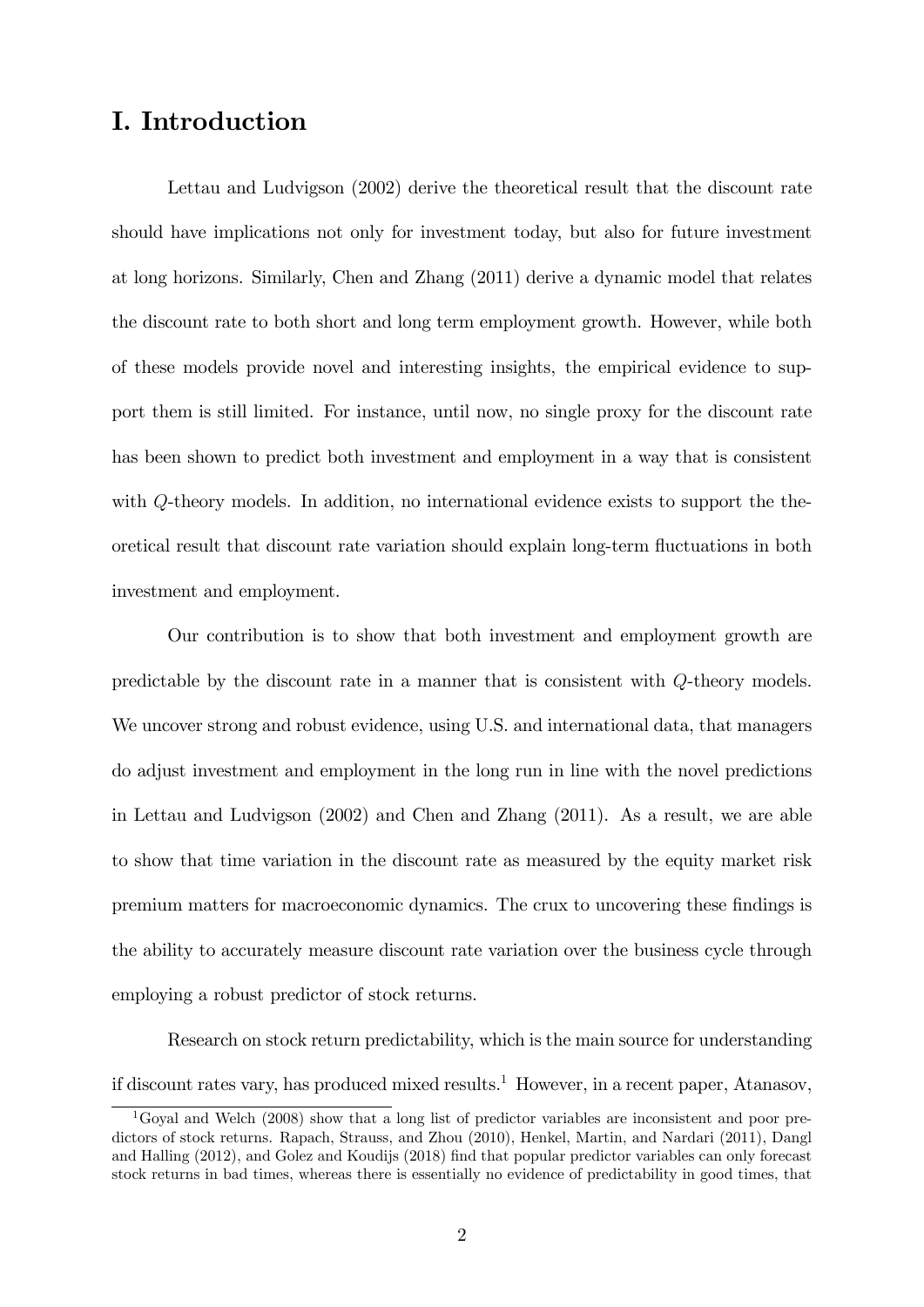Møller, and Priestley (2020) derive a new consumption based predictor variable, cyclical consumption  $(CC)$ , that is consistent with Campbell and Cochrane's  $(1999)$  habit based model that features time variation in risk aversion. The empirical evidence in Atanasov et al. (2020) shows that there is substantial discount rate variation in both good and bad economic times and over short and long horizons. Consequently, this result opens up the possibility of more accurately testing the production based modelís predictions about the impact of discount rate variation on investment and employment, which in turn may lead to a better understanding of how the discount rate affects business cycle fluctuations, with implications not just for finance but also macroeconomics.

The main result of the paper is that the long-run implications of the dynamic investment and employment models of Lettau and Ludvigson (2002) and Chen and Zhang  $(2011)$  are confirmed in the data as long as we exploit new insights into how to measure discount rate variation through stock market return predictability. We find that if the discount rate is measured by CC, it contains significant predictive power for both stock returns, investment growth, and employment growth, while other proxies for the discount rate often fail to contain significant predictive power or predict with the wrong sign according to the theoretical models. The impact of the discount rate as measured by CC is substantial, both economically and statistically. This evidence suggests that corporate managers respond rationally to variations in their firm's cost of capital when making investment and employment decisions. In turn, the results indicate that discount rate variation can have a major impact on business cycle fluctuations.

We consider a host of robustness tests. First, we provide international evidence from a wide cross section of countries in order to analyze whether the U.S. based predictability patterns are present outside of the U.S. The international results show that

is, during business cycle expansions.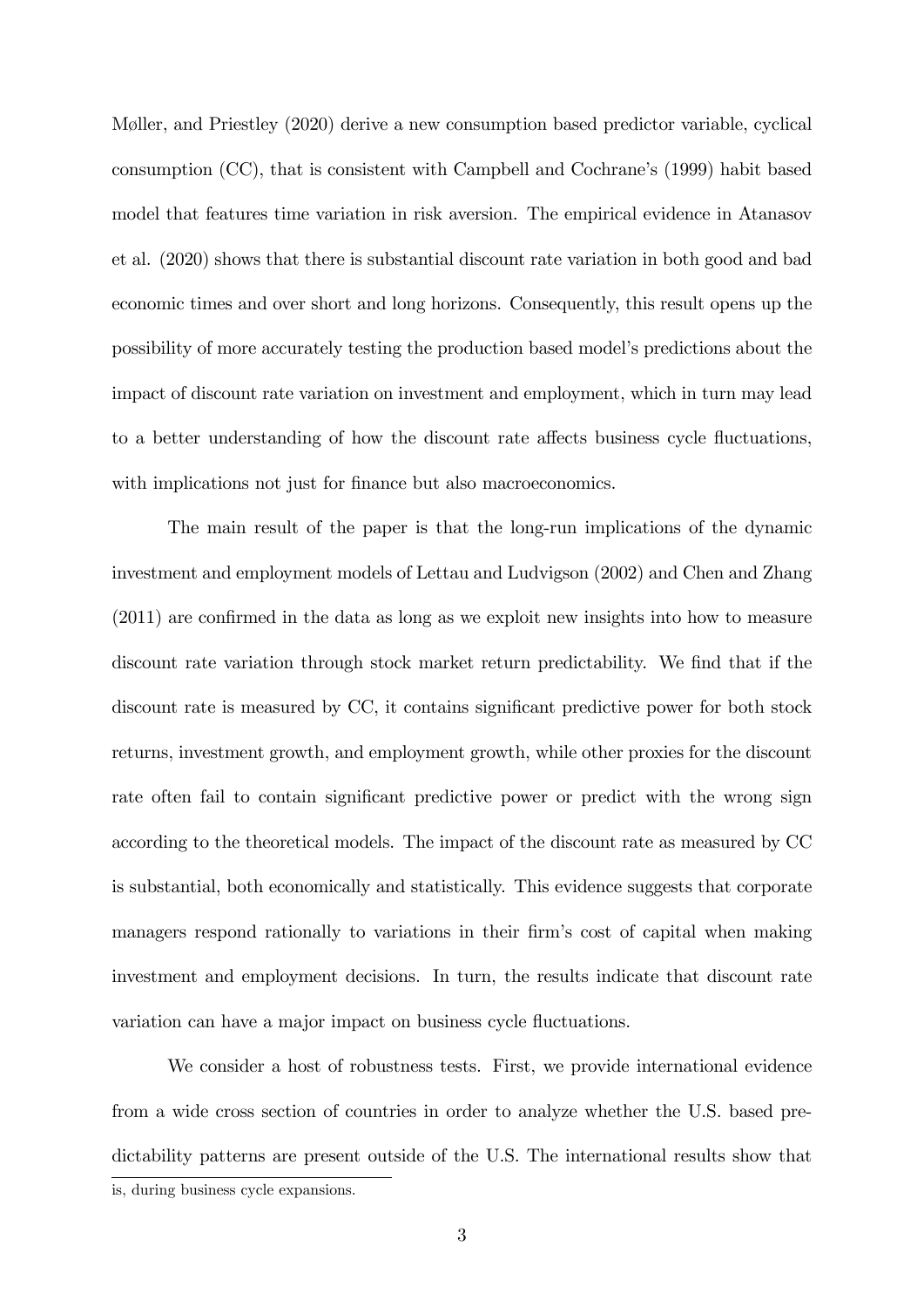investment growth and employment growth are predictable from variation in discount rates in a way that is fully consistent with the U.S. evidence. The international evidence thereby lends further support to the theoretical predictions in Lettau and Ludvigson (2002) and Chen and Zhang (2011). Second, the Öndings using U.S. data are generally robust to how consumption is measured with the exception that including services weakens the extent of predictability. This finding supports the analysis in Kroencke (2017) who argues that the filtering of services in the construction of the data reduces the link to asset market data. Third, the construction of cyclical consumption is undertaken using a detrending filter proposed in Hamilton (2018). We show that the results regarding investment and employment growth predictability are robust to a wide range of different specifications of the filter. Fourth, investment and employment growth predictability by cyclical consumption is also robust to using controls for other suggested predictor variables of stock market returns, which are generally unable to predict investment and employment growth, and the inclusion of macroeconomic controls in the predictive regressions.

The rest of the paper is organized as follows. The next section presents the dynamic models of investment and employment and their testable predictions. Section III presents the data and motivates why cyclical consumption is an appropriate proxy for capturing time-variation in the discount rate. Section IV presents U.S. empirical evidence on predictability of investment and employment growth. Section V presents international evidence. Section VI concludes.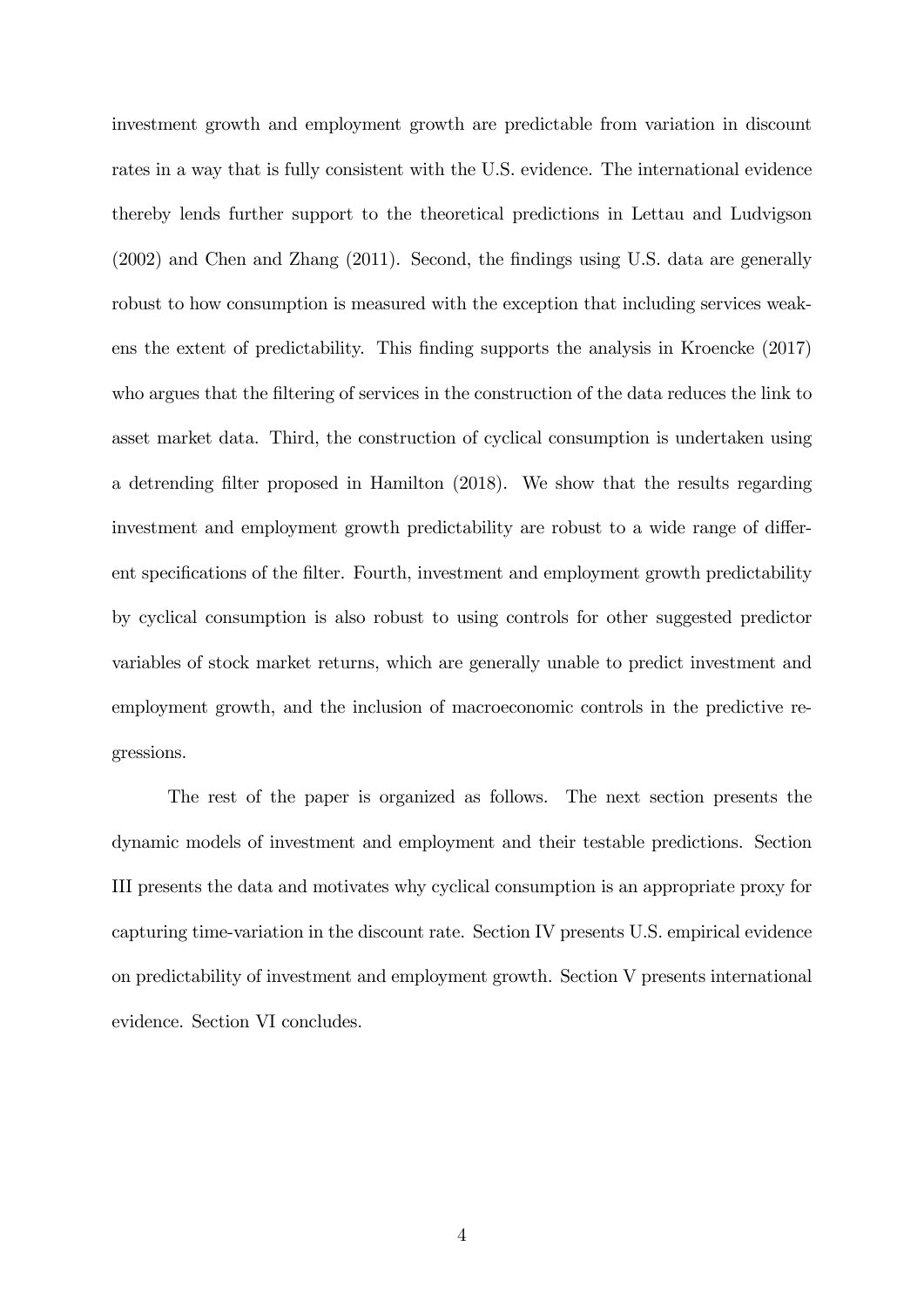# II. Dynamic Models of Investment and Employment

The single period investment model of Tobin (1969) predicts that a decrease (increase) in the discount rate leads to an increase (decrease) in investment. While this effect should happen in the short run, exactly when in the data the effect should be observed is uncertain because it depends on whether there is time to build or plan. Abel and Blanchard (1986) find that it is the discount rate and not marginal profitability that drives investment. Lamont (2000) finds that investment plans can forecast both aggregate investment and stock returns at short horizons with a lag attributed to time to build/plan. However, Lamont's (2000) evidence of the role between the discount rate and short term investment is rather indirect.

Equilibrium models with capital adjustment costs have been useful in explaining the equity market premium (see, for example, Jermann (1998) and Jermann (2010)) and the value effect (Zhang  $(2005)$  and Cooper  $(2006)$ ). In addition, cross sectional asset pricing studies have found that returns on individual stocks or portfolios of stocks differ according to their loadings on an investment to asset (capital) factor. The investment factor is derived from a Q-theory based production model and is important in accounting for many stock market anomalies (see, for example, Hou, Xue, and Zhang (2015), Hou, Xue, and Zhang (2020), and Hou, Mo, Xue, and Zhang (2021)).

In search models of employment such a Mortensen and Pissarides (1994) the risk premium and hence the discount rate are constant and consequently there are no implications about the predictability of employment growth by the discount rate. Extensions of search models in a general equilibrium framework that include employment adjustment costs have been shown to be crucial in explaining the equity market premium, macroeconomic quantities, and the presence of rare disasters. For example, Petrosky-Nadeau,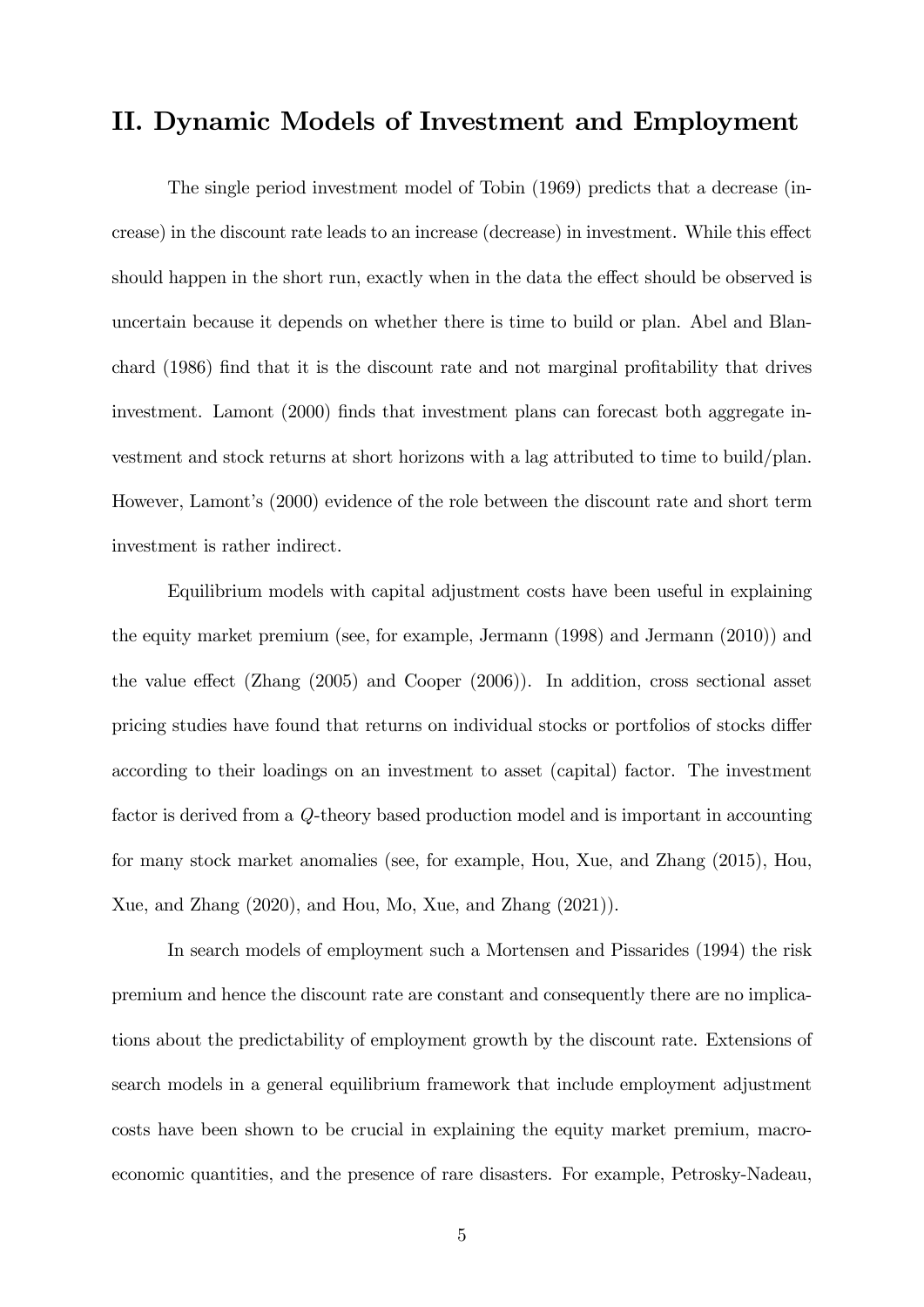Zhang, and Kuehn (2018) use a globally nonlinear algorithm to solve a standard search model of equilibrium unemployment and show that due to adjustment costs in the labor market, rare disasters such as those in Rietz (1988) and Barro (2006) can arise endogenously. Their model captures the dynamics of the unemployment rate and its impact on output. Bai and Zhang (2021) use search models of employment in a general equilibrium framework with rare disasters and show that this model helps explain the equity market risk premium and macroeconomic quantities. They also show that as the discount rate falls unemployment falls, a result also found in simulations of a partial equilibrium model in Hall (2017).

Given the evidence that both investment and employment dynamics play an important role in equity markets, it is somewhat a puzzle that there appears to be scant empirical evidence of a direct link between the discount rate and future investment and employment. The goal of this paper is to investigate empirically how variations in the discount rate affect investment and employment in the long run. Dynamic models of investment and employment that relate these quantities to the discount rate are provided in Lettau and Ludvigson (2002) and Chen and Zhang (2011). Both models outline the direct role that the discount rate can have on future investment and employment decisions. These dynamic models provide a rich set of empirical predictions that we discuss below.

# A. Investment

Lettau and Ludvigson (2002) derive a novel insight into the role of the discount rate on long run investment growth which predicts that a fall (rise) in the discount rate today leads to a fall (rise) in long run investment. The intuition is as follows: if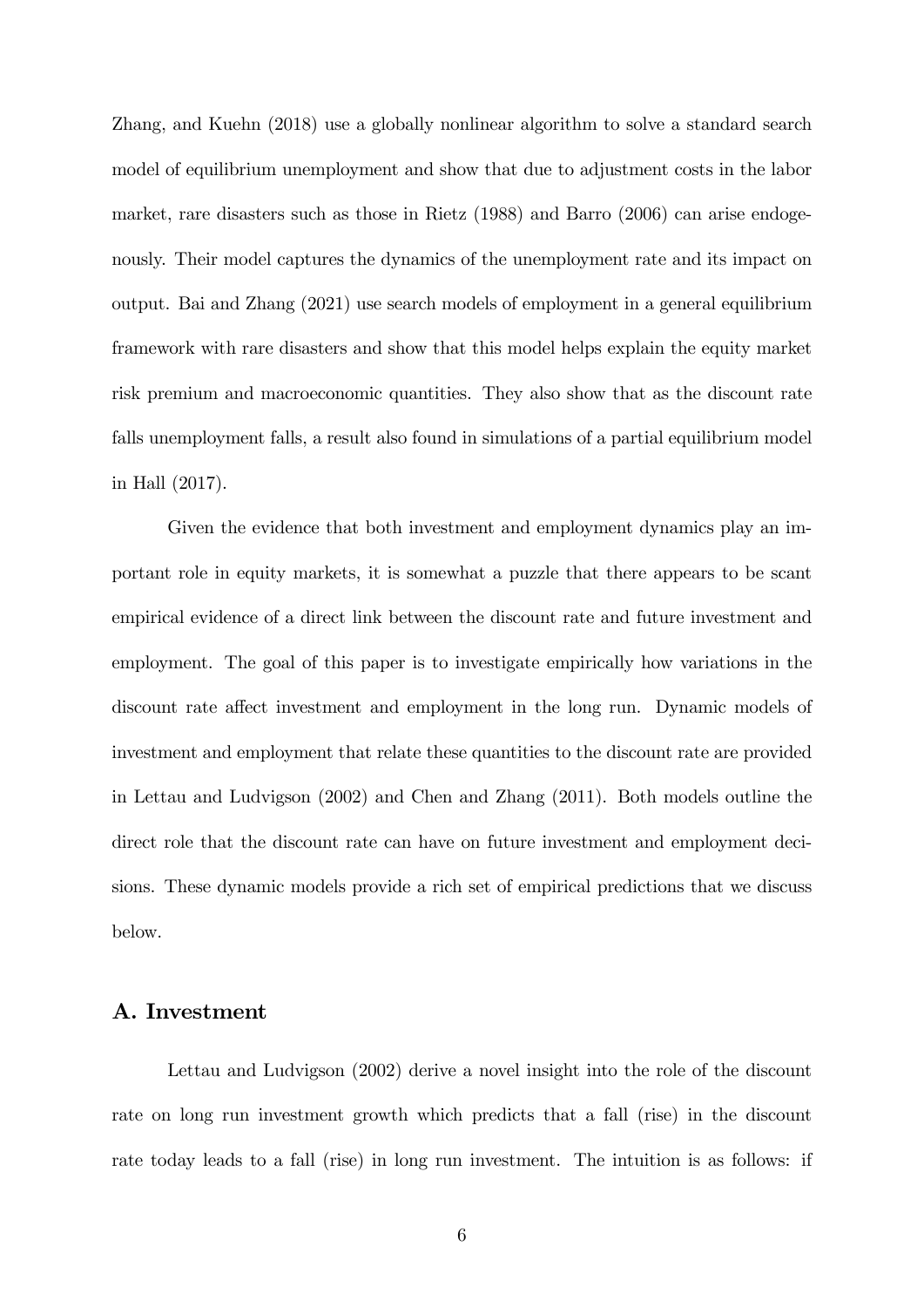the discount rate falls today stock prices rise, the cost of capital declines and, hence, according to Tobin's model investment should start to rise. Their insight is that going forward, the decrease in the discount rate today leads to future lower stock returns which eventually will drive down prices in the future. As a result, the cost of capital will start to rise and consequently future investment growth will actually fall in the long run. Thus, a fall (rise) in the discount rate today implies a fall (rise) in investment in the long run.

To see the details of how this multi-period model works, we follow Lettau and Ludvigson (2002) who derive the following expression for the natural log of Tobin's  $Q$ ,  $q_t$ :

(1) 
$$
q_t \approx E_t \left[ \sum_{j=0}^{\infty} \rho_q^j \left[ \left( 1 - \rho_q \right) m_{t+1+j} - r_{it+1+j} + \phi_{t+j} \right] \right],
$$

where  $q_t$  is expressed as a first order function of expected marginal profits,  $m_{t+1+j}$ , and expected future investment returns,  $r_{it+1+j}$ .  $\phi_{t+j}$  contains variance and covariance terms along with linearization constants, and  $\rho_q = 1/(1 + \exp(\overline{m - q}))$ . The discount rate is embodied in the investment returns,  $r_{it+1+j}$ . It is clear that a fall in future discount rates through  $r_{it+1+j}$  increases  $q_t$  and with convex adjustment costs it follows that investment increases.

Lettau and Ludvigson (2002) then use the Campbell and Shiller (1988) decomposition of stock prices to show that  $q_t$  has a common element with  $p_t$ :

(2) 
$$
p_t \approx E_t \left[ \sum_{j=0}^{\infty} \rho_p^j \left[ \left( 1 - \rho_p \right) d_{t+1+j} - r_{st+1+j} \right] \right],
$$

where  $p_t$  is the current stock price,  $d_{t+1+j}$  is the expected future dividend,  $r_{st+1+j}$  is the future expected stock return, and  $\rho_p = 1/\left(1 + \exp\left(\overline{d-p}\right)\right)$ . Comparing equations (1)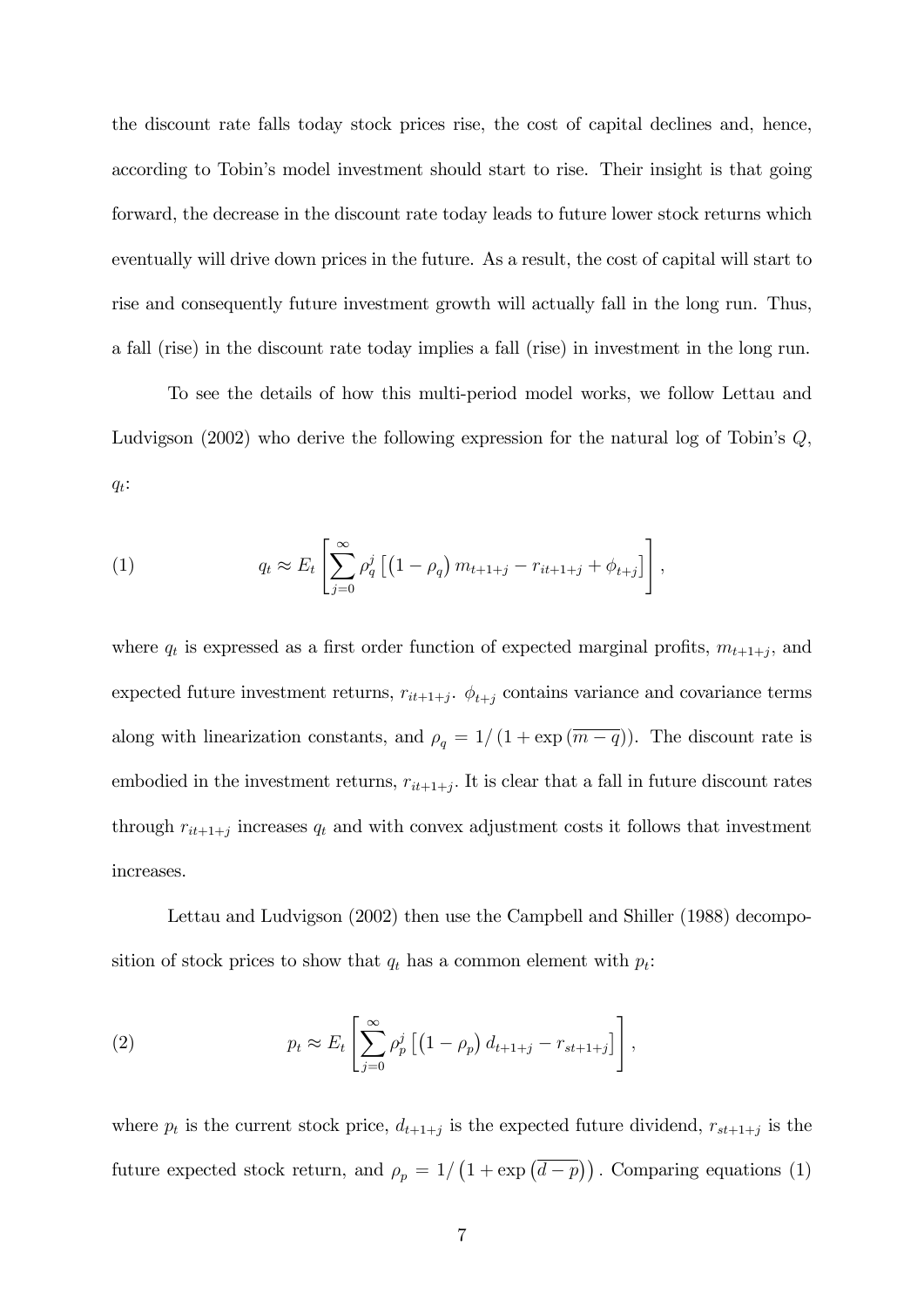and (2) it follows that  $p_t$  is closely related to  $q_t$  but with the difference that the discount rate is embodied in investment returns in equation (1) and embodied in stock returns in equation (2). Cochrane (1991) shows that aggregate stock returns are equal to aggregate investment returns and provides empirical support for this relation. Liu, Whited, and Zhang (2009) show that investment returns are equal to the firm's weighted average cost of capital and provide evidence that stock returns are equal to levered investment returns at the portfolio level. Therefore, given that  $r_{st+1+j} = r_{it+1+j}$ , we are able to assert that both  $p_t$  and  $q_t$  depend on expected stock returns.

To see how observable predictor variables have been related to expected returns, note that from the stock return predictability literature, the Campbell and Shiller decomposition is written as:

(3) 
$$
d_t - p_t \approx E_t \left[ \sum_{j=0}^{\infty} \rho_p^j \left[ r_{st+1+j} - \Delta d_{t+1+j} \right] \right],
$$

and the dividend-price ratio  $DP_t \equiv d_t - p_t$  is shown to predict long horizon returns.

Lettau and Ludvigson (2002) note that the Q-theory implies the following for expected investment returns:

(4) 
$$
E_t r_{it+1} \approx \rho_q E_t \Delta q_t + (1 - \rho_q) E_t [m_{t+1} - q_t] + \phi_t
$$

and given that  $r_{st+1+j} = r_{it+1+j}$ , we can substitute (4) into (3):

(5) 
$$
d_t - p_t \approx E_t \left[ \sum_{j=0}^{\infty} \rho_p^j \left[ \rho_q \Delta q_{t+1+j} + (1 - \rho_q) \left[ m_{t+1+j} - q_{t+j} \right] + \phi_{t+j} - \Delta d_{t+1+j} \right] \right].
$$

Now from (3) and (5) it is clear that a variable that forecasts long horizon stock returns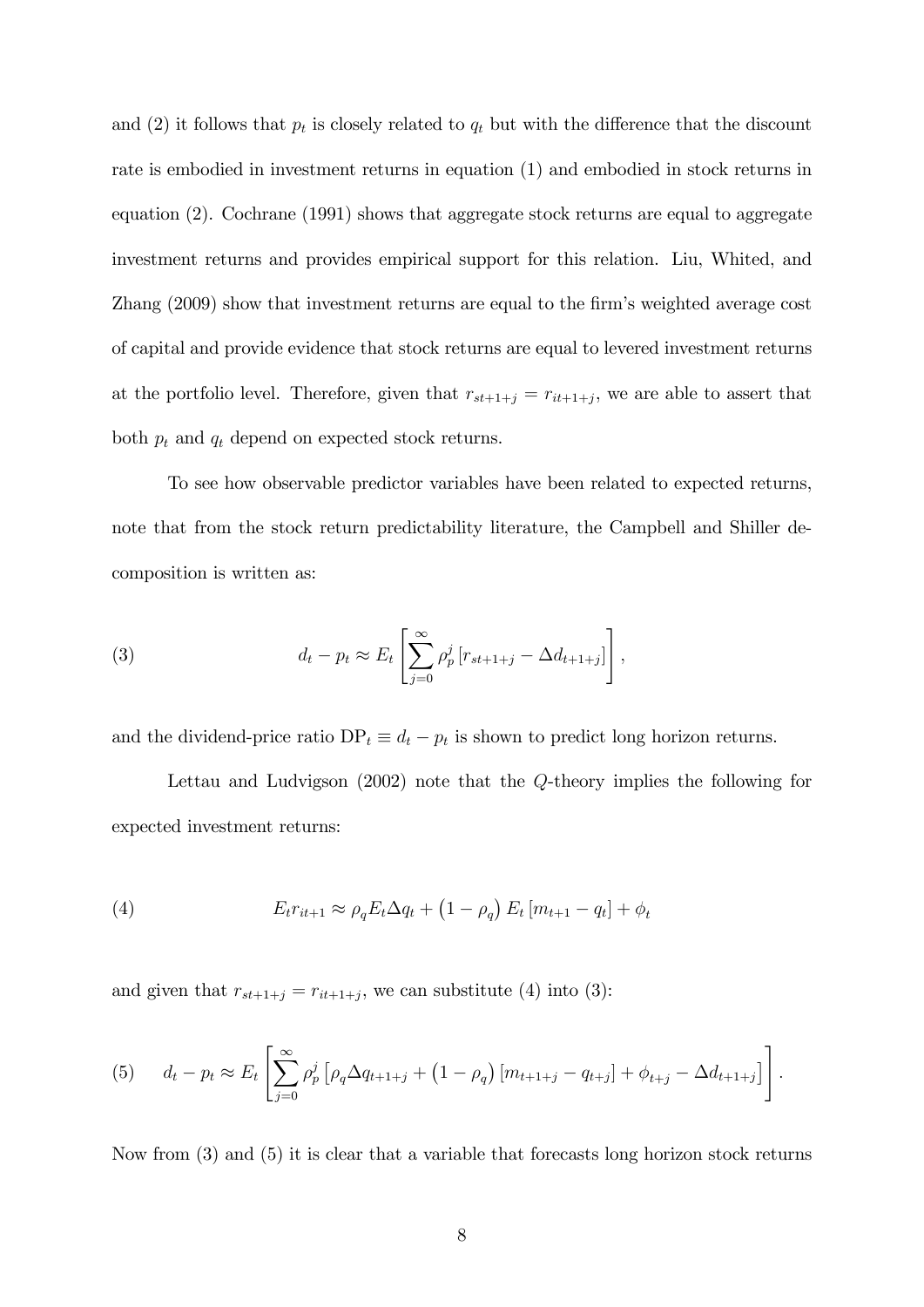such as  $DP_t$  in (3) can also be used to forecast long horizon variation in  $\Delta q_t$ . Given that we can think of investment as being an increasing function of  $q_t$ , the testable implication is that  $DP<sub>t</sub>$  should forecast investment growth over the long horizon. Lettau and Ludvigson (2002) outline the relation between predictor variables that proxy discount rate variations and investment growth. First, from  $(3)$  a decrease in DP<sub>t</sub> predicts a decrease in expected returns (discount rates). From equation (5) a decrease in the discount rate leads to a fall in the growth rate in  $q_t$  and therefore investments over long horizons. That is, future investment growth should have a positive correlation with expected returns which is the opposite of the one period Q model where a decline in the discount rate leads to a contemporaneous increase in investment. The ability to predict investment grows with the horizon because of the infinite discounted sum of  $\Delta q_{t+1+j}$  on the right hand side of (5). To summarize, a fall in the discount rate today should predict a short run increase in investment, according to Tobin's model, but then a subsequent fall in investment in the long run according to Lettau and Ludvigson's (2002) model. Of course, the opposite happens when the discount rate increases.

In principle, any variable that predicts stock returns should work in predicting  $q$ and hence investment. Lettau and Ludvigson (2002) derive a similar version of (5) above using CAY on the left hand side and find evidence that is consistent with discount rate proxies predicting long run investment growth.

We test the hypothesis of predictable investment growth from discount rate variation by using a predictive regression of the form:

(6) 
$$
\Delta i_{t+h} = i_{t+h} - i_t = \alpha + \beta Z_t + \varepsilon_{t+h}
$$

where  $\Delta i_{t+h} = i_{t+h} - i_t$  is h-period ahead log growth in investment,  $Z_t$  is a discount rate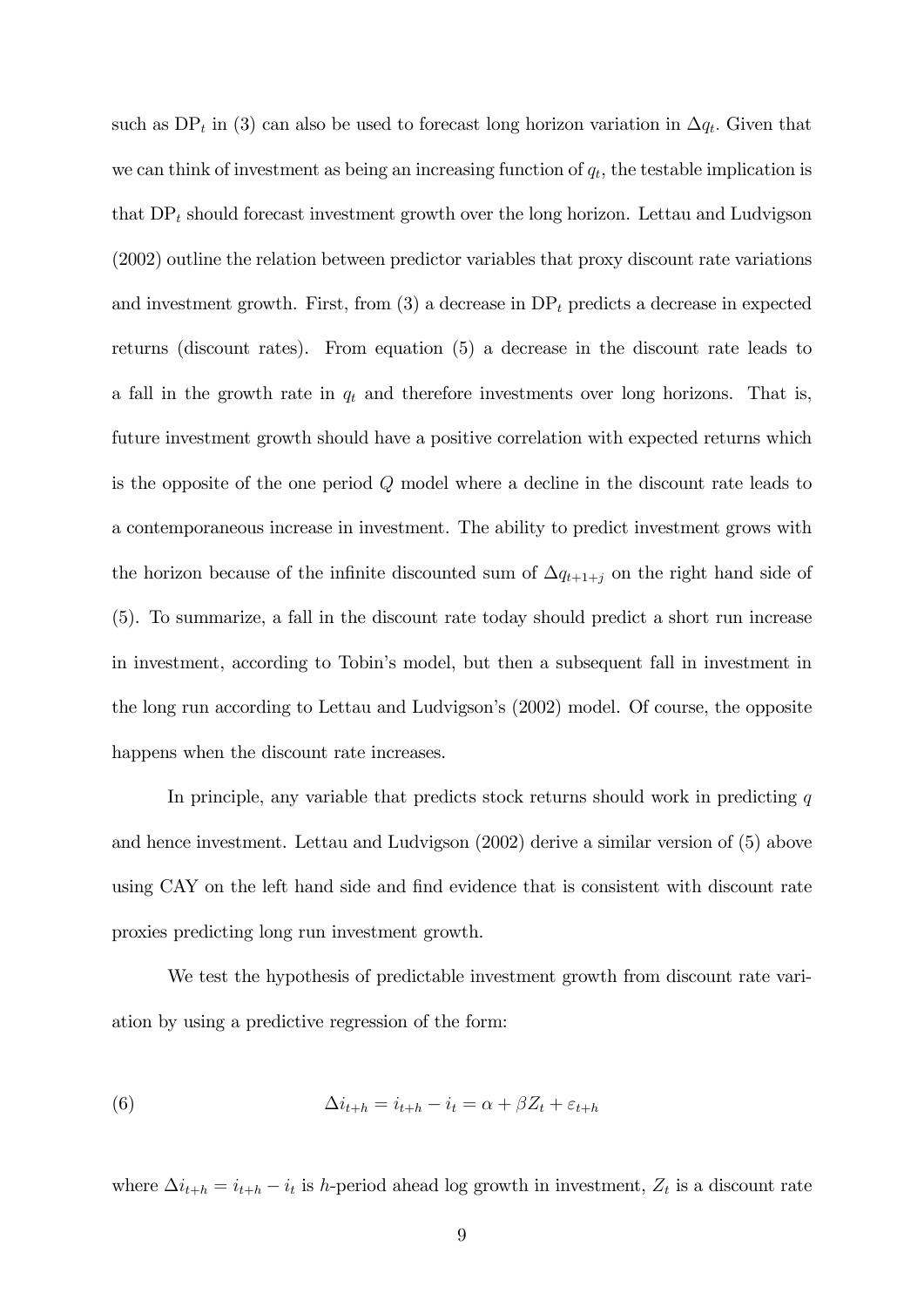proxy, and  $\varepsilon_{t+h}$  is the error term.

## B. Employment

Chen and Zhang (2011) derive a novel dynamic model of employment growth. The intuition underlying their insight is the same as that of Lettau and Ludvigson (2002) in that a fall in the discount rate at the beginning of period  $t$ , which is accompanied by a rise in stock prices, leads to an increase in the marginal benefit of hiring and hence should increase actual hiring. With a one-period lag in planning, the employment stock increases at the beginning of period  $t + 1$ , implying that a discount rate drop today will lead to a short-run increase in employment growth. The increase in stock price and fall in the discount rate at the beginning of period t implies that returns will fall on average during period t, which means that the stock price will drop at the beginning of period  $t + 1$ , and so will the level of hiring. Time-to-build effects again imply that the actual employment stock will drop only at the beginning of period  $t + 2$ . Based on this, a change in the discount rate today should forecast a short run change in employment with a negative slope and a long run change in employment with a positive slope.

To see this in detail, we follow Chen and Zhang (2011) who base their testable hypotheses about predictable employment growth on the work of Yashiv (2000) and Merz and Yashiv (2007) that brings search and matching models of employment into an expression for firm value. The first step here is to define the adjustment costs of hiring as quadratic:

(7) 
$$
\left(\frac{a}{2}\right) \left(\frac{\lambda_t J_t}{N_t}\right)^2 N_t
$$

where  $a > 0$ ,  $N_t$  is total employment,  $J_t$  represents job vacancies, and  $\lambda_t$  is the probability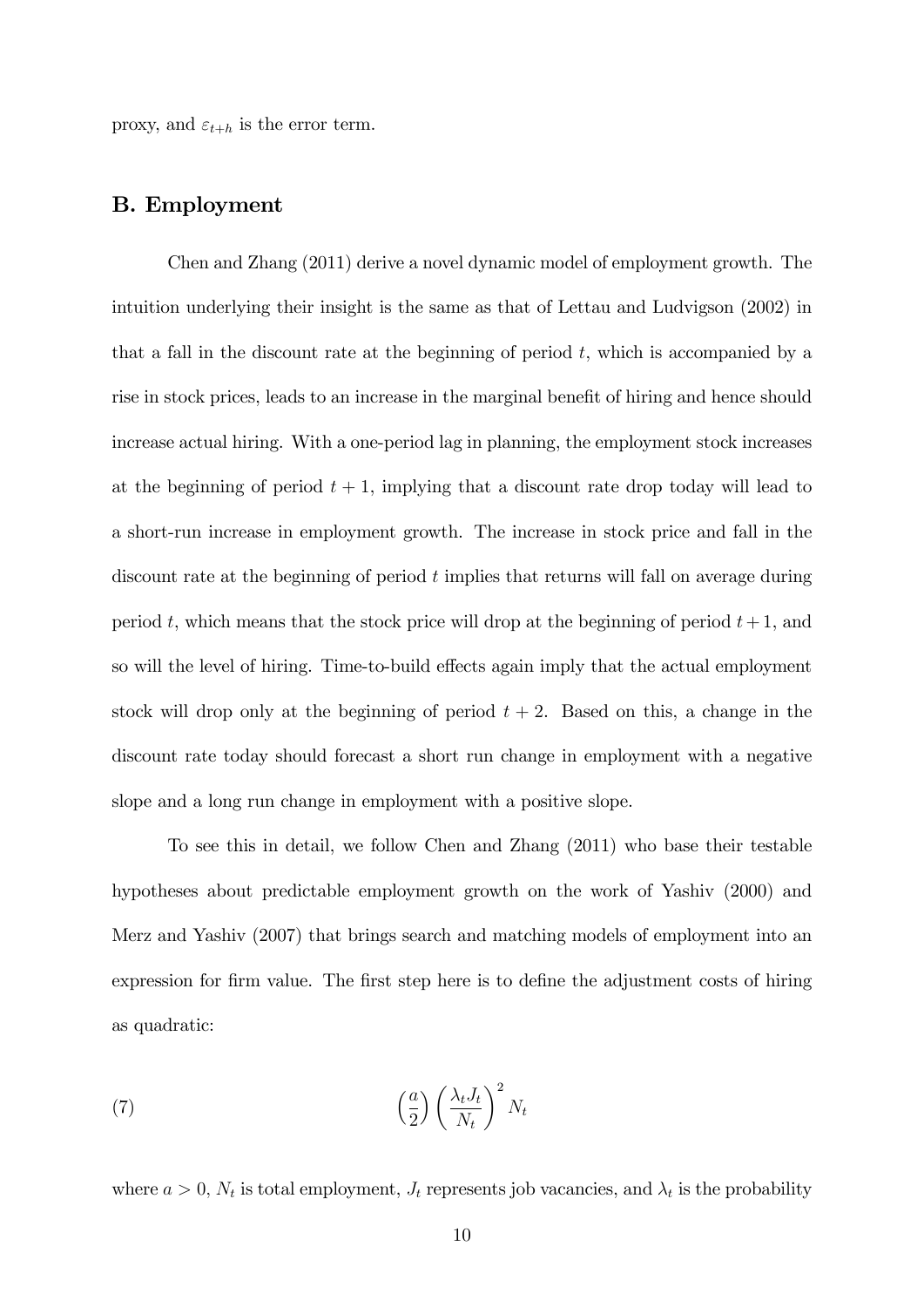that a vacancy will be filled. Given separation rates,  $s$ , happen at a constant rate between zero and one, the stock of employment evolves according to

(8) 
$$
N_{t+1} = (1-s)N_t + \lambda_t J_t.
$$

This relation is important since it embodies a one period time-to-build since hiring at time  $t, \lambda_t J_t$ , only delivers new productive workers at time  $t + 1$ .

Hiring costs are rising and convex in the number of hires and falling in the stock of workers. The motivation for this specification is that the costs of searching and screening for new workers and training them increases with the numbers that need hiring.

Assuming that the firm decides on the number of workers in order to maximize the discounted present value of future cash flows, the return to hiring is given as the ratio of the marginal benefit of hiring to the marginal cost of hiring:

(9) 
$$
R_{t+1}^H = \frac{f(X_{t+1}) - W_{t+1} + \left(\frac{a}{2}\right) \left(\frac{N_{t+2}}{N_{t+1}}\right)^2 - \left(\frac{a}{2}\right) (1-s)^2}{a \left(\frac{N_{t+1}}{N_t}\right) - a (1-s)}
$$

where  $X_t$  is a productivity shock and  $W_t$  is the wage rate. Cochrane (1991) shows that with constant returns to scale the return from hiring is equivalent to the stock market return (see also Liu et al. (2009)). So replacing  $R_{t+1}^H$  with the stock market return, which embodies the discount rate, provides a number of testable hypotheses about employment growth and discount rates (expected stock returns) that are the same as those regarding investment growth and discount rates. In particular, an increase in the discount rate at time t should forecast initially lower employment growth  $\left(\frac{N_{t+1}}{N_t}\right)$  $N_t$ ) and subsequently higher employment growth  $\left(\frac{N_{t+2}}{N_{t+1}}\right)$ .

We can test the basic idea of whether the discount rate predicts future employment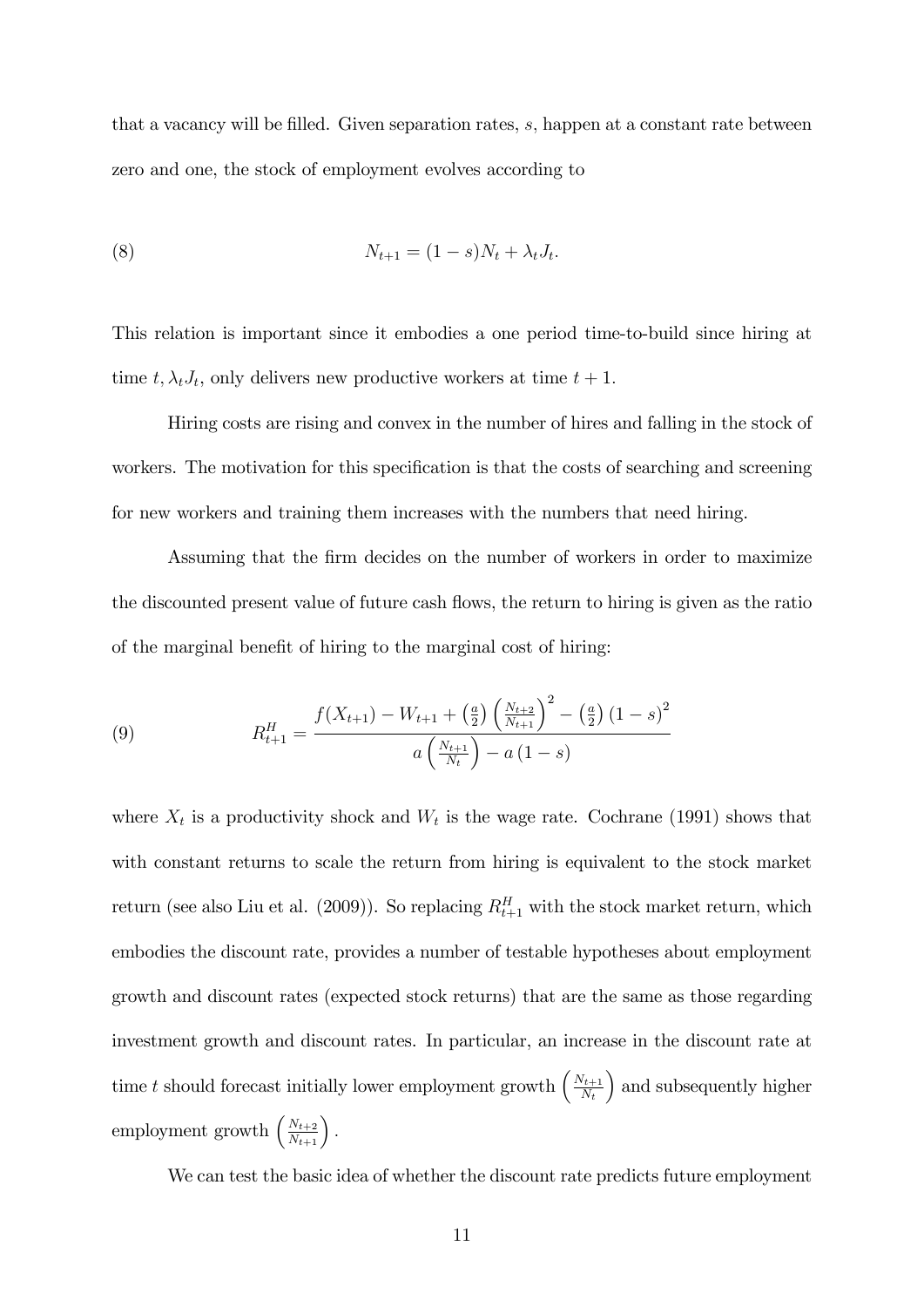growth with the following regression:

(10) 
$$
\Delta e_{t+h} = e_{t+h} - e_t = \alpha + \beta Z_t + \varepsilon_{t+h}
$$

where  $\Delta e_{t+h} = e_{t+h} - e_t$  is *h*-period ahead log growth in employment,  $Z_t$  is a discount rate proxy, and  $\varepsilon_{t+h}$  is the error term.

# III. Data

Data on investment is private nonresidential investment (seasonally adjusted and inflation adjusted) available from the Bureau of Economic Analysis. Data on employment is private nonfarm payrolls which exclude government employees (seasonally adjusted) available from the Bureau of Labor Statistics. We calculate the growth rate of the natural log of investment and employment.

Following the findings in Atanasov et al. (2020), as the proxy to track movements in the discount rate, we extract cyclical consumption fluctuations using aggregate seasonally adjusted consumption expenditures on nondurables from the National Income and Product Accounts Table 7.1 available from the Bureau of Economic Analysis.<sup>2</sup> The data are quarterly, in real per capita terms, and measured in 2012 chain weighted dollars. We use the simple and robust detrending method of Hamilton (2018) to extract the cyclical component of consumption. Following Hamilton's linear projection procedure, we regress the log of real per capita consumption,  $c_t$ , on a constant and four lagged values

<sup>&</sup>lt;sup>2</sup>We use nondurable consumption because several studies argue that services are more plagued by measurement errors than nondurable goods (see, e.g., Wilcox (1992), Savov (2011), and Kroencke (2017)). Kroencke (2017) argues that the Öltering of services in the construction of the data reduces the link to asset market data. We perform robustness tests using different definitions of aggregate consumption data.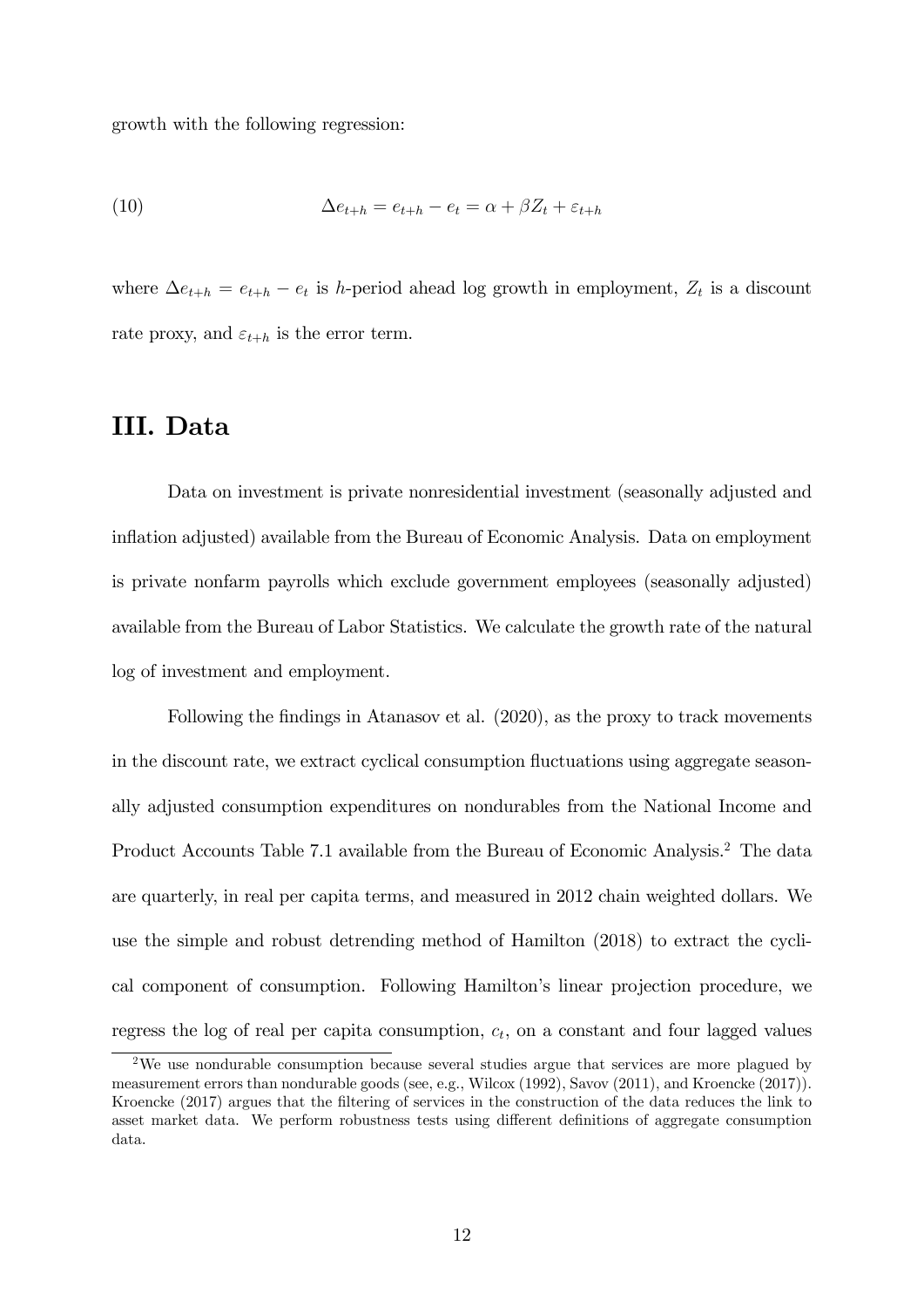of consumption as of date  $t - k$ :

(11) 
$$
c_t = b_0 + b_1 c_{t-k} + b_2 c_{t-k-1} + b_3 c_{t-k-2} + b_4 c_{t-k-3} + \omega_t,
$$

where the regression error,  $\omega_t$ , is our measure of cyclical consumption  $CC_t$  at time t:

(12) 
$$
CC_t = c_t - \widehat{b}_0 - \widehat{b}_1 c_{t-k} - \widehat{b}_2 c_{t-k-1} - \widehat{b}_3 c_{t-k-2} - \widehat{b}_4 c_{t-k-3}.
$$

Since  $\mathbf{CC}_t$  is computed based on a one-sided filter, any finding that it predicts the future values of another variable should represent true predictive ability rather than an artifact of the way consumption is detrended. In addition, this detrending procedure ensures that the cyclical component is stationary and consistently estimated for a wide range of nonstationary processes (Hamilton, 2018).

Calculating the cyclical component of consumption using the Hamilton procedure requires a choice of k in equation (11). With the purpose of capturing a slowly timevarying risk premium and hence the discount rate, Atanasov et al. (2020) show that a horizon around six years in the detrending filter is consistent with implications of the Campbell and Cochrane (1999) external habit formation model. We estimate (11) over the period 1947Q1 to 2019Q4 and then compute  $CC_t$  using (12) with  $k = 24$  quarters, implying that the first observation on  $CC_t$  is for 1953Q4 and the last is for 2019Q4.

Figure 1 shows a time series plot of CC computed from Equation (12) for  $k = 24$ quarters along with recession dates as defined by the NBER. The figure illustrates that CC has a clear pro-cyclical pattern. It increases during economic expansions and tends to reach its highest values just prior to the outbreak of recessions and decreases during economic contractions and tends to reach its lowest values near the bottom of recessions.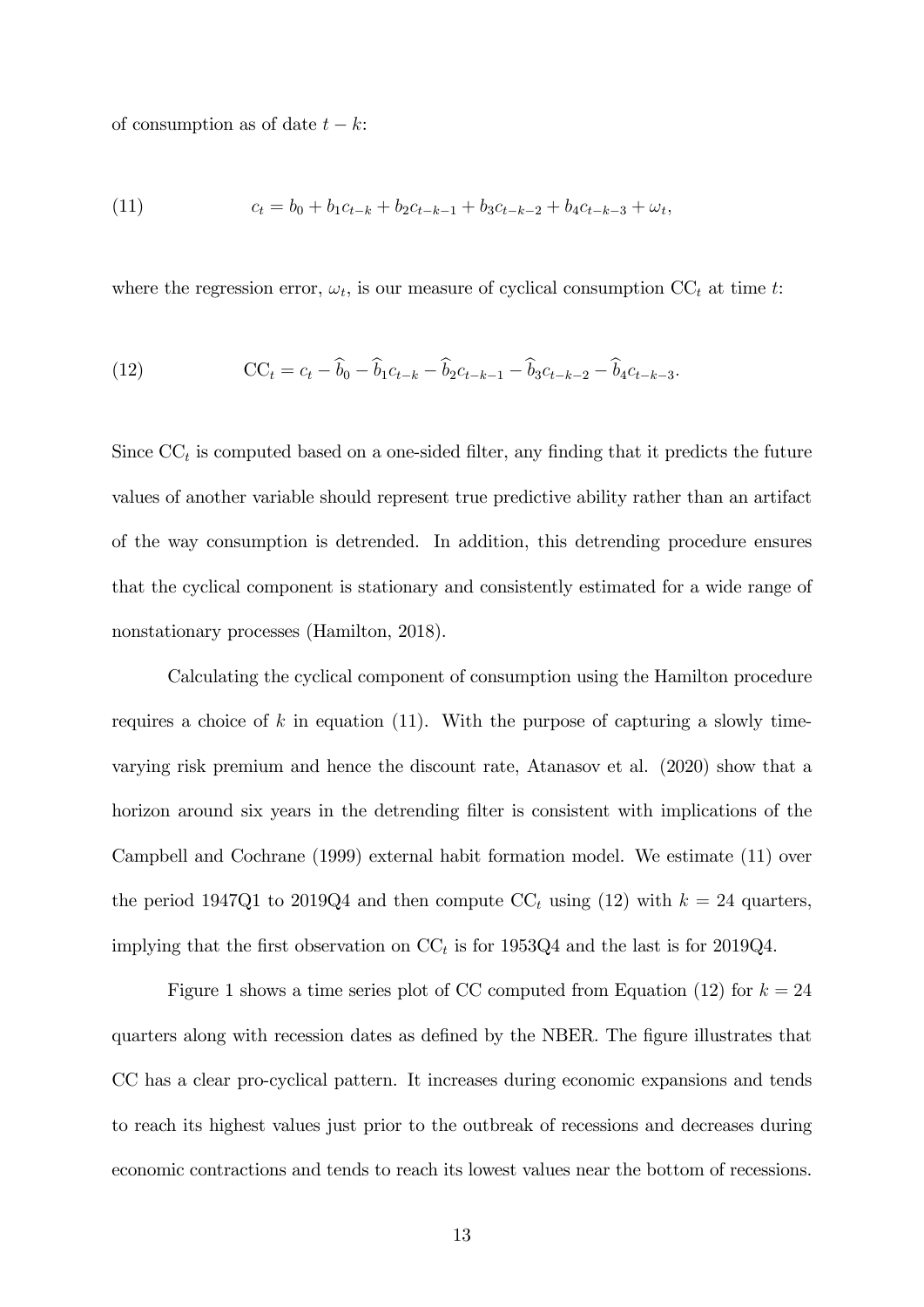Atanasov et al. (2020) show that these fluctuations in cyclical consumption constitute a more accurate description of good and bad economic times than previously employed predictor variables and CC is the most successful predictor of stock returns and hence contains relevant information about future discount rates.

#### Insert Figure 1 here.

As a control, we consider popular predictors of aggregate stock returns which have been used previously to predict investment growth and employment growth in Lettau and Ludvigson (2002) and Chen and Zhang (2011). These are the log dividend-price ratio (DP) which is the log of a 12-month moving sum of dividends paid on the S&P 500 index minus the log of prices on the S&P 500 index; the term spread (TMS) which is the longterm yield on government bonds minus the three-month treasury bill rate; the default yield spread (DFY) which is the difference between BAA- and AAA-rated corporate bond yields; the three-month treasury bill rate (TBL); and the consumption-wealth ratio (CAY) which is the residual from a cointegrating relation between log consumption, log asset (nonhuman) wealth, and log labor income (Lettau and Ludvigson (2001)). Data on these variables are available from the Goyal and Welch (2008) dataset.

There are also four traditional predictive variables of investment growth that are not related to the discount rate, also used by Lettau and Ludvigson (2002) and Chen and Zhang (2011). These are lagged investment growth (DI) or lagged employment growth (DE); corporate profit growth (DPROFIT) given as the log growth rate in after tax profits; the  $q$ -ratio computed as the market value of equities divided by the net worth; and the real GDP log growth rate (DGDP). Data on these variables are available from the FRED database of the St. Louis Federal Reserve Bank.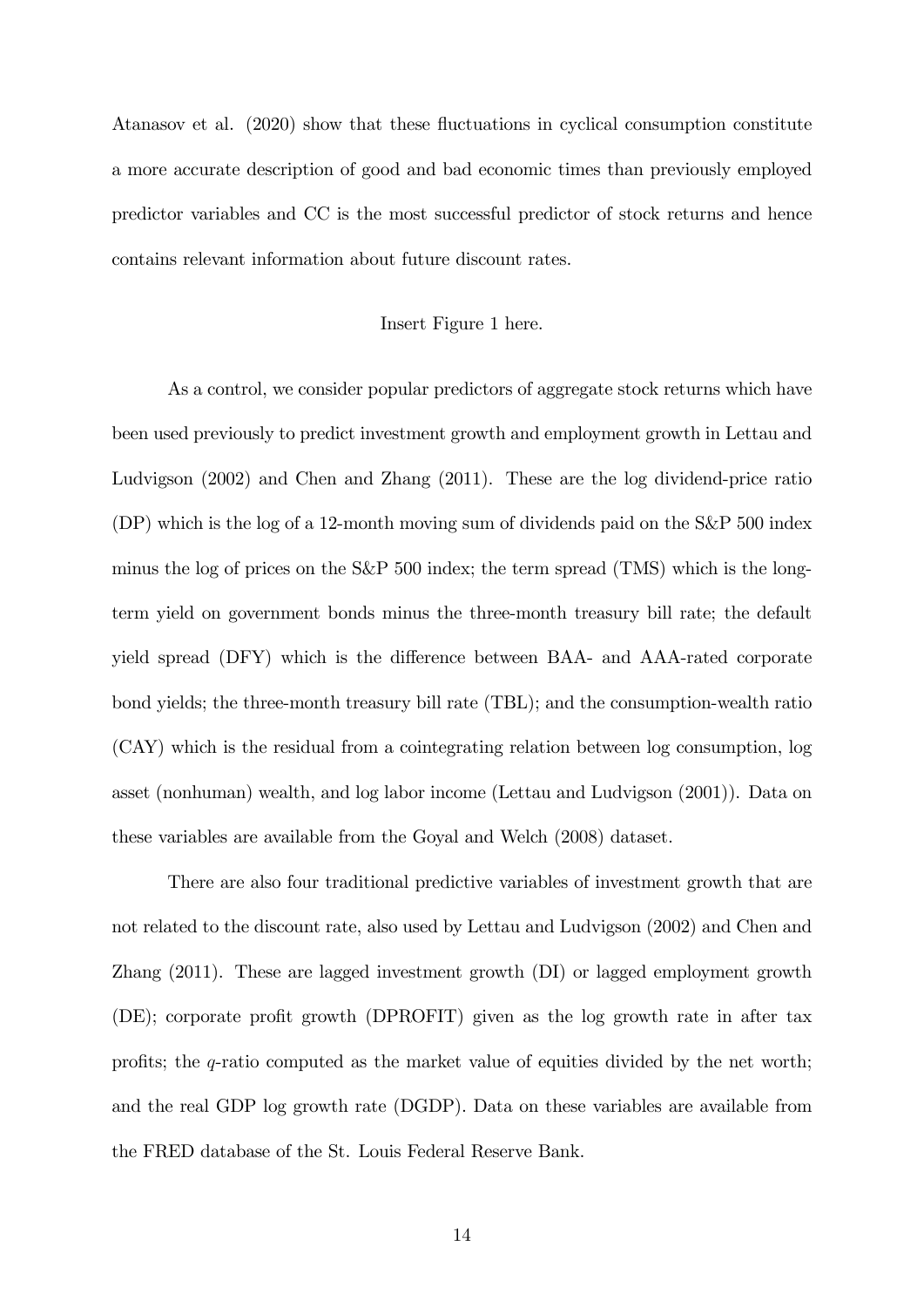# A. Predicting Stock Returns

Which variables are good proxies for the discount rate? To answer this question, we need to assess which variables are able to predict stocks returns. We consider a standard predictive regression model for analyzing aggregate stock return predictability:

(13) 
$$
r_{t+h} = \alpha + \beta Z_t + \varepsilon_{t+h},
$$

where  $Z_t$  is a one-quarter lagged predictor variable, and  $r_{t+h}$  is the h-quarter ahead log excess return on the aggregate stock market. We measure  $r_{t+h}$  as the h-quarter continuously compounded log return on the S&P500 index less the corresponding hquarter continuously compounded log Treasury bill return. To test the significance of  $\beta$ , we use heteroskedasticity and autocorrelation robust t-statistics of Newey and West  $(1987)$  with h lags.

#### Insert Table 1 here.

Table 1 provides the results from univariate regressions given in equation (13). It is clear that CC predicts returns at all horizons with a negative coefficient indicating that in good times when consumption is above its trend, the discount rate is predicted to fall. In bad times when consumption falls relative to its trend the discount rate is predicted to rise. The economic impact of CC is large in that a fall in CC by one standard deviation below its mean leads to a rise in the expected return of about six percentage points at an annual rate. This evidence suggests substantial discount rate variation. The estimate of the coefficient at the one quarter horizon is strongly statistically significant and the associated  $\bar{R}^2$  is 0.03. Thus, expected returns and therefore the discount rate are low when cyclical consumption is high in good times and high when cyclical consumption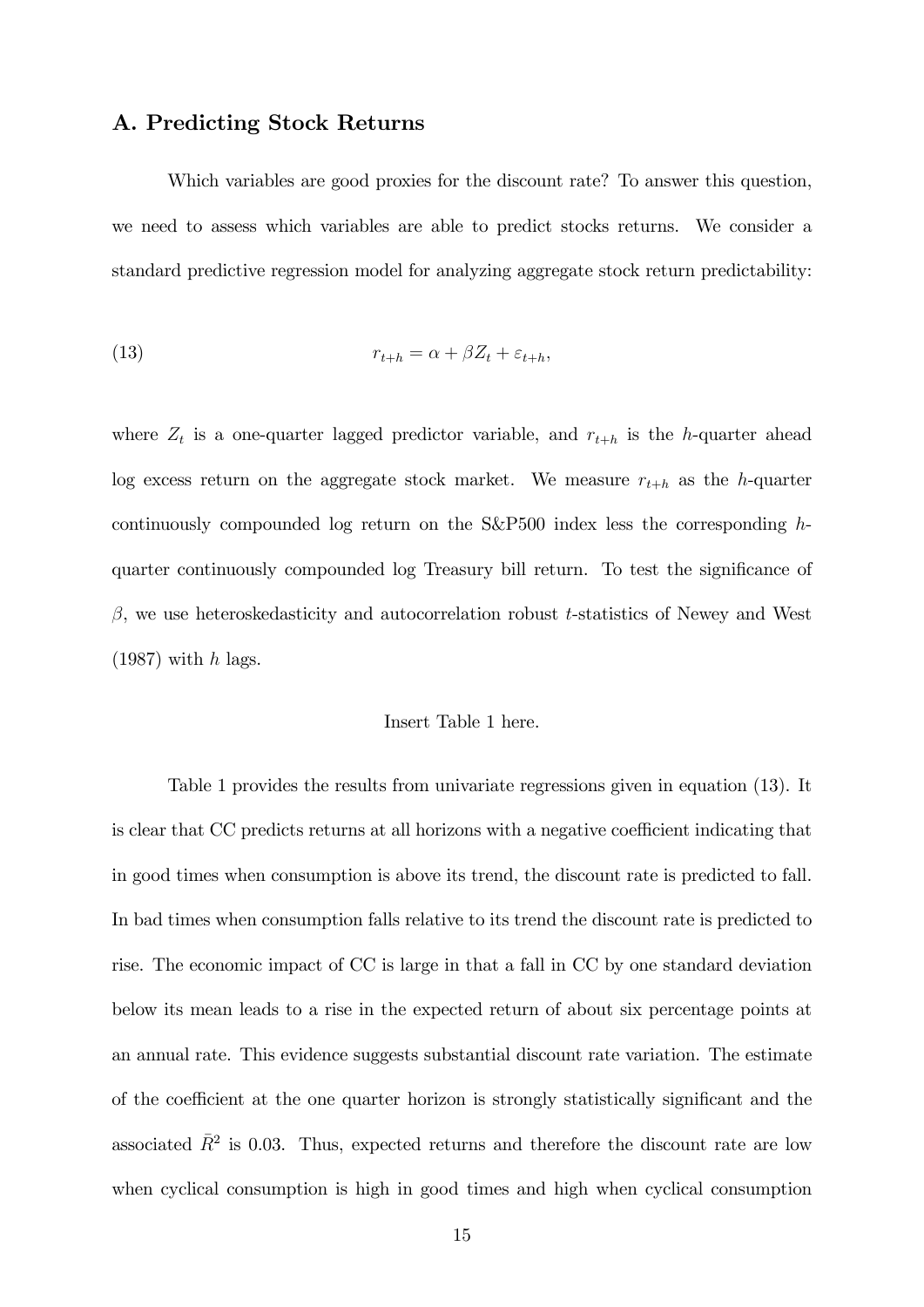is low in bad times. The coefficient estimates are statistically significant at all horizons and the  $\bar{R}^2$  rises to 0.44 at the twenty quarter horizon. These findings confirm those in Atanasov et al. (2020) that CC is a strong predictor of aggregate stock returns and hence a relevant candidate to track discount rate movements.

The remainder of Table 1 reports stock return predictability regressions using the other predictor variables. The dividend-price ratio, the short rate, and the default spread generally struggle to predict stock returns across horizons when looking at the extent of statistical significance and the  $\overline{R}^2$ . The term spread has more success at least at horizons greater than four quarters: an increasing term spread forecasts higher stock returns and hence a higher discount rate. However, the impact in terms of the  $\overline{R}^2$  is much lower than that of CC. CAY has predictive power for returns at all horizons, but also at a much lower extent than CC when comparing  $\overline{R}^2$ s, for example, the  $\overline{R}^2$  is roughly twice as big when using CC. From the perspective of these results, there is evidence to suggest that CC is a more reliable proxy for discount rate movements than previously used predictor variables.

# IV. Predicting Investment and Employment Growth

Dynamic models of investment and employment state that in the short run a fall (rise) in the discount rate should predict an increase (decrease) in both investment and employment growth, while in the long run a fall (rise) in the discount rate should predict a decrease (increase) in investment and employment growth. Therefore, when predicting investment and employment growth with the discount rate, we should expect a positive coefficient on CC in the short run because an increase in CC reflects good economic times with a lower discount rate and hence higher investment and employment. In contrast,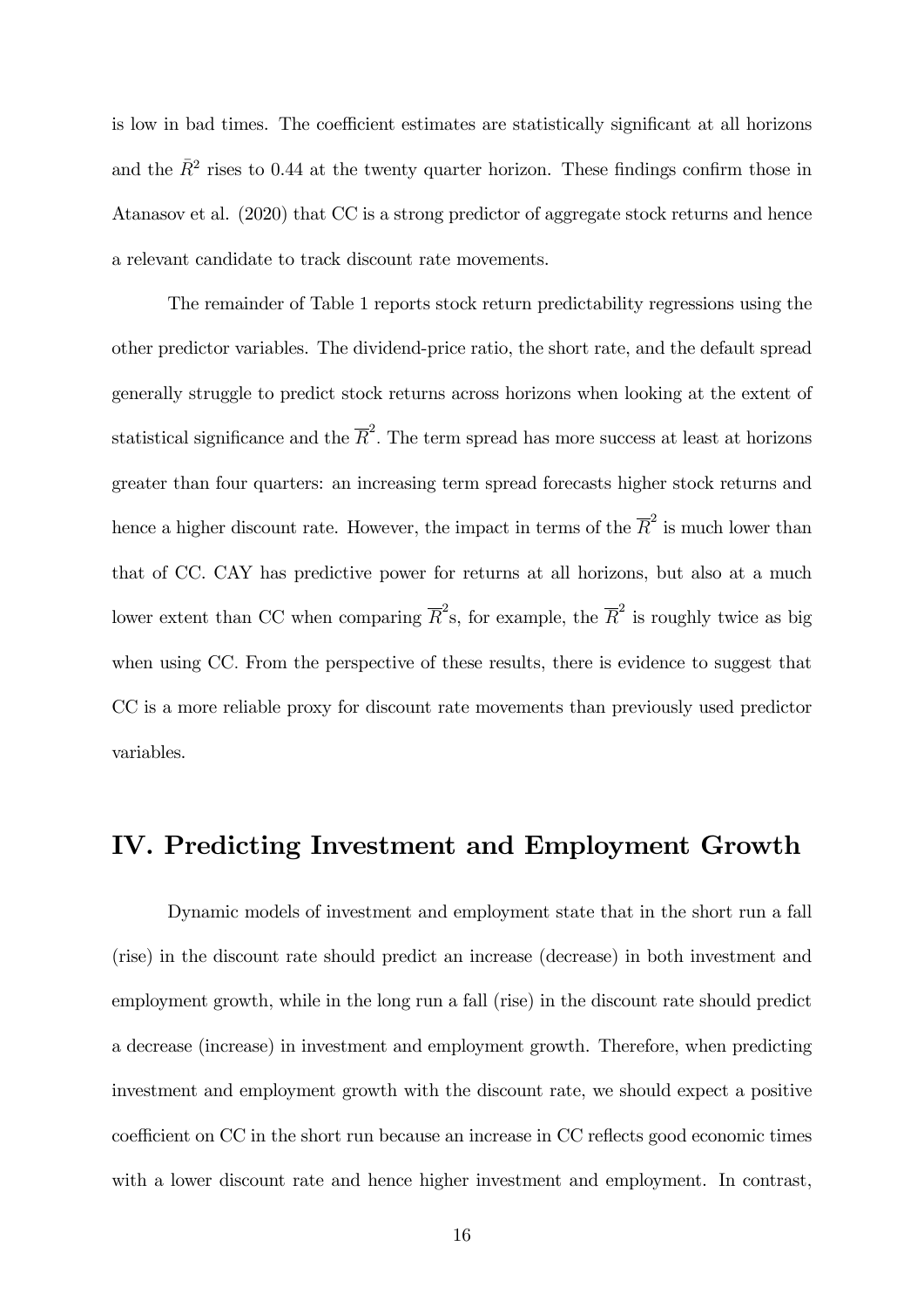theory implies that we should expect to see a negative coefficient estimate when we regress long-horizon investment and employment growth on CC.

## Insert Table 2 here.

Panel A in Table 2 reports the results of investment growth predictability by CC and shows that the estimated coefficients are negative at all horizons. While the coefficient estimates at the one and two quarter horizons are not statistically significant, the coefficient estimate at the four quarter horizon is statistically significant but CC only has a minor impact with an  $\overline{R}^2$  of 0.03. However, at horizons of eight quarters and longer the estimated coefficients are highly statistically significant and the  $\overline{R}^2$  ranges from 0.11 at the eight quarter horizon to 0.22 at the twenty quarter horizon. At these horizons the negative coefficient estimates indicate that an increase (decrease) in CC, which corresponds to a fall (rise) in the discount rate, predicts investment to fall in the long run, in line with the predictions of the Lettau and Ludvigson (2002) model. As well as having a large impact in terms of explanatory power, the economic impact is also large. For example, a one standard deviation movement in the discount rate, which is 4.4%, leads to a change in investment based on the eight quarter horizon estimate of 1.6% per annum, which is a substantial amount compared on the mean growth rate of investment of about 4% per annum.

Since CC contains considerable information about future discount rate variation not already contained in popular forecasting variables such as DP, TMS, DFY, TBL, and CAY (see Table 1), we examine whether CC also explains a larger fraction of the variation in future investment and employment growth than these variables. Panel B of Table 2 reports the results of predicting investment growth with the other predictor variables one at a time. We Önd that the dividend-price ratio cannot predict investment growth over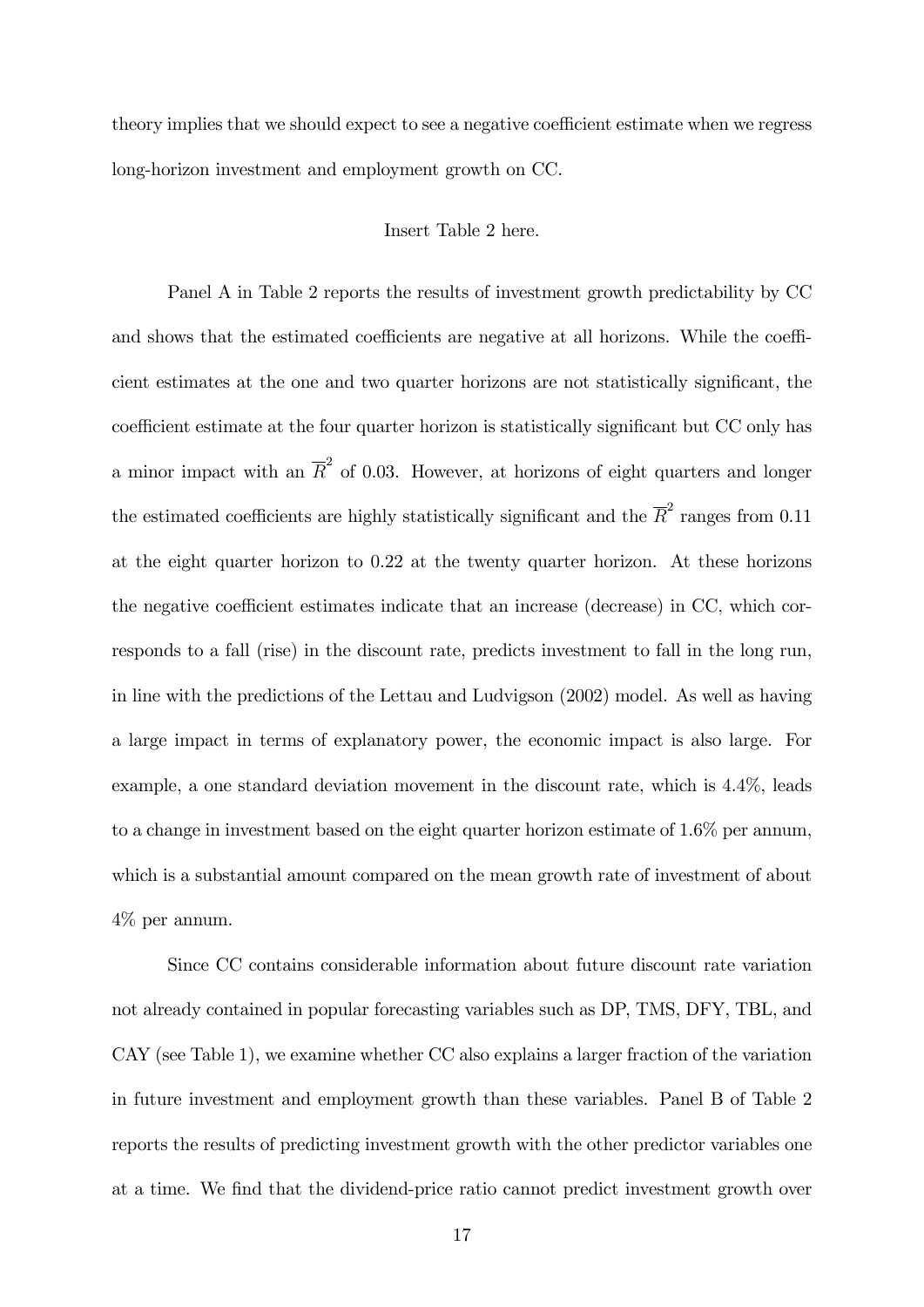this sample period, mirroring its lack of predictability for stock returns. In this sample period, we also Önd that CAY and TBL have little predictive power for investment growth. In contrast, TMS predicts investment growth at medium-term horizons with statistically significant coefficients at horizons of eight to sixteen quarters. Higher values of TMS, which predicts higher stock returns, predicts higher investment, although the degree of predictive power is lower than that of CC. Finally, there is evidence that DFY predicts investment growth at short horizons up to one year, but it predicts with the wrong sign according to the dynamic investment model.

Next, we consider multivariate regressions to more directly compare the predictive ability of CC with that of the other predictive variables. Panel C of Table 2 reports the results of predicting investment growth with the two consumption-based variables (CC and CAY) in a joint regression. We again find that CC is statistically significant and it predicts with the right sign at long horizons, while CAY has the right sign but remains statistically insignificant. Panel D compares CC against the financial predictive variables. We find that CC loses some of its statistical significance at medium-term horizons, but is the only variable that is significant at the five-year horizon. In addition, the other predictive variables often have significant predictive power at short and medium-term horizons of up to three years.

Panel A in Table 3 examines employment growth predictability. As in the case of investment growth predictability, we find negative coefficient estimates on CC at all horizons although the estimates are very small and not statistically significant at the one and two quarter horizons. There is evidence of predictability at the four quarter horizon, however, like in the case of investment growth, the economic impact is not very large. There are statistically significant and economically large longer horizon effects at eight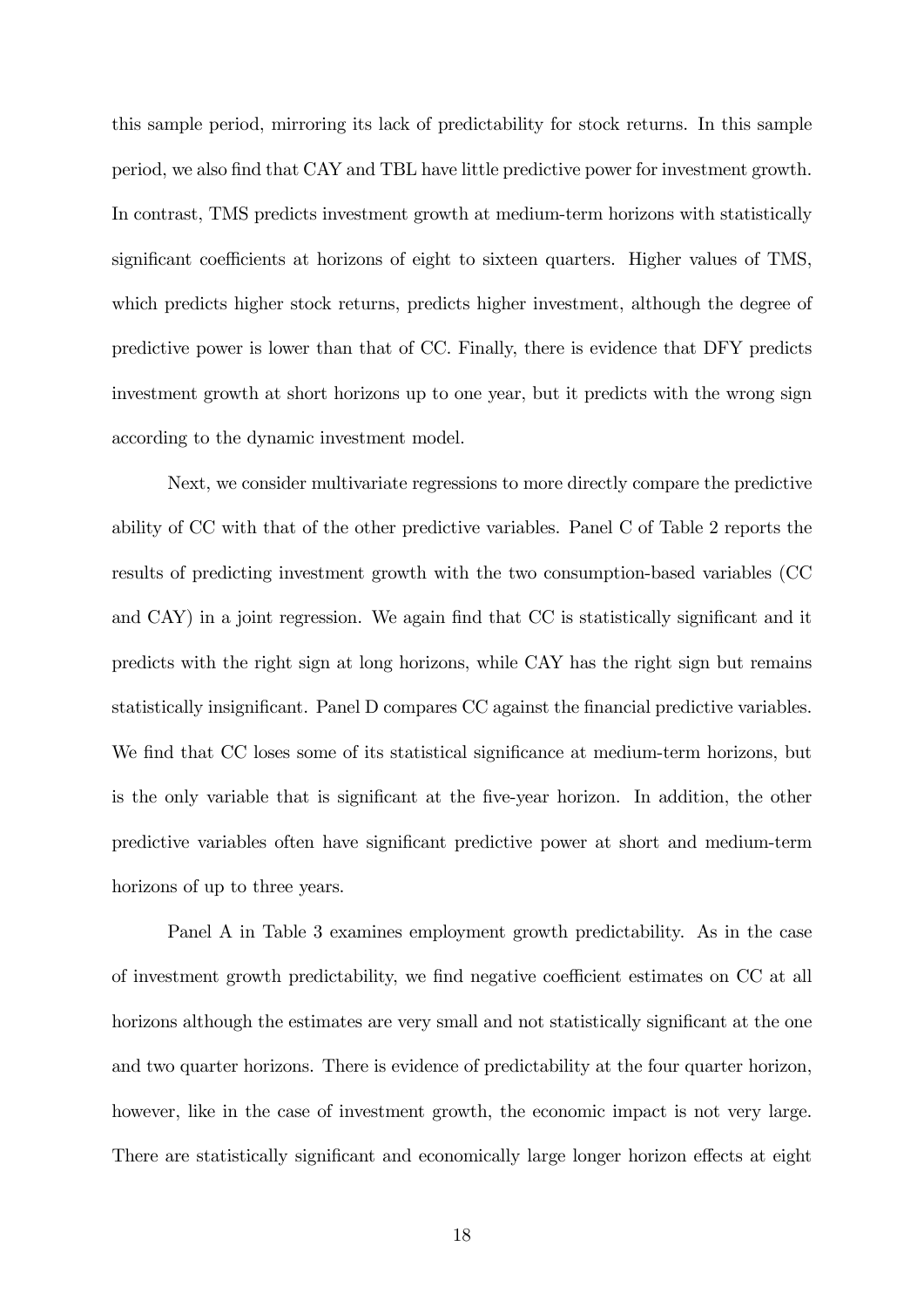or more quarters. The  $\overline{R}^2$  increases from 0.10 at the eight quarter horizon to 0.26 at the twenty quarter horizon. The economic effect of a one standard deviation movement in the discount rate is substantial with employment changing in response by 0.4% per annum, which is a quarter of the mean annual growth rate of 1.6%.

#### Insert Table 3 here.

Panel B of Table 3 reports the results of predicting employment growth with each of the other predictive variables separately. While the dividend-price ratio has no predictive power for investment growth when used as the sole predictor variable, it has significant predictive power for employment growth at horizons of four and five years. As in the case of predicting investment growth, CAY and TBL have no significant predictive power for employment growth across horizons. TMS has significant predictive for employment growth at one to four year horizons and predicts with the right sign. Finally, similar to the case of investment growth, DFY predicts employment growth with significantly negative slopes, but this predictive power does not seem to have any relation to time-varying discount rates given that DFY does not have a significant relation to future stock returns.

Panel C of Table 3 shows that in multivariate predictive regressions of employment growth, CC remains statistically significant at the fourth to twentieth quarter horizons when controlling for CAY, while CAY is statistically insignificant in employment growth regressions joint with CC. Panel D reports the results of predicting employment growth with CC and the financial predictor variables. We again find that CC stays statistically significant at long horizons and it predicts with the right sign according to the dynamic models. In this multivariate regression, an increase in TMS leads to an increase in employment growth. DFY also predicts employment growth but with the wrong sign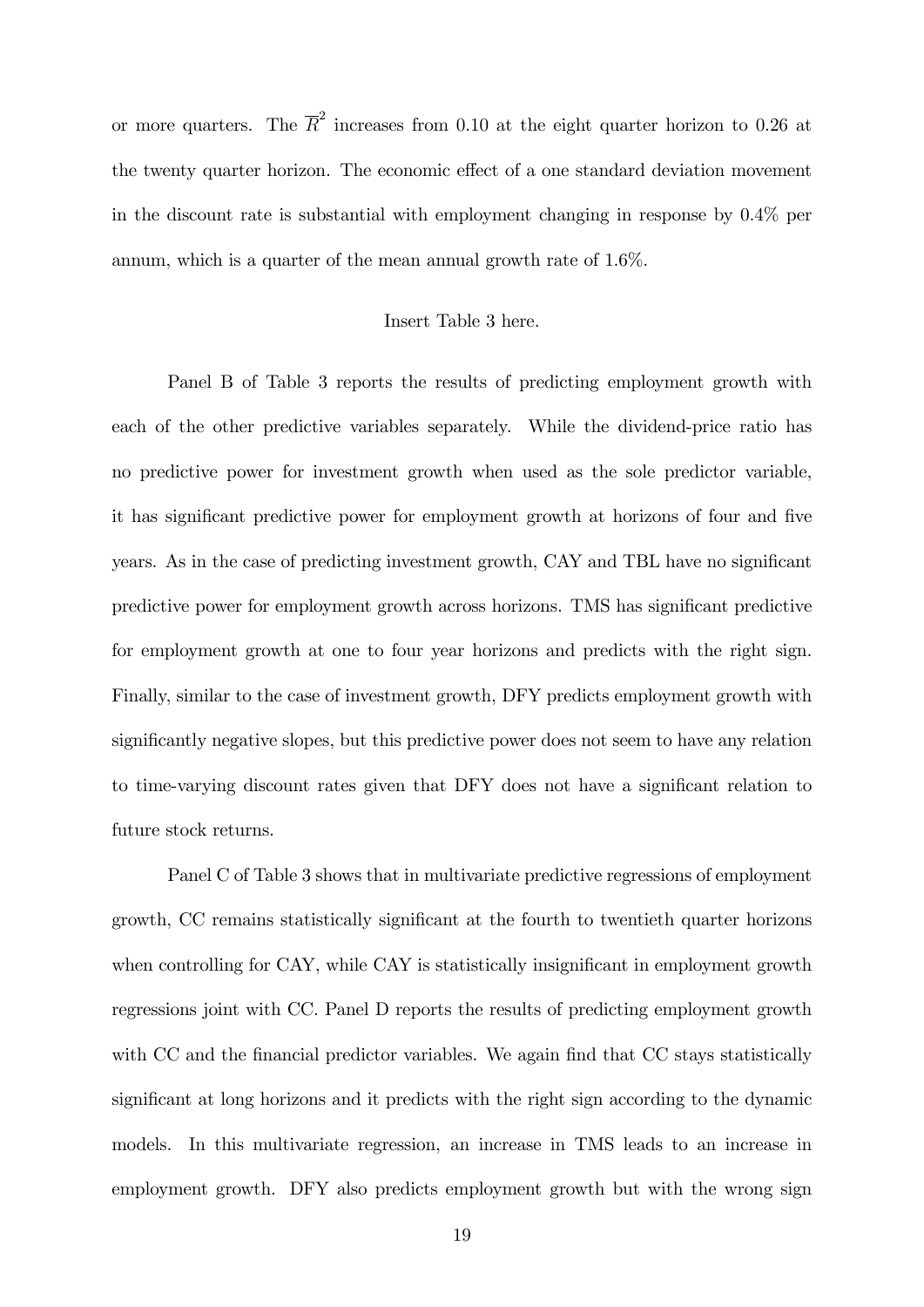from a discount rate point of view. However, given that DFY does not predict stock returns in this sample and has the wrong sign, the predictability of employment growth is unlikely to stem from a discount rate effect.

The results presented in this section show that other predictor variables that have been used to predict stock returns often fail to predict investment or employment growth. The term spread stands out as an exception given that it has significant predictive power for stock returns as well as for both investment and employment growth. However, its predictive power is generally less pronounced in comparison with CC, especially at long horizons. Overall, the results suggest that employing CC to test the Lettau and Ludvigson (2002) model of investment or the Chen and Zhang (2011) model of employment provides strong support for these models since CC contains significant predictive power for both stock returns, investment growth, and employment growth.

The results show that there is strong support for the long run implications of the theoretical models of Lettau and Ludvigson (2002) and Chen and Zhang (2011) when using CC as proxy for the discount rate. However, at short horizons, the coefficient estimates have the wrong sign and, hence, we do not see an immediate or short run increase (decrease) in investment and employment given a decrease (increase) in the discount rate. Therefore, we cannot establish empirical support for the short run implications of the investment and employment models. However, this result may be due measurement error problems. In particular, short-term lags in the investment and hiring process due to various frictions may distort the empirical link between the level of the discount rate and short-run fluctuations in investment and employment (Cochrane (1991), Lamont (2000), Lettau and Ludvigson (2002), Chen and Zhang (2011), and Li, Wang and Yu (2021)). These frictions imply that the short-term implications of the dynamic investment and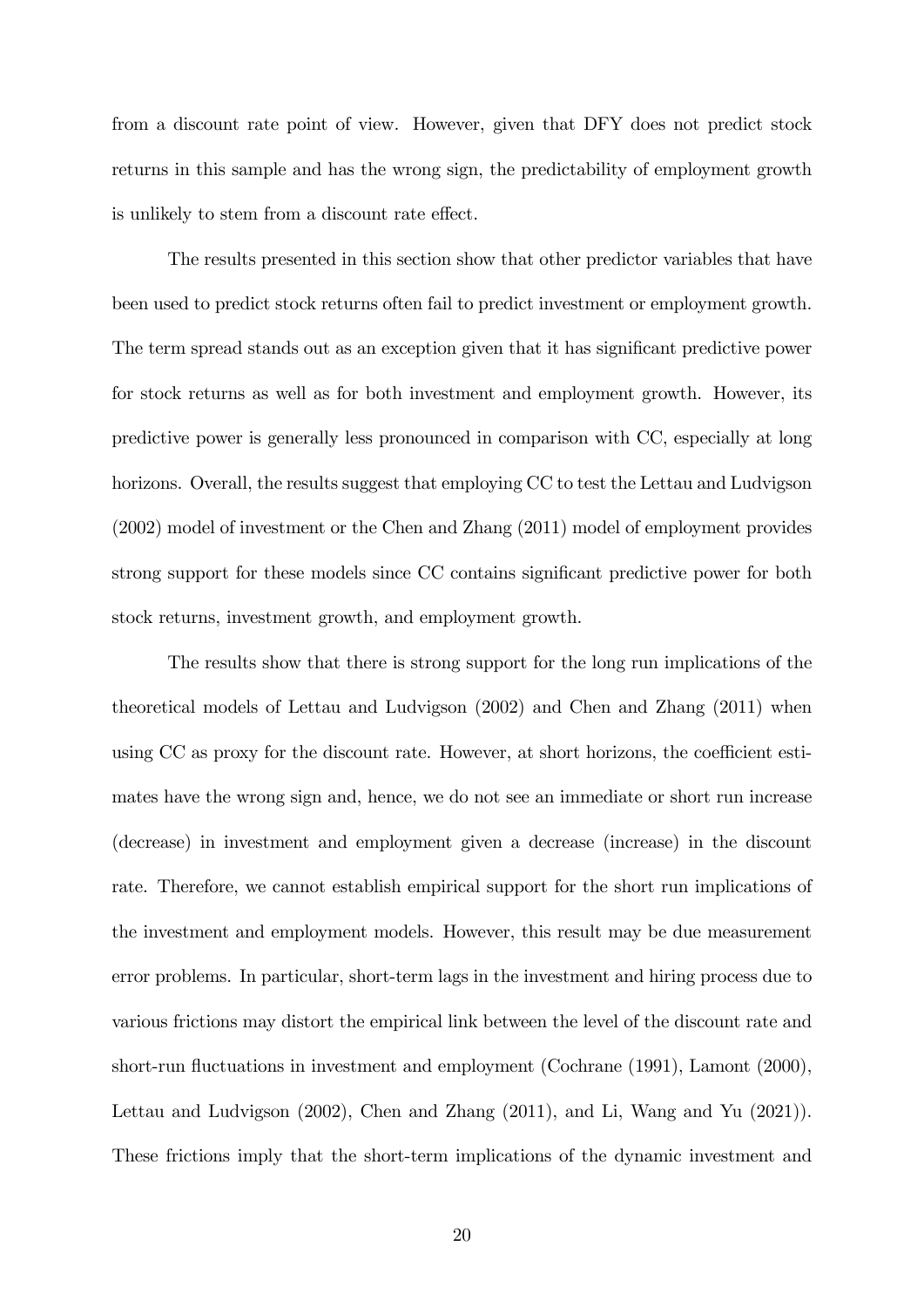employment models may be difficult to test and verify. As such, the long-horizon responses of investment and employment to a change in the discount rate provide a cleaner test of the Q-theory.

In summary, using CC to proxy discount rate movements uncovers strong support for the long run implications of the dynamic models of investment and employment growth. The results imply that time variation in the discount rate has a quantitatively important impact on investment and employment growth.

# A. Macroeconomic Controls

There are various macroeconomic variables that are unrelated to the discount rate that have been found to predict both investment and employment growth (see, for example, Barro (1990), Blanchard, Rhee, and Summers (1993), Lamont (2000), Lettau and Ludvigson (2002), and Chen and Zhang (2011)). Based on this literature, we consider the following macroeconomic variables as potential predictors of investment and employment growth: the first lag of the growth in gross domestic product, DGDP; the first lag of the growth in corporate profits, DPROFIT; the first lag of  $q$ ; and the first lag of the growth rate in either investment or employment, DI or DE. We aim to establish if the importance of the discount rate in predicting investment and employment growth that we have uncovered so far remains after controlling for these macroeconomic variables.

#### Insert Table 4 here.

Panel A of Table 4 reports the results of predicting investment growth with CC and the four macroeconomic variables. From the table, we see that in the presence of the macroeconomic controls, CC remains strongly statistically significant in predicting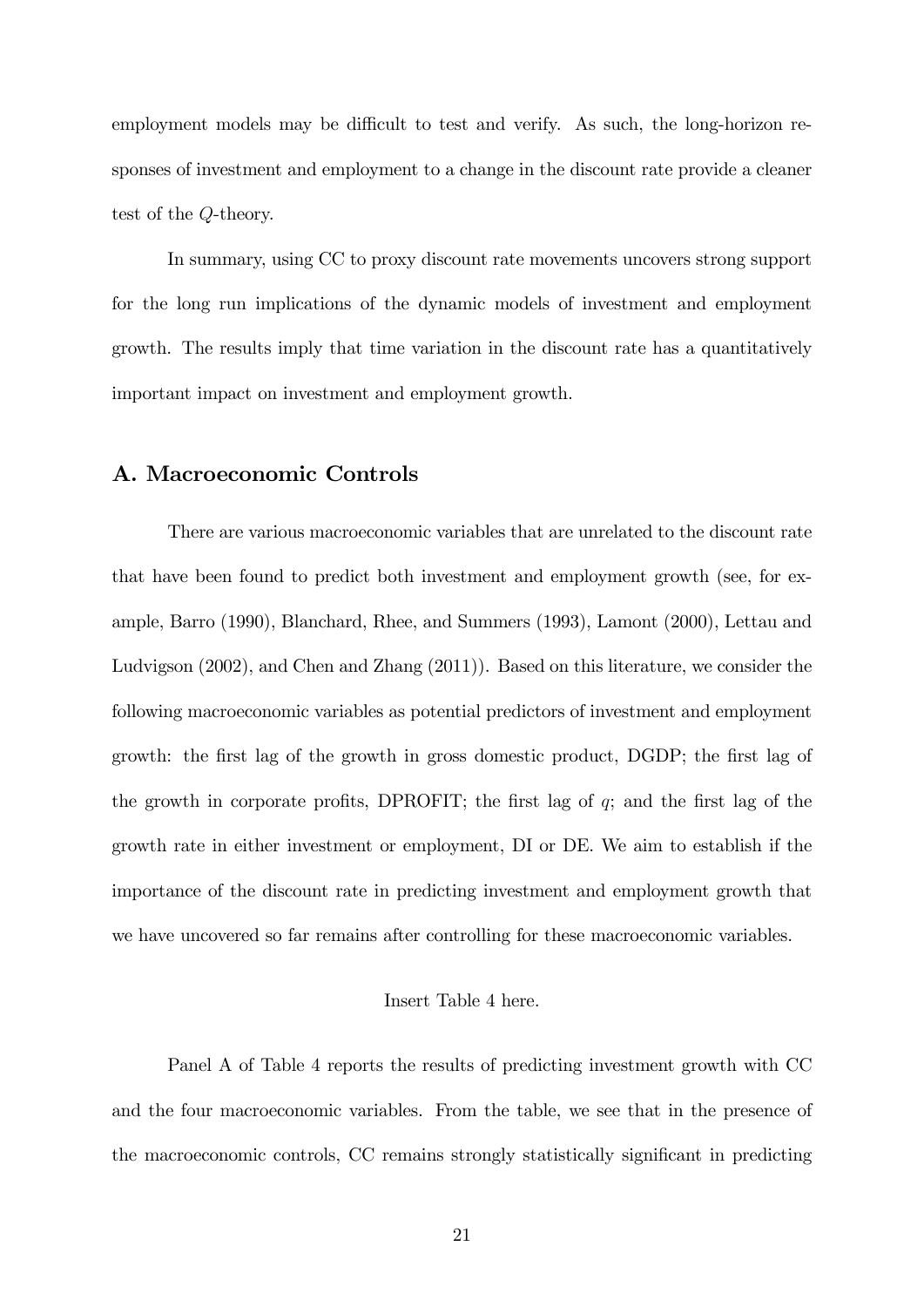investment growth across horizons. The coefficient estimates and their statistical significance are very similar to that reported in Panel A of Table 2 which includes only CC indicating that the role of CC in predicting investment growth is independent of the macroeconomic variables. The first lag of investment growth is statically significant at short horizons indicating that investment growth is persistent. At horizons up to eight quarters the coefficient on GDP is statistically significant and the positive coefficient indicates that an increase in GDP leads to a short run increase in investment. The coefficient estimates on profit growth are statistically significant with the exception of the twenty quarter horizon and the positive coefficient indicates that an increase in profit growth leads to an increase in future investment. Interestingly, there is no statistically significant role for  $q$  in predicting future investment growth. In spite of the role of some of the macroeconomic variables in predicting investment growth, it does not affect the role of the discount rate in predicting investment growth. Furthermore, the incremental contribution of the macroeconomic variables is relatively small at long horizons of twelve or more quarters. For example, relative to the  $\overline{R}^2$ s when predicting with CC in Table 2, there is only a small incremental increase in them when predicting with CC and the macroeconomic variables.

Panel B of Table 4 reports the results of predicting employment growth with CC and the four macroeconomic variables. As in the case of investment growth in Panel A, we observe that CC remains statistically significant across horizons and that the coefficient estimates and their statistical significance are very similar to those in Panel A of Table 3 that predict with CC alone. The coefficient estimate on lagged employment growth is large and statistically significant indicating that employment growth is more persistent than investment growth. There is no strong evidence that GDP growth or q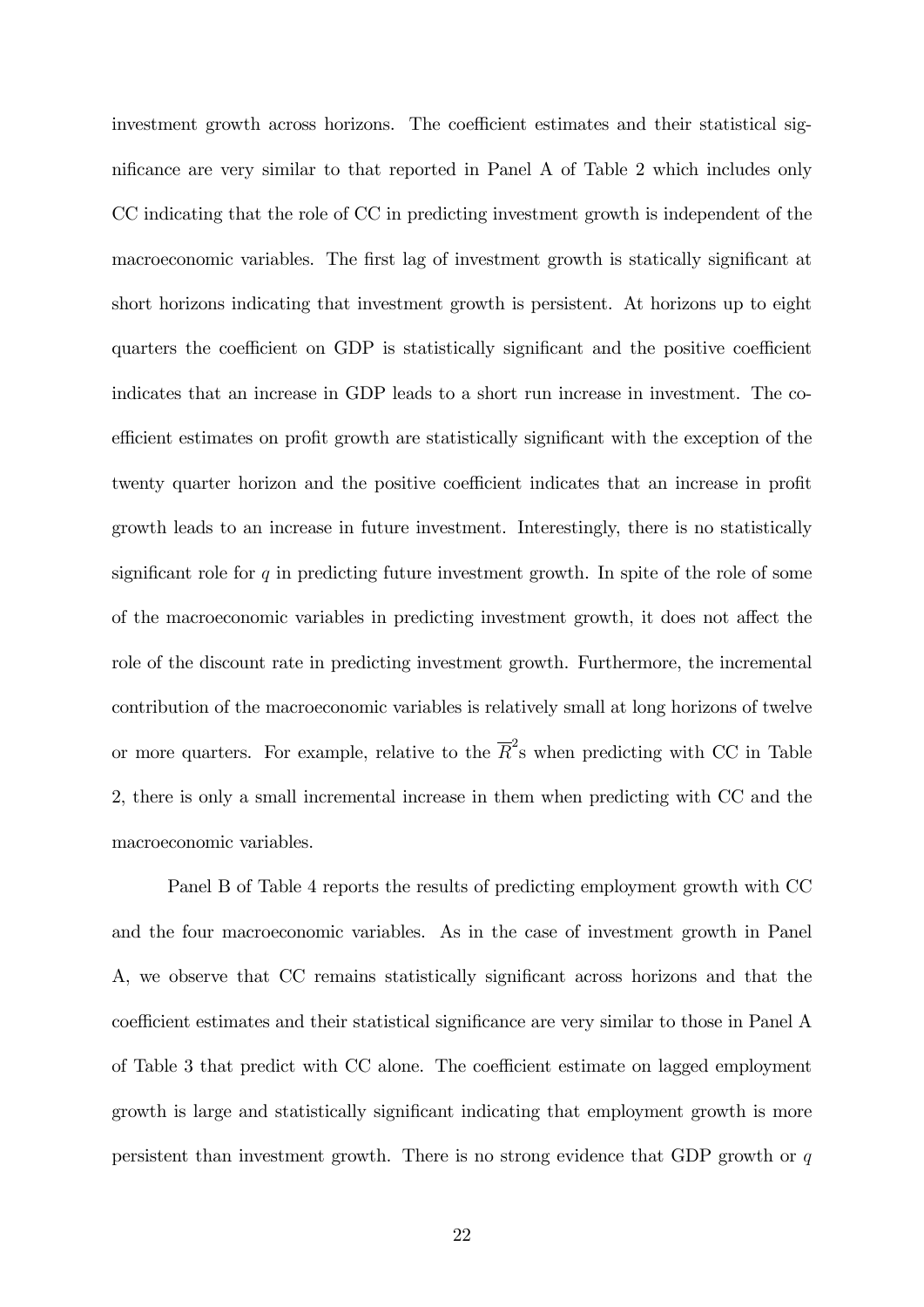have predictive power for employment growth and profit growth is only able to predict employment growth at very short horizons. Therefore, CC maintains its ability to predict employment growth in the presence of the macroeconomic variables.

We can confirm that our findings regarding the role of the discount rate in predicting future investment and employment growth are robust to the inclusion of macroeconomic controls suggesting an important role for the discount rate in firms' investment and employment decisions. The macroeconomic variables add predictive power at short horizons, but relatively little at long horizons in comparison to that of CC.

## B. Robustness Tests

In this section, we perform two robustness tests that focus on the construction of cyclical consumption. First, we use alternative measures of consumption when calculating cyclical consumption. Second, we consider different specifications of the Hamilton filter in the construction of cyclical consumption.

#### 1. Alternative Consumption Measures

Consumption can be measured in various ways that involve decisions regarding whether services should be included and the use of durables versus nondurables. Several studies argue that services are more plagued by measurement errors than nondurable goods (see, e.g., Wilcox (1992), Savov (2011) and Kroencke (2017)). In the following, we check whether the predictive ability of cyclical consumption is robust towards alternative measures of consumption. Table 5 shows the results when measuring consumption based on (i) our baseline case of nondurable goods (nd), (ii) services (serv), (iii) durable goods (dur), (iv) nondurable goods and services (ndserv), (v) nondurable and durable goods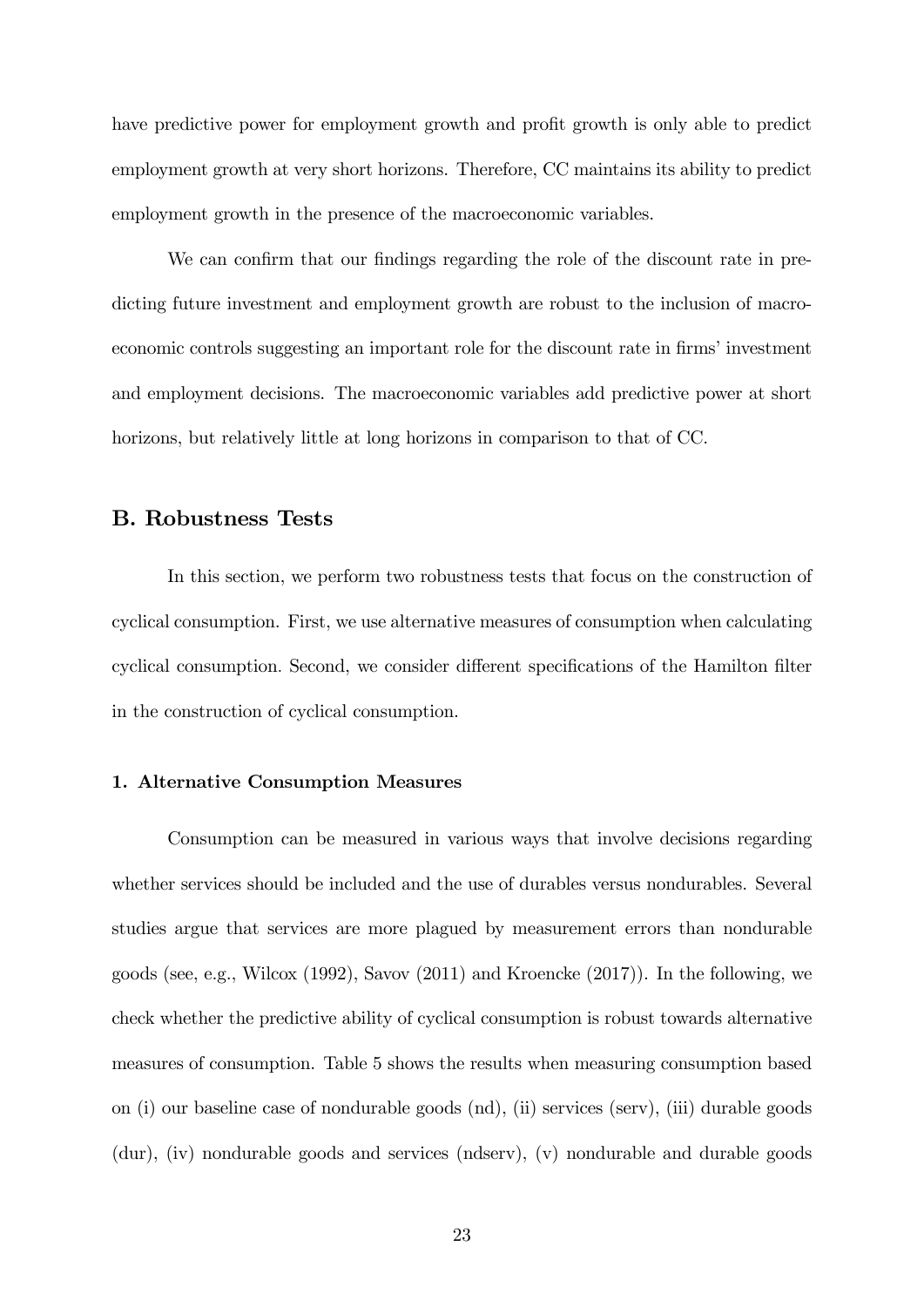(goods), and (vi) the sum of nondurable goods, services and durable goods (total).

#### Insert Table 5 here.

The first set of results in Panel A of Table 5 repeat the results already presented using nondurable consumption. The next set of results shows rather limited predictive power of investment growth when measuring consumption based upon only services, which could be related to the fact that measurement errors are larger in services than other consumption components. Using consumption measured from durables separately leads to similar  $\overline{R}^2$ s as those recorded using nondurables. Not surprisingly, we report a lower  $\overline{R}^2$  when predicting with CC calculated from nondurables and services where the value falls by around a half, but the coefficient estimate is still statistically significant. Using consumption of goods separately leads to similar  $\overline{R}^2$ s as those recorded using nondurables.

Panel B of Table 5 repeats the robustness exercise for employment where we find the same results as when predicting investment growth. In particular, consumption based on services only cannot predict employment growth and including services in other measures of consumption weakens predictability. Overall, for both investment and employment, the results suggest that the predictive ability of cyclical consumption is robust towards using alternative measures of consumption, although the predictability is reduced when combining services with other measures of consumption.

#### 2. The Hamilton Filter

We use the Hamilton (2018) filter as our preferred approach to detrend consumption because it is a simple one-sided Ölter that uses only lagged data. Furthermore, it does not require us to know the nature of the nonstationarity in consumption. Calculating the cyclical component of consumption using the Hamilton procedure requires a choice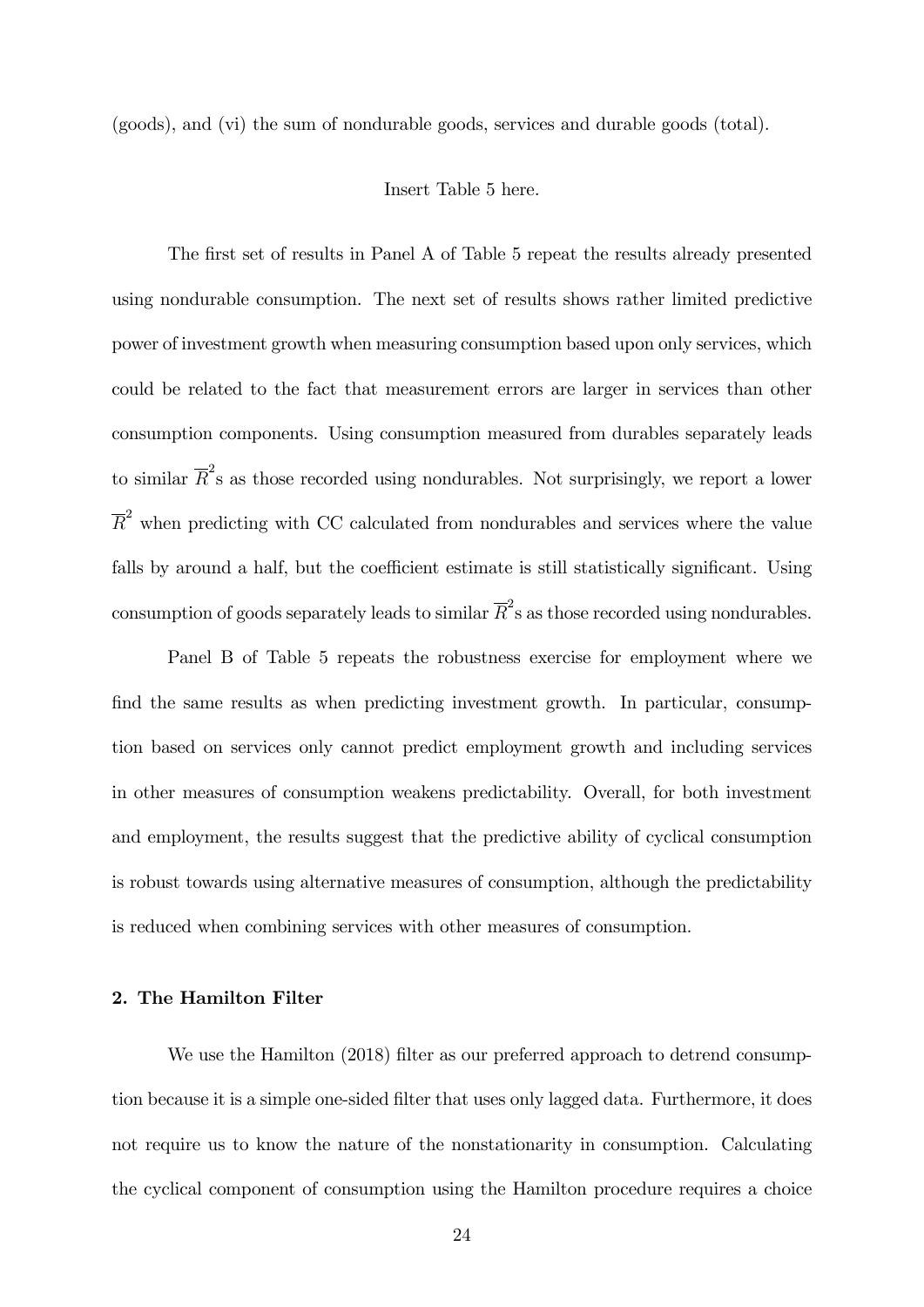of the cycle parameter k in  $(11)$ . With the purpose of capturing a slowly time-varying risk premium along the lines of the Campbell-Cochrane habit formation model, Atanasov et al.  $(2020)$  show that it is appropriate to specify k at long horizons of several years. In the above, we have focused on  $k = 6$  years, but Atanasov et al. (2020) show that other values of k also lead to stock return predictability. To check the robustness towards the specification of k, Table 6 shows results from predicting investment growth and employment growth for values of k in the range from three to ten years. The results show that high current consumption relative to past consumption (high CC values) predicts low investment growth (Panel A) and low employment growth (Panel B) at long horizons and that CC stays statistically significant across the various specifications of  $k$ . Thus, consistent with the return predictability results in Atanasov et al. (2020), we generally find strong evidence of investment and employment predictability when  $k$  is specified at long horizons of several years.

#### Insert Table 6 here.

Following the analysis in Hamilton (2018), we use four lagged values in (11) as the main specification, but our results are robust towards using a different number of lags in (11). In Table 7, we show results for alternative lag length specifications of  $1, 2, 3$  and  $4$  $\log s$ <sup>3</sup>. For all of these lag specifications, CC retains its predictive power for long-horizon investment and employment growth. Overall, the slope coefficients, t-statistics and  $R^2$ values do not vary much across the alternative lag length specifications. Consequently, we are able to conclude that the main predictability results are robust towards alternative specifications of the Hamilton filter.

<sup>&</sup>lt;sup>3</sup>The online appendix shows results for higher-order lags. It also shows results when assuming that consumption follows a random walk. In that case, the detrending procedure reduces to a difference filter because, for large samples, the OLS estimates in (11) converge to  $b_1 = 1$  and  $b_2 = b_3 = b_4 = 0$ .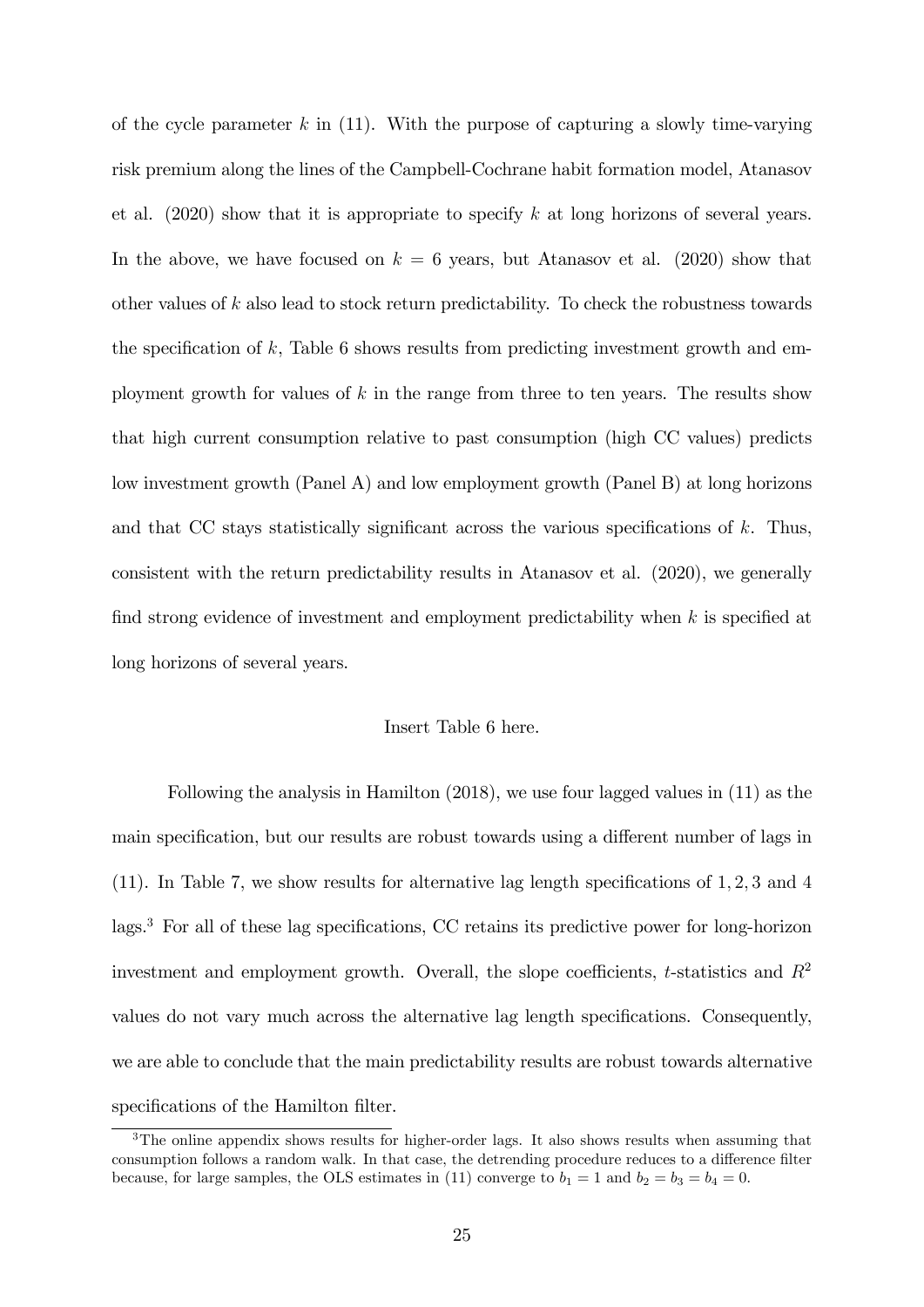Insert Table 7 here.

# V. International Evidence

We now turn to international evidence of whether time variation in the discount rate implies fluctuations in investment and employment. As far as we are aware, there have been no empirical tests of whether the discount rate predicts long horizon investment and employment growth using data from other countries than the U.S. The international evidence serves two purposes. First, it provides a robustness test of the U.S. based results. Second, by pooling information across international markets, we should achieve more powerful tests, which in turn should produce more reliable estimates.

We extract the cyclical component of individual country level consumption based on OECD volume estimates on total private consumption for the following countries: Belgium, Canada, Germany, France, Italy, Japan, Netherlands, Sweden, Switzerland, and the UK. We use  $k = 6$  years as in our main specification above. We collect international total return indices in national currency from Morgan Stanley Capital International (MSCI) available since 1970. To proxy for the risk-free rate, we use three-month treasury bill rates obtained from the Global Financial Database. From the OECD database, we obtain volume estimates on aggregate investment in local currency. From Oxford Economics, we obtain quarterly employment extending back to 1980.<sup>4</sup> To increase the power of the statistical tests and in turn obtain more accurate estimates, we estimate pooled regression models. Pooling the data is especially relevant given the relatively small international samples compared to the U.S. sample.

As a first step, we must ensure that cyclical consumption is a relevant candidate

<sup>4</sup>We let the sample start in 1970 when predicting stock returns and investment growth, while the sample starts in 1980 when predicting employment growth due to data availability.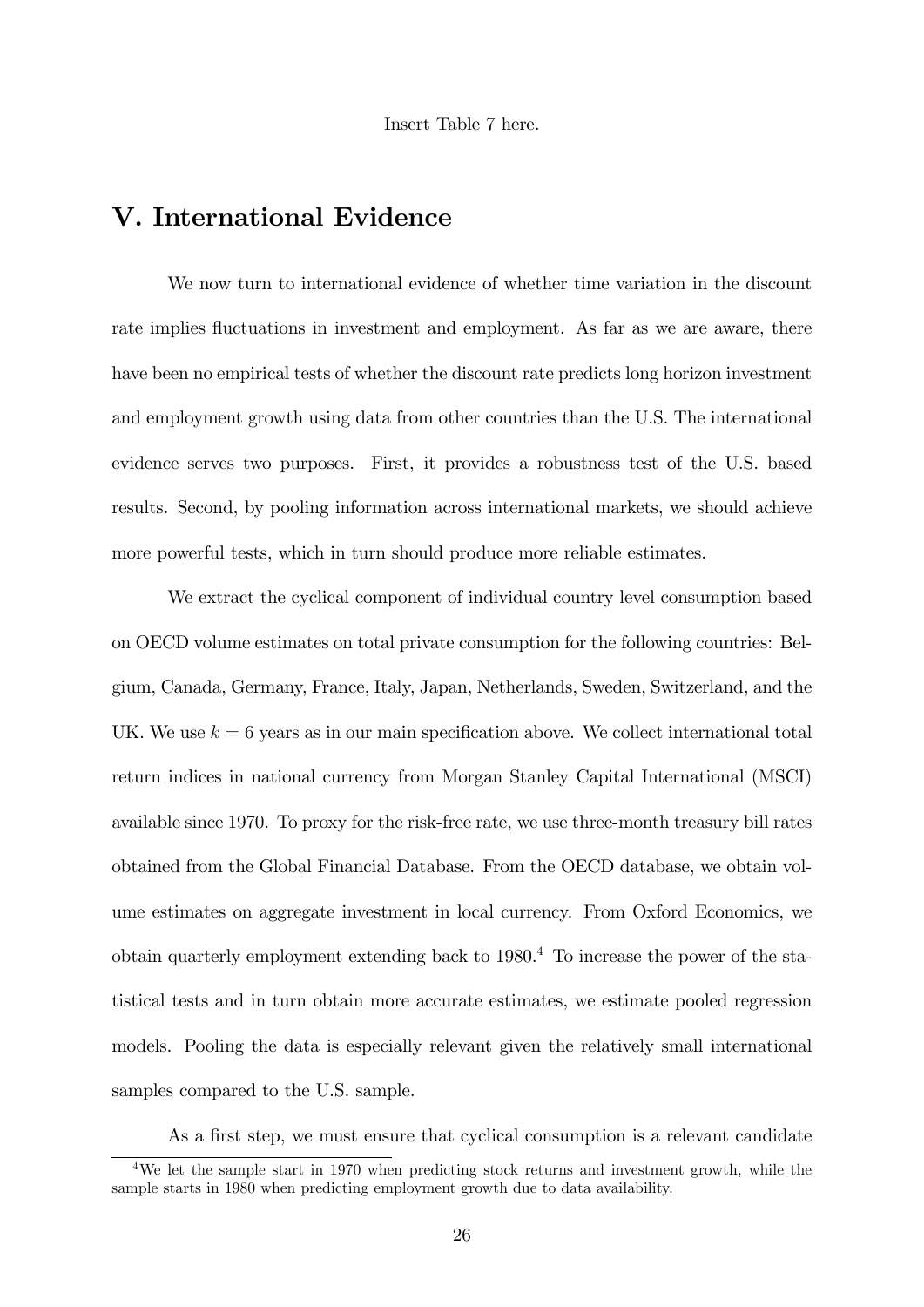to track variation in expected returns across international stock markets. To examine whether this is the case, we estimate predictive return regressions across countries:

(14) 
$$
r_{j,t+h} = \alpha_j + \beta \mathbf{CC}_{j,t} + \varepsilon_{j,t+h},
$$

where  $r_{i,t+h}$  is the h-period ahead log excess return on the MSCI index for country j and  $CC_{j,t}$  is cyclical consumption in country j. Panel A in Table 8 shows results from pooled forecasting regressions where we allow for heterogeneous intercepts (country Öxed effects) but constrain the slope coefficient to be the same across countries as in  $(14)$ . The table reports the estimate of the slope coefficient, the associated two-way clustered  $t$ statistic, and the within  $R^2$ . Following the procedure of Thompson (2011), the standard errors are robust to heteroskedasticity as well as correlation along both the time and the country dimension. Similar to the U.S. evidence, the international evidence shows that CC predicts future stock returns with a negative sign. Cyclical consumption is statistically significant across all forecast horizons and the predictive power as measured by the within  $R^2$  tends to increase at longer horizons. These results suggest that CC is a relevant proxy for capturing time-varying expected returns across international stock markets.

#### Insert Table 8 here.

Next, we estimate the following predictive regressions:

(15) 
$$
\Delta i_{j,t+h} = \alpha_j + \beta \mathbf{CC}_{j,t} + \varepsilon_{j,t+h}
$$

(16) 
$$
\Delta e_{j,t+h} = \alpha_j + \beta \mathbf{CC}_{j,t} + \varepsilon_{j,t+h}
$$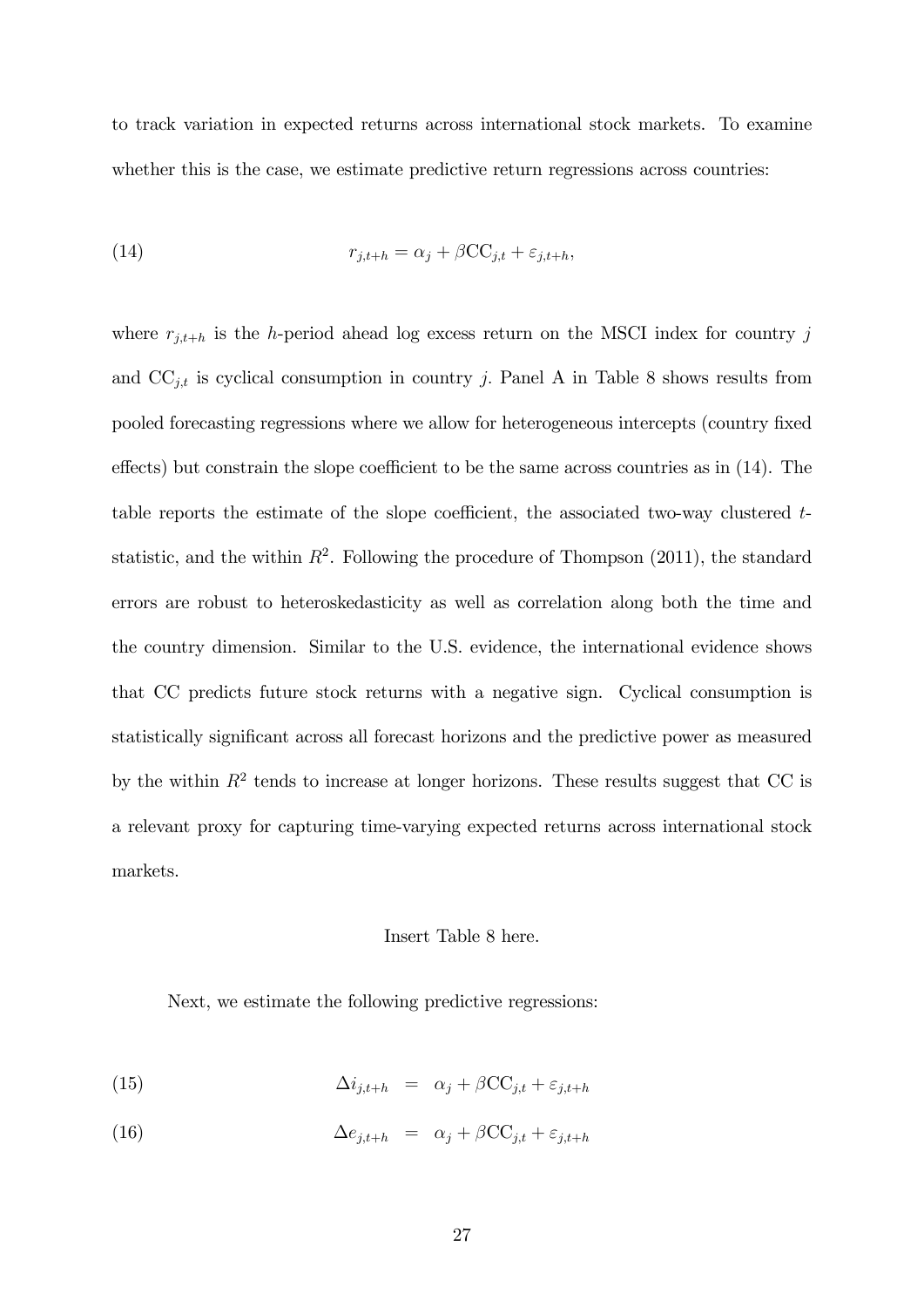where  $\Delta i_{j,t+h}$  and  $\Delta e_{j,t+h}$  are the h-period ahead log growth in investment and employment for country j. Panel B in Table 8 shows results of estimating  $(15)$  over the period 1970Q1 to 2019Q4. In line with the U.S. evidence, the international evidence shows that there is a negative relation between cyclical consumption and long-horizon investment growth. The coefficient estimate on cyclical consumption is insignificant at short horizons of one and two quarters, but turns significant at the four quarter horizon, although the within  $R^2$  is still quite low at this horizon. The ability of CC to predict investment growth gets stronger at longer horizons with the  $R^2$  rising to 0.17 at the five-year horizon, similar to that recorded in the U.S. The results imply that an increase in CC, which corresponds to a decrease in the discount rate, predicts country-level investments to fall in the long run  $-$  a finding that is entirely consistent with the U.S. results. The extent of the predictability as measured by the  $R^2$  indicates an important role for the discount rate in investment decisions across a wide cross section of countries.

We turn now to employment predictability and show the results of estimating (16) over the period 1980Q1 to 2019Q4 in Panel C in Table 8. At the one-quarter horizon, we observe a significantly positive relation between CC and employment growth, but with a modest degree of predictive power as measured by the within  $R^2$  of 0.01. The predictive relation between CC and employment growth turns negative at the two-year horizon and onwards. We also observe that the predictive power of CC strengthens at longer horizons with within  $R^2$ s of 0.06, 0.12, and 0.17 at the three-, four-, and five-year horizon. Accordingly, the international evidence confirms that long-horizon employment growth reacts to the discount rate in a way that is consistent with the dynamic model of Chen and Zhang (2011). The results for the international evidence are very similar to the U.S. evidence with the major exception that at the short horizon there is an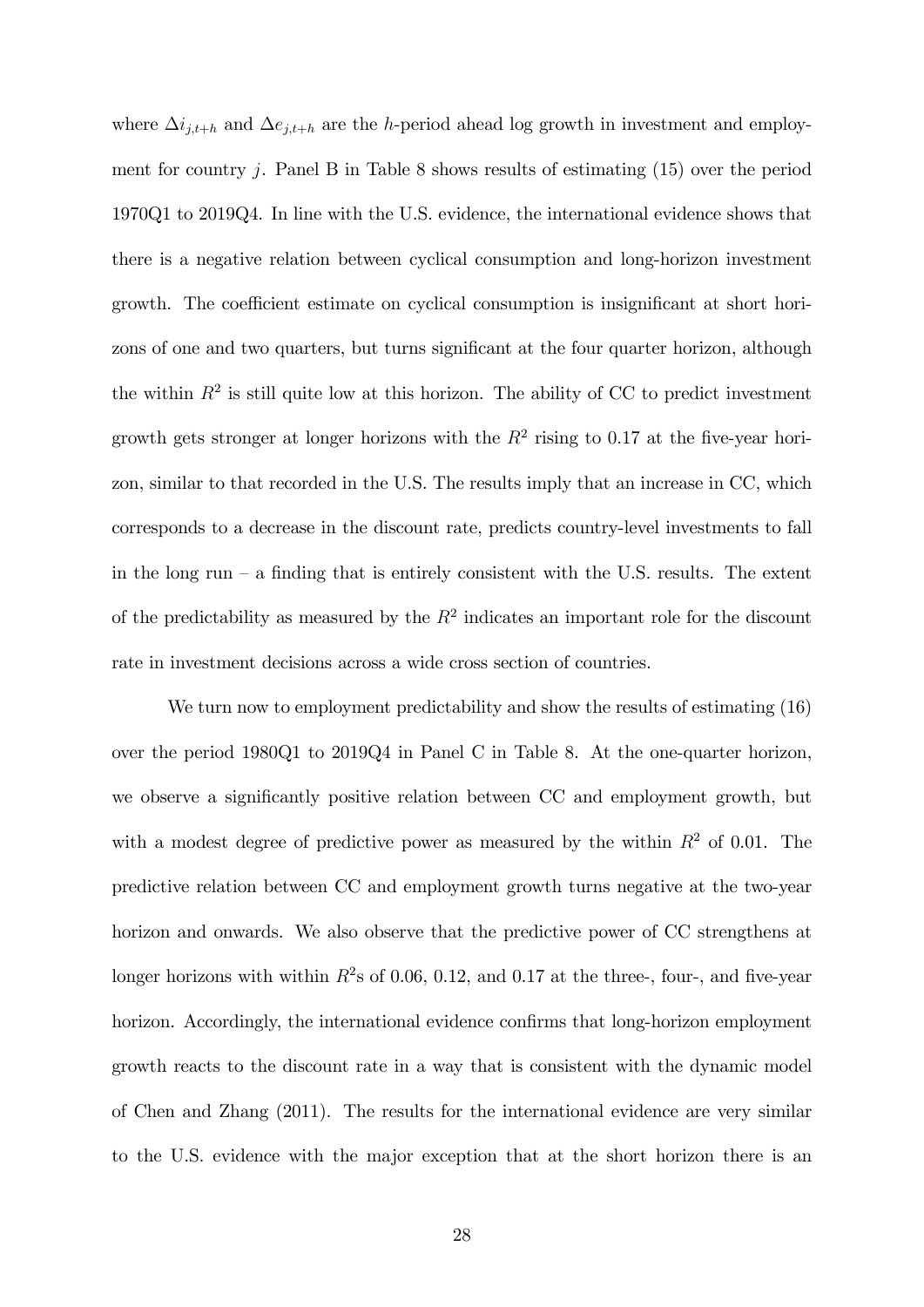initial increase in employment growth for the international sample, consistent with the theoretical predictions in Chen and Zhang (2011).

The evidence discussed above in Table 8 uses data from 1970 for investment and 1980 for employment using quarterly data. The international sample is therefore somewhat shorter than the U.S. quarterly data that is available from 1947. It is possible to analyze data from an earlier point in time by examining annual data on international employment and investment growth extending back to 1960. These data are from the OECD database. This annual data set provides a sample period closer to that of the U.S.

Table 9 presents results from annual pooled predictive regressions using annual cyclical consumption to predict either annual log investment growth (Panel A) or annual log employment growth (Panel B). The forecast horizon ranges from one year  $(h = 1)$  to five years  $(h = 5)$ . Given the construction of annual CC, the time period used to estimate the investment and employment regressions is 1966 to 2019. For each regression, the table reports the coefficient estimate, the associated two-way clustered  $t$ -statistic, and the within  $R^2$ .

#### Insert Table 9 here.

The results with annual data over the longer sample period presented in Table 9 are consistent with those using quarterly data. For investment in Panel  $A$ , the coefficient at the one year horizon is negative but it is not statistically significant. At the two year horizon and up to the five year horizon, the coefficient estimates are all negative and statistically significant. The extent of investment growth predictability increases with the horizon with  $R^2$ s increasing from 0.03 at the two year horizon to 0.13 at the five year horizon, consistent with the results using quarterly data.

Panel B of Table 9 reveals evidence of employment growth predictability using an-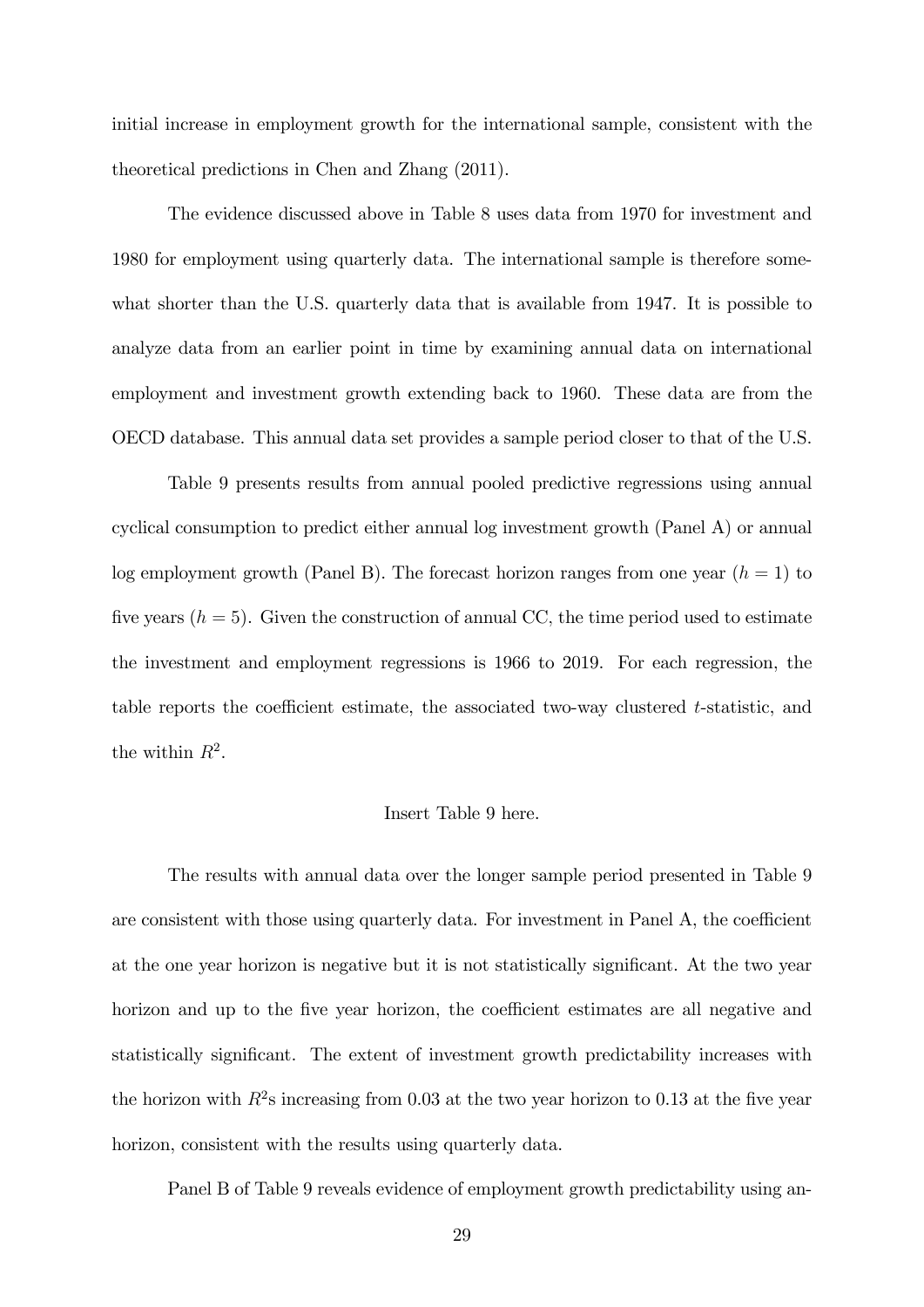nual data that is consistent with that using quarterly data. There is a positive coefficient estimate at the one year horizon which is not statistically significant. The coefficient estimates then become negative at the remaining horizons and they are statistically significant at the four and five year horizons. Extending the sample period with annual data confirms the earlier results using quarterly data over a shorter sample.

Taken together, the extent of investment and employment predictability across countries is similar in magnitude and significance to that obtained using U.S. data. The results imply that time-variation in the discount rate is important in determining future investment and employment dynamics across the G10 countries, providing strong support for the dynamic models of investment and employment developed by Lettau and Ludvigson (2002) and Chen and Zhang (2011).

# VI. Conclusion

Dynamic models of employment and investment growth imply that discount rate variation should affect the employment and investment decisions that firms make. However, the evidence to date is limited, which is puzzling for various reasons. First, theoretical models point to an important role for discount rates in dynamic models of employment and investment. Second, investment and employment show substantial variation over time. Third, discount rate áuctuations account for a substantial proportion of stock price movements (Cochrane (2011)). A key challenge in analyzing the implications of employment and investment models is to come up with an appropriate proxy for discount rate variation because stock return predictor variables often exhibit unstable predictive power (see, e.g., Goyal and Welch, (2008) and Henkel et al. (2011)). To overcome this challenge, we use cyclical consumption to track discount rate variation as this variable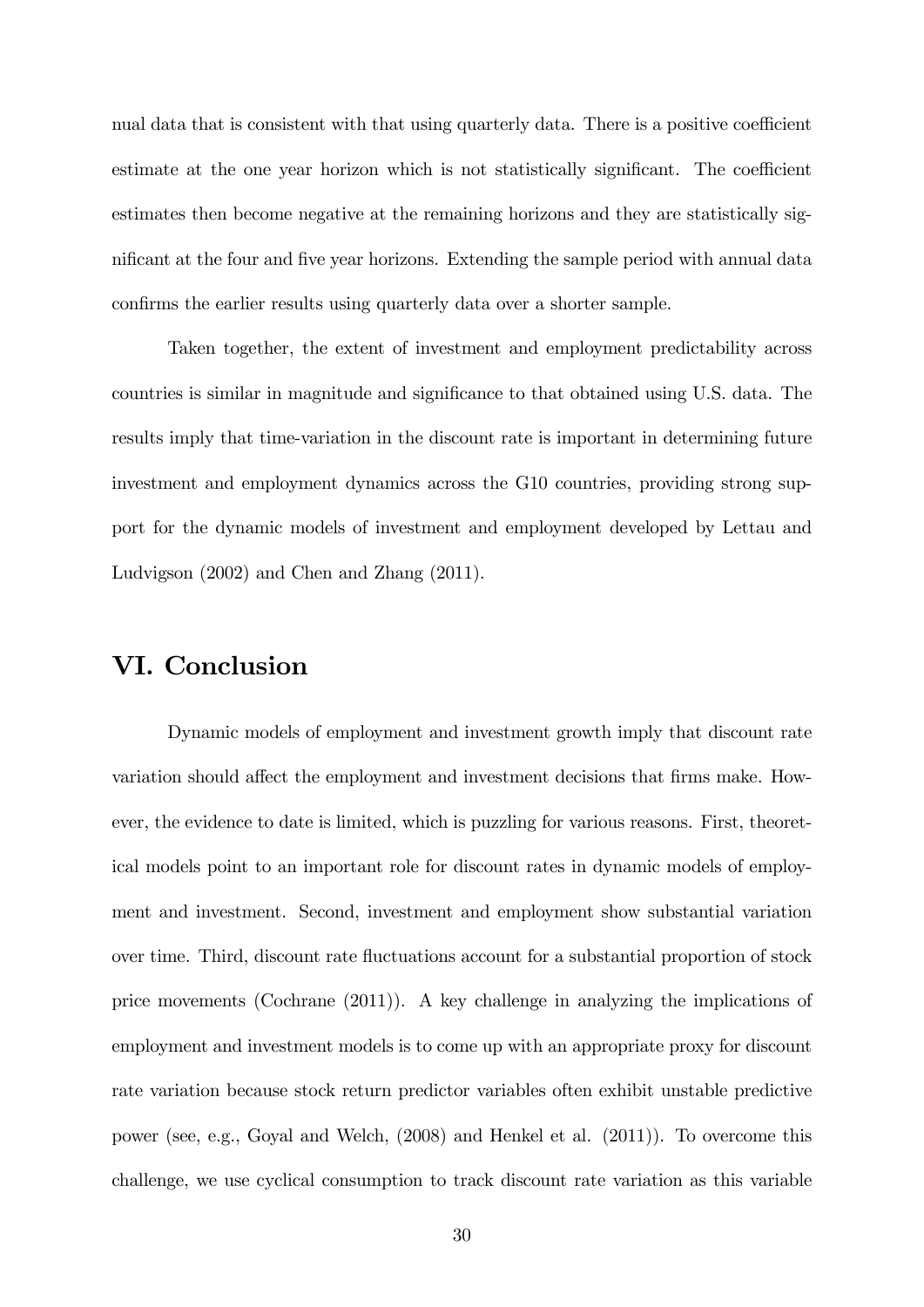contains robust and strong predictive power for stock returns and hence is a suitable proxy for capturing time-varying discount rates (see Atanasov et al. (2020)).

We provide a host of empirical results that support both the Lettau and Ludvigson (2002) model of investment dynamics and the Chen and Zhang (2011) model of employment dynamics. The main results focus on the U.S. and are supported by a wide variety of robustness tests. We also provide international evidence that the long run model implications of Lettau and Ludvigson  $(2002)$  and Chen and Zhang  $(2011)$  are confirmed using a wide cross section of developed countries.

The empirical results that we present indicate that firms react rationally to discount rate variation and that the discount rate variation is important in understanding macroeconomic dynamics like investment and employment.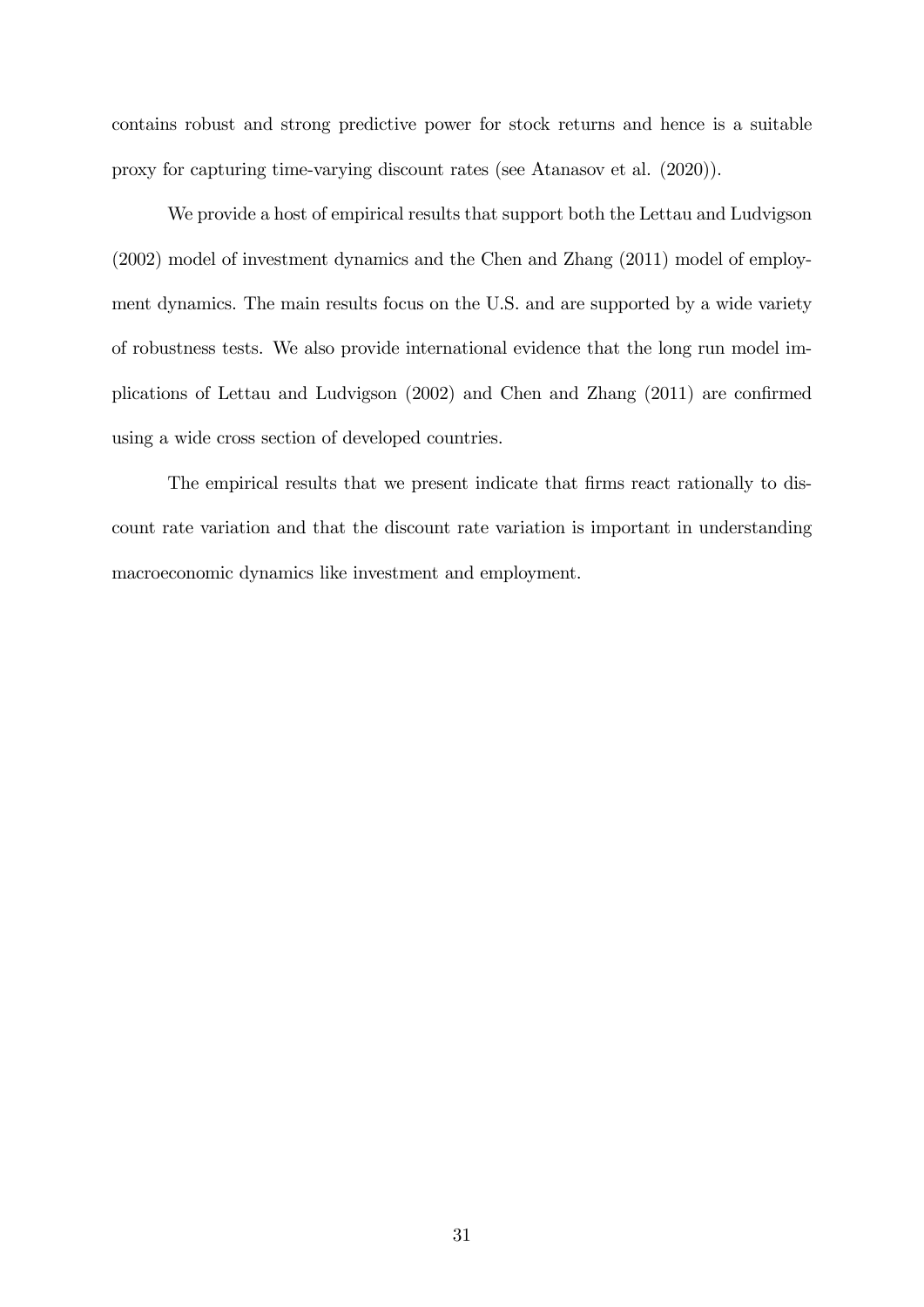# References

Abel, A. B., and O. Blanchard. "The Present Value of Profits and Cyclical Movements in Investment." Econometrica 54 (1986), 246-273.

Atanasov, V.; S. V. Møller; and R. Priestley. "Consumption Fluctuations and Expected Returns." Journal of Finance 75 (2020), 1677-1713.

Bai, H, and L. Zhang. "Searching for the Equity Premium." Journal of Financial Economics, forthcoming  $(2021)$ .

Barro, R. J. "The Stock Market and Investment." Review of Financial Studies 3 (1990), 115-131.

Barro, R. J. "Rare Disasters and Asset Markets in the Twentieth Century." *Quarterly* Journal of Economics 121 (2006), 823-866.

Blanchard, O. J.; C. Rhee; and L. H. Summers. "The Stock Market, Profit and Investment." Quarterly Journal of Economics 108 (1993), 115-136.

Campbell, J. Y., and J. H. Cochrane. "By Force of Habit: A Consumption-Based Explanation of Aggregate Stock Market Behavior." Journal of Political Economy 107 (1999), 205-251.

Campbell, J. Y., and R. Shiller. "The Dividend-Price Ratio and Expectations of Future Dividends and Discount Factors." Review of Financial Studies 1 (1988), 195-227.

Chen, L, and L. Zhang. "Do Time-Varying Risk Premiums Explain Labor Market Performance?" Journal of Financial Economics 99 (2011), 385-399.

Cochrane, J. H. "Production-Based Asset Pricing and the Link Between Stock Returns and Economic Fluctuations." Journal of Finance 46 (1991), 207-234.

Cochrane, J. H. "Discount Rates." Journal of Finance 66 (2011), 1047-1108.

Cochrane, J. H. "Macro-Finance." Review of Finance 21 (2017), 945-985.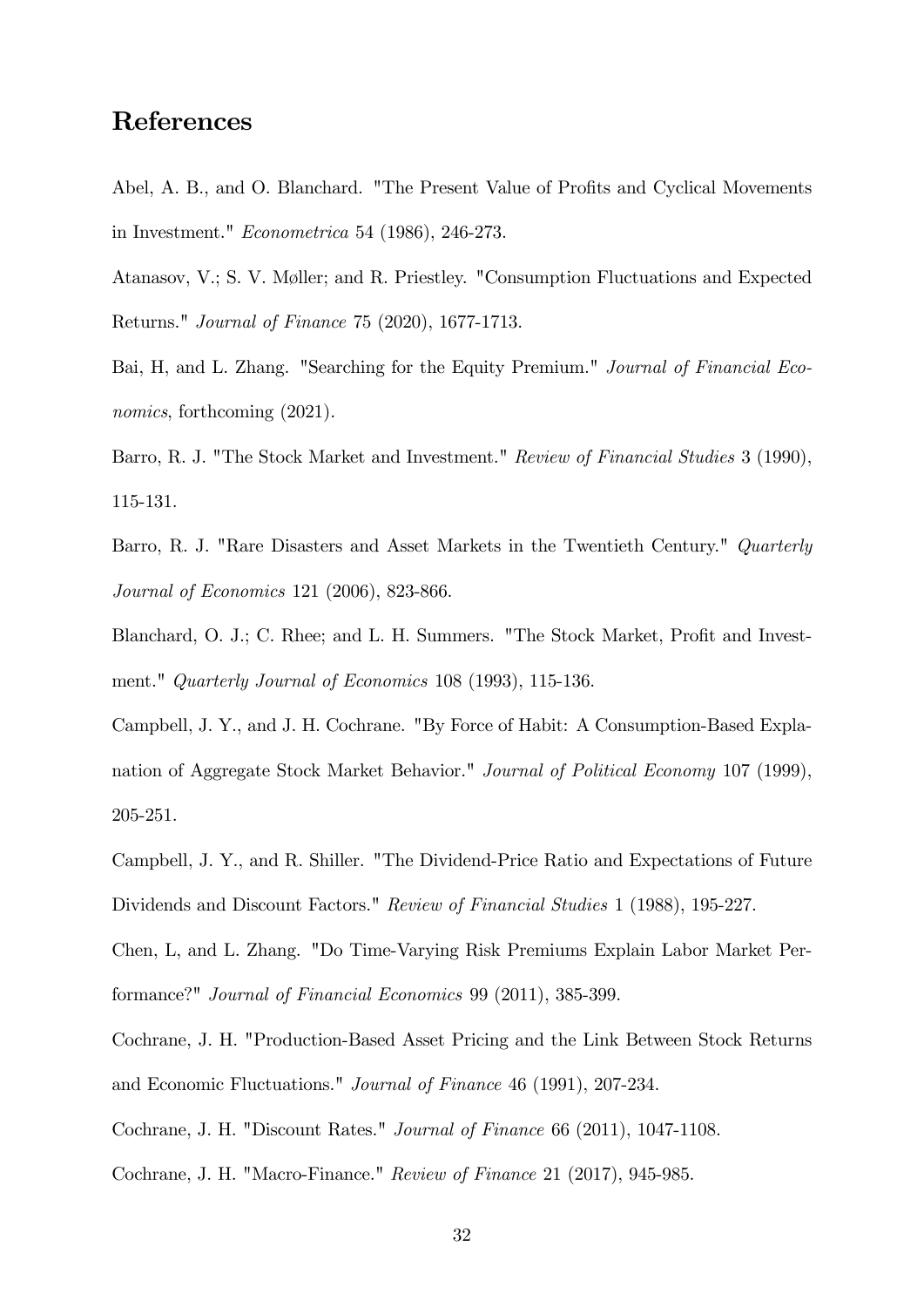Cooper, I. "Asset Pricing Implications of Non-Convex Adjustment Costs and Irreversibility of Investment." Journal of Finance 61 (2006), 139-170.

Dangl, T., and M. Halling. "Predictive Regressions With Time-Varying Coefficients." Journal of Financial Economics 106 (2012), 157-181.

Golez, B., and P. Koudijs. "Four Centuries of Return Predictability." Journal of Financial Economics 127 (2018), 248-263.

Goyal, A., and I. Welch. "A Comprehensive Look at the Empirical Performance of Equity Premium Prediction." Review of Financial Studies 21 (2008), 1455-1508.

Hall, R. E. "High Discounts and High Unemployment." American Economic Review 107 (2017), 305-330.

Hamilton, J. D. "Why You Should Never Use the Hodrick-Prescott Filter." Review of Economics and Statistics 100 (2018), 831-843.

Henkel, S. J.; S. Martin; and F. Nardari. "Time-Varying Short-Horizon Predictability." Journal of Financial Economics 99 (2011), 560-580.

Hou, K.; H. Mo; C. Xue; and L. Zhang. "An Augmented Q-Factor Model With Expected Growth." Review of Finance 25 (2021), 1-41.

Hou, K.; C. Xue; and L. Zhang. "Digesting Anomalies: An Investment Approach." Review of Financial Studies 28 (2015), 650-705.

Hou, K.; C. Xue; and L. Zhang. "Replicating Anomalies." Review of Financial Studies 33 (2020), 2019-2133

Jermann, U. J. "Asset Pricing in Production Economies." Journal of Monetary Economics 41 (1998), 257-275.

Jermann, U. J. "The Equity Premium Implied by Production." Journal of Financial Economics 98 (2010), 279-296.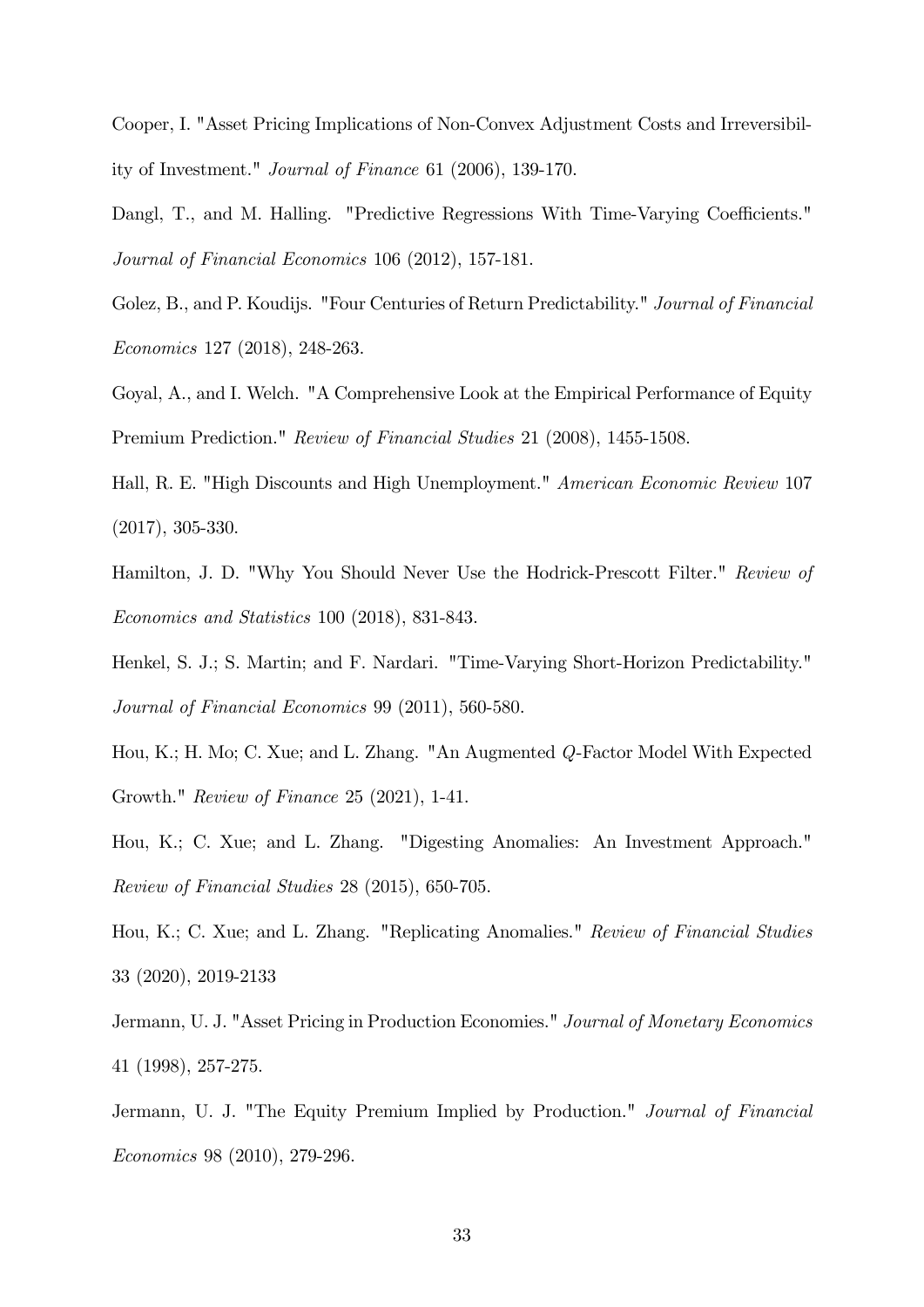Kroencke, T. "Asset Pricing Without Garbage." Journal of Finance 72 (2017), 47-98.

Lamont, O. "Investment Plans and Stock Returns." Journal of Finance 55 (2000), 2719- 2745

- Lettau, M., and S. C. Ludvigson. "Consumption, Aggregate Wealth and Expected Stock Returns." Journal of Finance 66 (2001), 815-849.
- Lettau, M., and S. C. Ludvigson. "Time-Varying Risk Premia and the Cost of Capital: An Alternative Implication of the Q Theory of Investment." Journal of Monetary Economics 49 (2002), 31-66.
- Li, J.; H. Wang; and J. Yu. "Aggregate Expected Investment Growth and Stock Market Returns." Journal of Monetary Economics 117 (2021), 618-638.

Liu, L. X.; T. M. Whited; and L. Zhang. "Investment-Based Expected Stock Returns." Journal of Political Economy 117 (2009), 1105-1139.

Merz, M., and E. Yashiv. "Labor and the Market Value of the Firm." American Economic Review 97 (2007), 1419-1431.

Mortensen, D. T., and C. A. Pissarides. "Job Creation and Job Destruction in the Theory of Unemployment." Review of Economic Studies 61 (1994), 397-415.

Newey, W. K., and K. D. West. "A Simple, Positive Semi-Definite, Heteroskedasticity and Autocorrelation Consistent Covariance Matrix." Econometrica 55 (1987), 703-708. Petrosky-Nadeau, N.; L. Zhang; and L. A. Kuehn. "Endogenous Disasters." American

Economic Review 108 (2018), 2212-2245.

Rapach, D.E.; J. K. Strauss; and G. Zhou. "Out-of-Sample Equity Premium Prediction: Combination Forecasts and Links to the Real Economy." Review of Financial Studies 23 (2010), 821-862.

Rietz, T. A. "The Equity Risk Premium: A Solution." Journal of Monetary Economics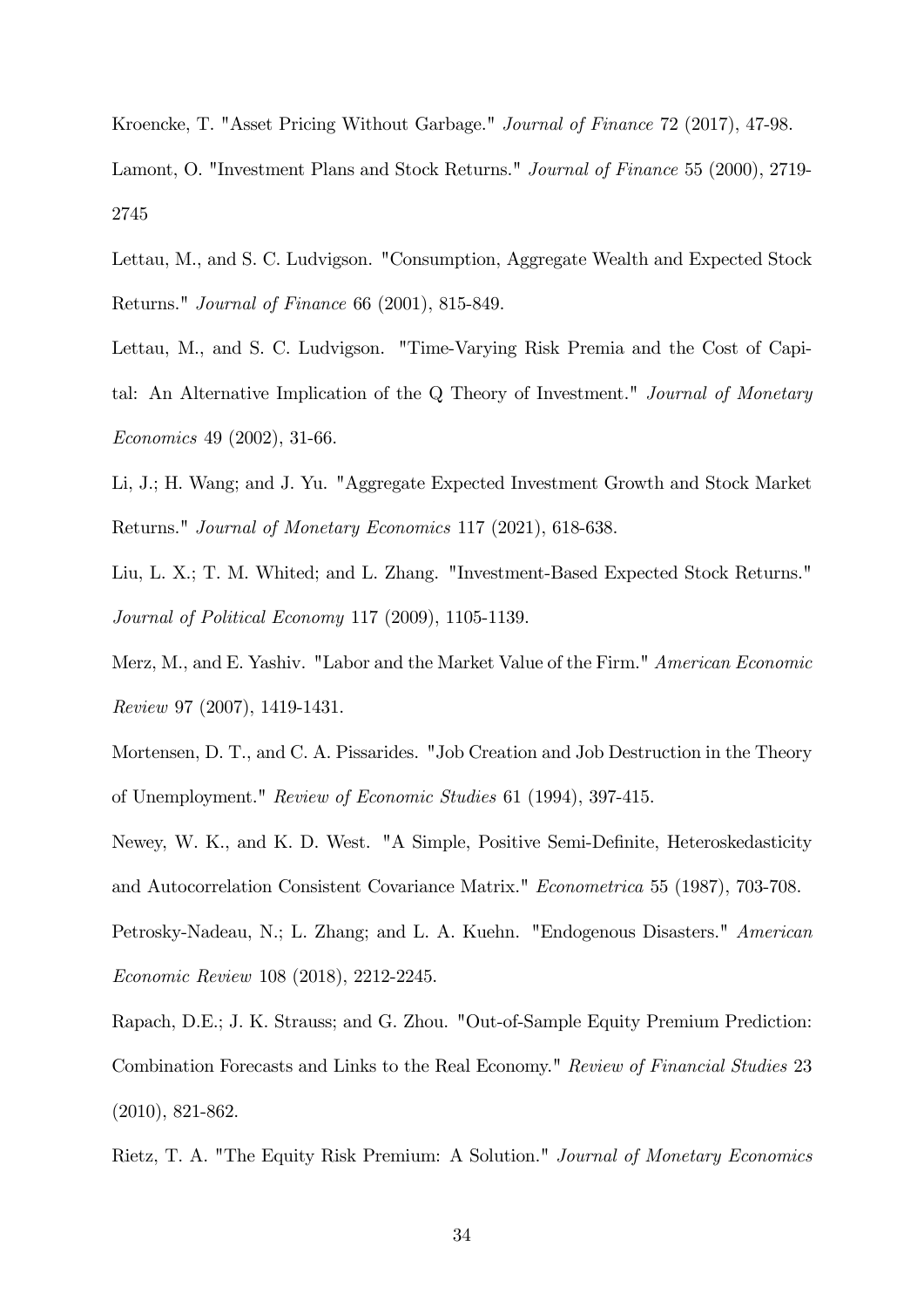22 (1988), 117-131.

Savov, A. "Asset Pricing With Garbage." Journal of Finance 66 (2011), 177-201.

Thompson, S. B. "Simple Formulas for Standard Errors that Cluster by Both Firm and Time." Journal of Financial Economics 99 (2011), 1-10.

- Tobin, J. "A General Equilibrium Approach to Monetary Theory." Journal of Money, Credit, and Banking 1 (1969), 15-29.
- Wilcox, D. W. "The Construction of US Consumption Data: Some Facts and Their Implications for Empirical Work." American Economic Review 82 (1992), 922-941.
- Yashiv, E. "The Determinants of Equilibrium Unemployment." American Economic Review 90 (2000), 1297-1322.
- Zhang, L. "The Value Premium." Journal of Finance 110 (2005), 67-103.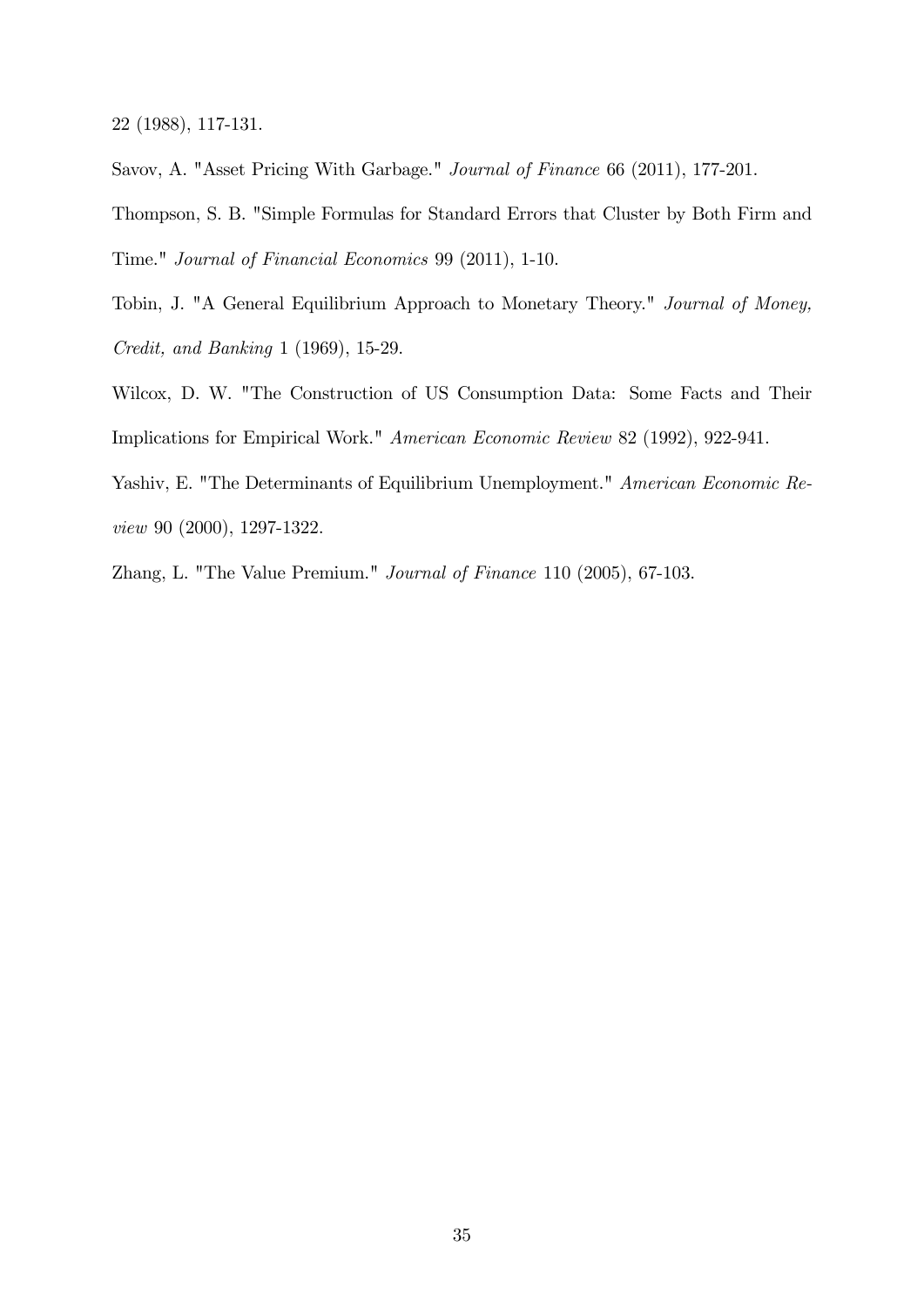## Table 1. Predicting Discount Rates

The table presents results of predictive regressions,  $r_{t+h} = \alpha + \beta Z_t + \varepsilon_{t+h}$ , where  $r_{t+h}$  is the h-quarter ahead log excess stock market return and  $Z_t$  is a predictive variable. The table shows results for the following predictive variables: cyclical consumption (CC), the dividend-price ratio (DP), the term spread (TMS), the default spread (DFY), the short t-bill rate (TBL), and the consumption-wealth ratio (CAY). For each regression, the table reports slope estimates, the Newey-West corrected  $t$ -statistics  $(h \text{ lags})$ , and the adjusted  $R^2$  statistic. The regressions are estimated over the period 1953Q4 to 2019Q4.

|                  | $h=1$    | $h=2$    | $h=4$    | $h=8$    | $h=12$    | $h=16$   | $h=20$   |
|------------------|----------|----------|----------|----------|-----------|----------|----------|
| CC               | $-0.325$ | $-0.656$ | $-1.323$ | $-2.396$ | $-3.163$  | $-4.168$ | $-4.916$ |
| $t$ -stat        | $-3.072$ | $-3.642$ | $-4.034$ | $-4.201$ | $-4.730$  | $-5.932$ | $-6.911$ |
| $\overline{R}^2$ | 0.029    | 0.057    | 0.119    | 0.215    | 0.288     | 0.409    | 0.443    |
| DP               | 0.020    | 0.043    | 0.080    | 0.127    | 0.146     | 0.168    | 0.229    |
| $t$ -stat        | 1.519    | 1.734    | 1.710    | 1.460    | 1.297     | 1.358    | 1.821    |
| $\overline{R}^2$ | 0.006    | 0.017    | 0.033    | 0.047    | 0.046     | 0.050    | 0.073    |
| <b>TMS</b>       | 0.579    | 1.172    | 2.467    | 4.402    | 6.571     | 8.284    | 9.331    |
| $t$ -stat        | 1.502    | 1.663    | 2.239    | 3.562    | 4.608     | 3.818    | 2.777    |
| $\overline{R}^2$ | 0.007    | 0.016    | 0.041    | 0.075    | 0.131     | 0.171    | 0.168    |
| <b>DFY</b>       | 0.618    | 2.011    | 3.347    | 4.378    | $5.593\,$ | 9.821    | 17.212   |
| $t$ -stat        | 0.403    | 0.843    | 0.948    | 0.939    | 0.951     | 1.326    | 1.994    |
| $\overline{R}^2$ | $-0.003$ | 0.002    | 0.004    | 0.004    | 0.005     | 0.020    | 0.052    |
| TBL              | $-0.312$ | $-0.557$ | $-0.914$ | $-1.320$ | $-1.707$  | $-1.943$ | $-1.953$ |
| $t$ -stat        | $-1.905$ | $-1.783$ | $-1.756$ | $-2.040$ | $-1.735$  | $-1.336$ | $-0.961$ |
| $\overline{R}^2$ | 0.011    | 0.018    | 0.026    | 0.031    | 0.039     | 0.041    | 0.030    |
| <b>CAY</b>       | 0.448    | 0.925    | 1.720    | 2.907    | 3.924     | 4.995    | 5.935    |
| $t$ -stat        | 2.164    | 2.412    | 2.427    | 2.482    | 2.622     | 2.884    | 3.026    |
| $\overline{R}^2$ | 0.013    | 0.029    | 0.052    | 0.081    | 0.112     | 0.145    | 0.152    |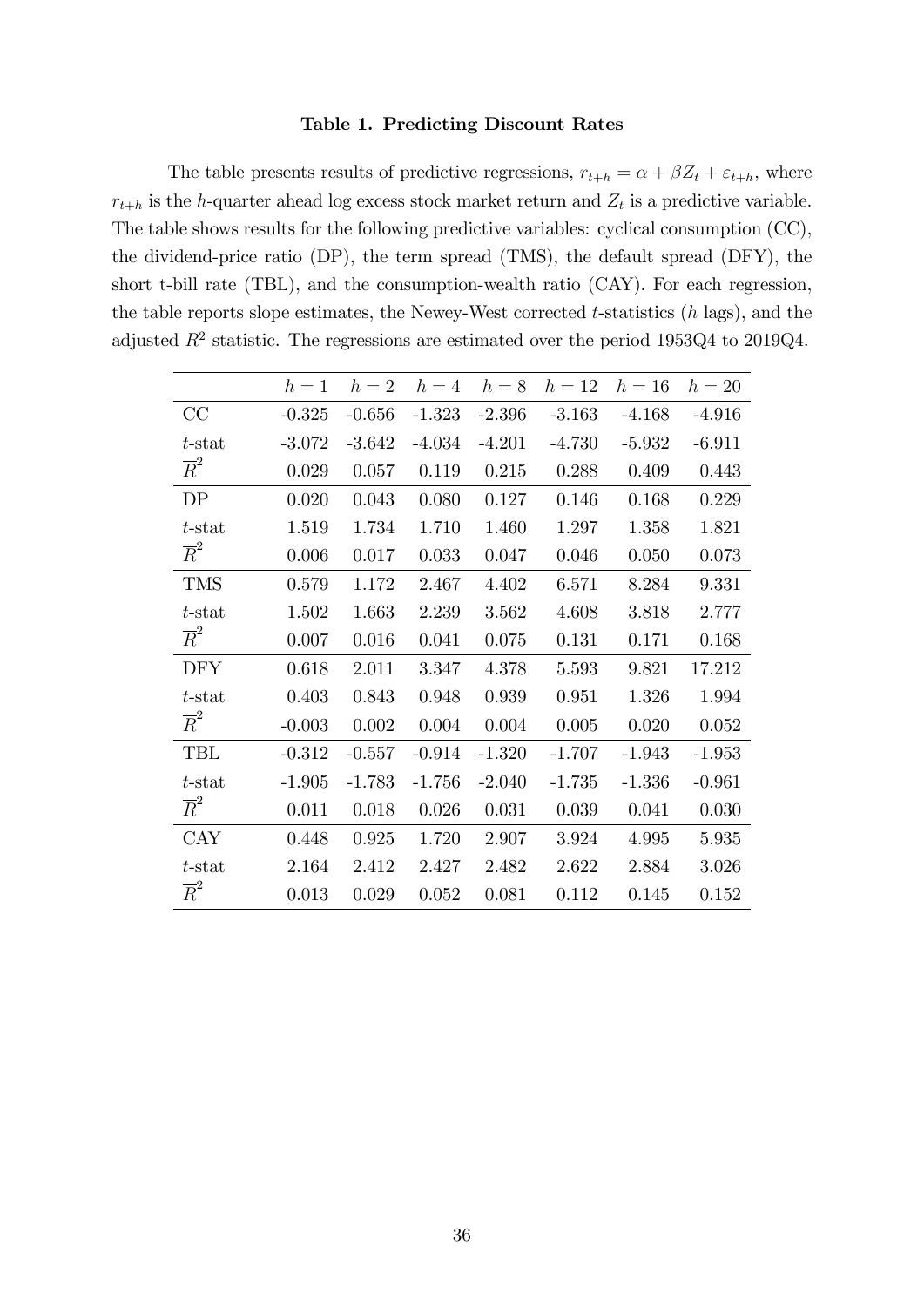#### Table 2. Investment Predictability

Panel A and B present results of univariate predictive regressions,  $\Delta i_{t+h} = i_{t+h}$  $i_t = \alpha + \beta Z_t + \varepsilon_{t+h}$ , where  $\Delta i_{t+h}$  is the h-quarter ahead log growth in investments and  $Z_t$  is a predictive variable. Panel A shows results using cyclical consumption (CC) as predictive variable, while Panel B shows results for the dividend-price ratio (DP), the term spread (TMS), the default spread (DFY), the treasury bill rate (TBL), and the consumption-wealth ratio (CAY). Panel C reports results from multivariate regressions with CC and CAY. Panel D reports results from multivariate regressions with CC, DP, TMS, DFY, and TBL. For each regression, the table reports slope estimates, the Newey-West corrected t-statistics (h lags), and the adjusted  $R^2$  statistic. The regressions are estimated over the period 1953Q4 to 2019Q4.

| Panel A: Univariate Regressions With CC                        |          |           |          |          |          |          |          |
|----------------------------------------------------------------|----------|-----------|----------|----------|----------|----------|----------|
|                                                                | $h=1$    | $h=2$     | $h=4$    | $h=8$    | $h=12$   | $h=16$   | $h=20$   |
| CC                                                             | $-0.029$ | $-0.086$  | $-0.280$ | $-0.746$ | $-1.072$ | $-1.229$ | $-1.380$ |
| $t$ -stat                                                      | $-1.012$ | $-1.478$  | $-2.424$ | $-3.063$ | $-2.785$ | $-2.555$ | $-2.653$ |
| $\overline{R}^2$                                               | $-0.000$ | 0.007     | 0.033    | 0.107    | 0.165    | 0.192    | 0.224    |
| Panel B: Univariate Regressions With DP, TMS, DFY, TBL, or CAY |          |           |          |          |          |          |          |
| DP                                                             | $-0.007$ | $-0.012$  | $-0.013$ | 0.007    | 0.027    | 0.037    | 0.043    |
| $t$ -stat                                                      | $-1.593$ | $-1.261$  | $-0.635$ | 0.197    | 0.621    | 0.840    | 0.954    |
| $\overline{R}^2$                                               | 0.014    | 0.013     | 0.002    | $-0.003$ | 0.005    | 0.011    | 0.014    |
| <b>TMS</b>                                                     | 0.033    | 0.194     | 0.812    | 2.302    | 2.818    | 2.725    | 2.128    |
| $t$ -stat                                                      | 0.302    | 0.865     | 1.928    | 3.482    | 3.564    | 2.701    | 1.887    |
| $\overline{R}^2$                                               | $-0.003$ | $0.002\,$ | 0.028    | 0.108    | 0.121    | 0.099    | 0.054    |
| <b>DFY</b>                                                     | $-2.085$ | $-3.380$  | $-4.353$ | $-2.790$ | $-1.023$ | $-1.010$ | $-2.167$ |
| $t$ -stat                                                      | $-5.419$ | $-4.479$  | $-3.015$ | $-1.083$ | $-0.311$ | $-0.267$ | $-0.540$ |
| $\overline{R}^2$                                               | 0.185    | 0.156     | 0.087    | 0.012    | $-0.002$ | $-0.003$ | 0.002    |
| <b>TBL</b>                                                     | $-0.009$ | $-0.070$  | $-0.275$ | $-0.673$ | $-0.697$ | $-0.578$ | $-0.579$ |
| $t$ -stat                                                      | $-0.159$ | $-0.580$  | $-1.244$ | $-2.235$ | $-1.975$ | $-1.503$ | $-1.394$ |
| $\overline{R}^2$                                               | $-0.004$ | $-0.000$  | 0.014    | 0.043    | 0.033    | 0.017    | 0.015    |
| <b>CAY</b>                                                     | 0.063    | 0.172     | 0.431    | 0.881    | 1.112    | 1.250    | 1.315    |
| $t$ -stat                                                      | 1.038    | 1.262     | 1.371    | 1.536    | 1.522    | 1.372    | 1.201    |
| $\overline{R}^2$                                               | 0.001    | 0.007     | 0.019    | 0.037    | 0.043    | 0.047    | 0.046    |

(Continued)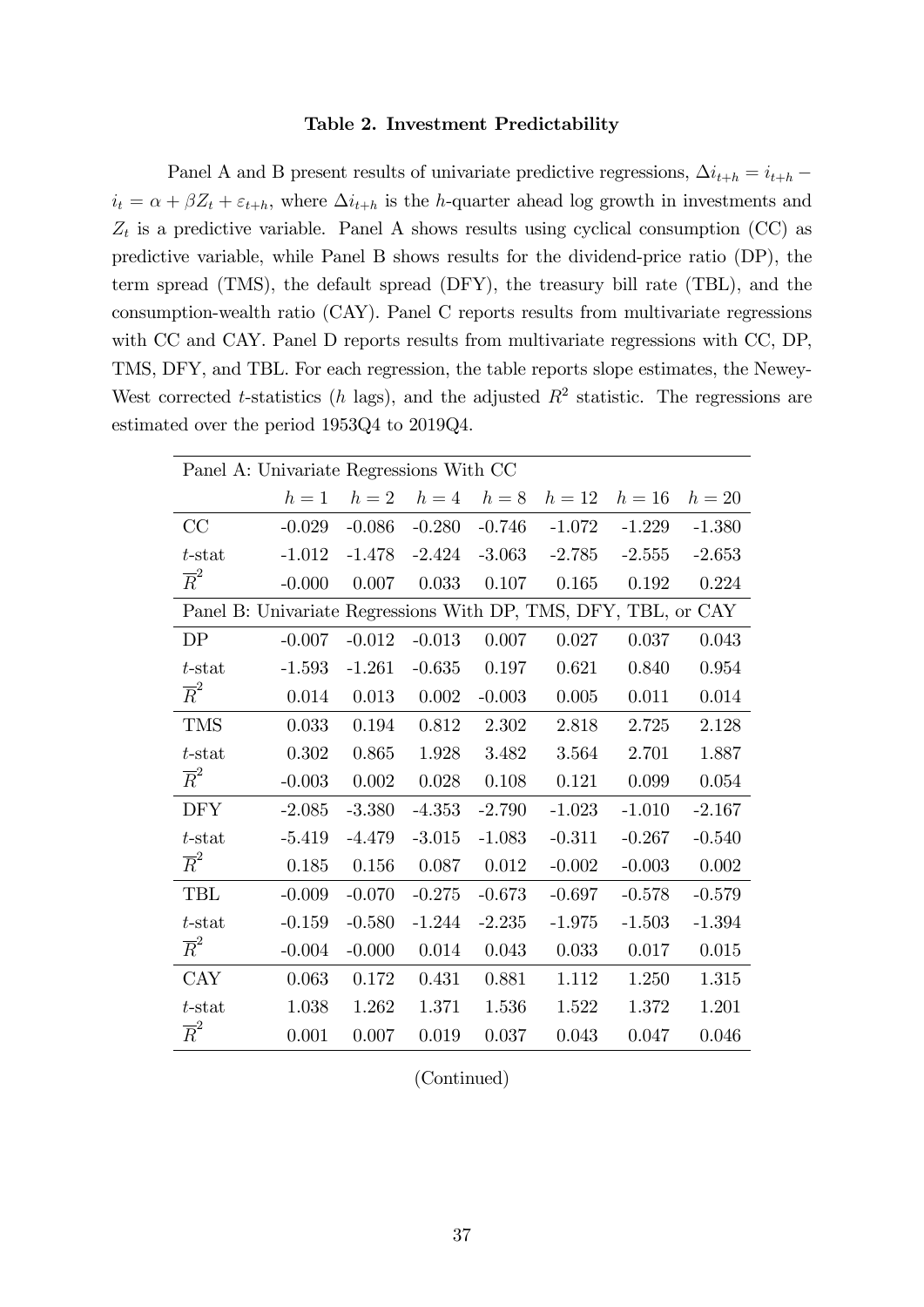|                                                                  | Panel C: Multivariate Regressions With CC and CAY |          |             |          |          |          |          |  |  |  |  |
|------------------------------------------------------------------|---------------------------------------------------|----------|-------------|----------|----------|----------|----------|--|--|--|--|
|                                                                  | $h=1$                                             |          | $h=2$ $h=4$ | $h=8$    | $h=12$   | $h=16$   | $h=20$   |  |  |  |  |
| CC                                                               | $-0.025$                                          | $-0.076$ | $-0.258$    | $-0.709$ | $-1.032$ | $-1.187$ | $-1.335$ |  |  |  |  |
| $t$ -stat                                                        | $-0.855$                                          | $-1.275$ | $-2.202$    | $-2.907$ | $-2.655$ | $-2.471$ | $-2.642$ |  |  |  |  |
| <b>CAY</b>                                                       | 0.057                                             | 0.153    | 0.374       | 0.750    | 0.944    | 1.061    | 1.080    |  |  |  |  |
| $t$ -stat                                                        | 0.904                                             | 1.091    | 1.165       | 1.310    | 1.336    | 1.229    | 1.024    |  |  |  |  |
| $\overline{R}^2$                                                 | $-0.000$                                          | 0.011    | 0.046       | 0.132    | 0.195    | 0.225    | 0.255    |  |  |  |  |
| Panel D: Multivariate Regressions With CC, DP, TMS, DFY, and TBL |                                                   |          |             |          |          |          |          |  |  |  |  |
|                                                                  | $h=1$                                             |          | $h=2$ $h=4$ | $h=8$    | $h=12$   | $h=16$   | $h=20$   |  |  |  |  |
| CC                                                               | $-0.088$                                          | $-0.168$ | $-0.305$    | $-0.504$ | $-0.770$ | $-1.007$ | $-1.275$ |  |  |  |  |
| $t$ -stat                                                        | $-2.771$                                          | $-2.649$ | $-2.456$    | $-1.910$ | $-1.696$ | $-1.803$ | $-2.193$ |  |  |  |  |
| DP                                                               | $-0.011$                                          | $-0.016$ | $-0.011$    | 0.027    | 0.037    | 0.029    | 0.020    |  |  |  |  |
| $t$ -stat                                                        | $-2.117$                                          | $-1.576$ | $-0.509$    | 0.638    | 0.647    | 0.463    | 0.319    |  |  |  |  |
| <b>TMS</b>                                                       | 0.354                                             | 0.681    | 1.385       | 2.599    | 2.913    | 2.954    | 2.101    |  |  |  |  |
| $t$ -stat                                                        | 2.845                                             | 2.638    | 2.838       | 3.158    | 2.445    | 1.764    | 1.160    |  |  |  |  |
| <b>DFY</b>                                                       | $-2.765$                                          | $-4.546$ | $-6.400$    | $-6.199$ | $-5.208$ | $-5.981$ | $-6.636$ |  |  |  |  |
| $t$ -stat                                                        | $-7.750$                                          | $-6.283$ | $-4.796$    | $-2.834$ | $-1.726$ | $-1.609$ | $-1.575$ |  |  |  |  |
| TBL                                                              | 0.276                                             | 0.422    | 0.452       | 0.132    | 0.178    | 0.507    | 0.525    |  |  |  |  |
| $t$ -stat                                                        | 3.944                                             | 2.944    | 1.636       | 0.274    | 0.252    | 0.581    | 0.541    |  |  |  |  |
| $\overline{R}^2$                                                 | 0.273                                             | 0.241    | 0.187       | 0.215    | 0.246    | 0.257    | 0.261    |  |  |  |  |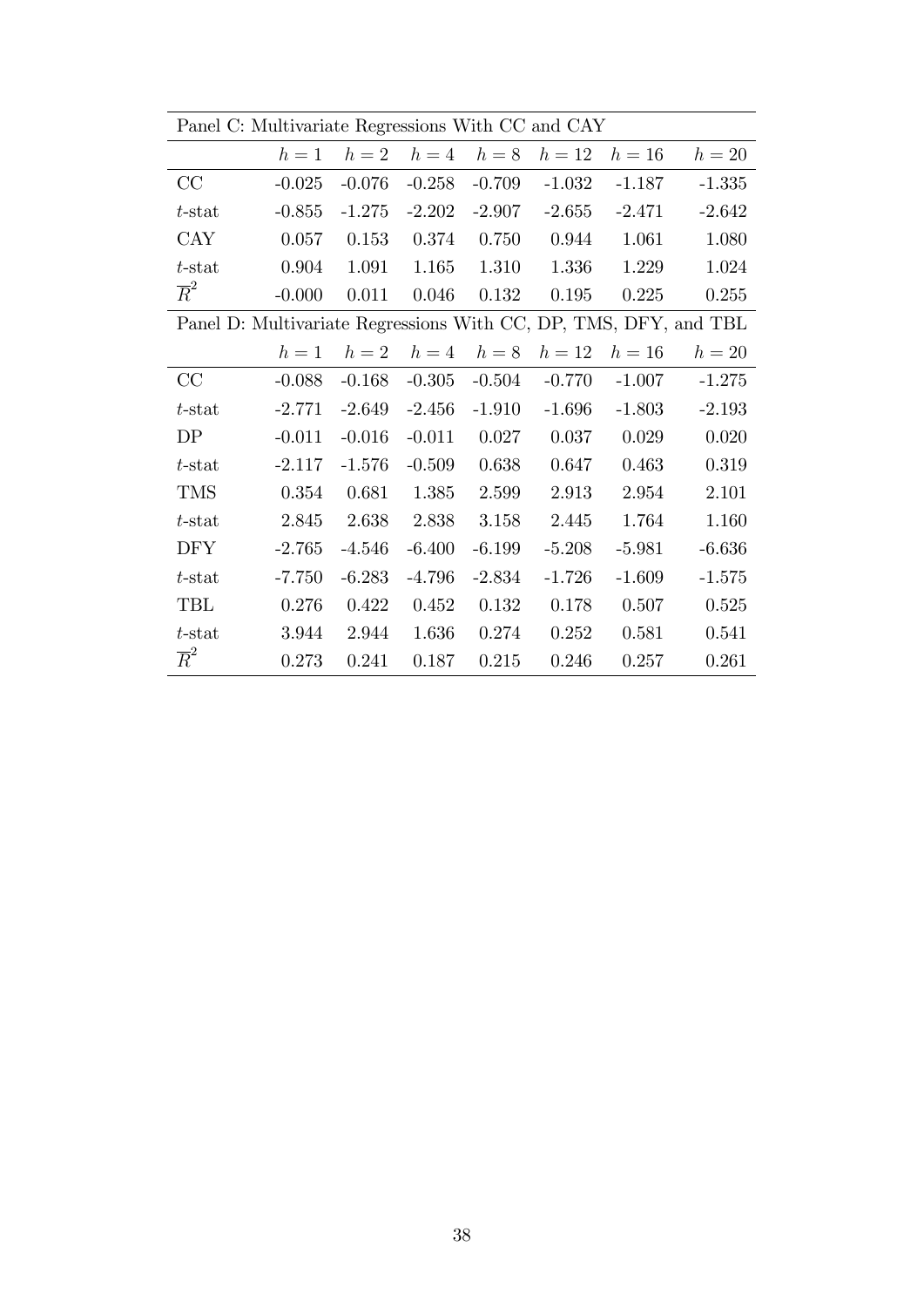#### Table 3. Employment Predictability

Panel A and B present results of univariate predictive regressions,  $\Delta e_{t+h} = e_{t+h}$  $e_t = \alpha + \beta Z_t + \varepsilon_{t+h}$ , where  $\Delta e_{t+h}$  is the *h*-quarter ahead log growth in employment and  $Z_t$  is a predictive variable. Panel A shows results using cyclical consumption (CC) as predictive variable, while Panel B shows results for the dividend-price ratio (DP), the term spread (TMS), the default spread (DFY), the treasury bill rate (TBL), and the consumption-wealth ratio (CAY). Panel C reports results from multivariate regressions with CC and CAY. Panel D reports results from multivariate regressions with CC, DP, TMS, DFY, and TBL. For each regression, the table reports slope estimates, the Newey-West corrected t-statistics (h lags), and the adjusted  $R^2$  statistic. The regressions are estimated over the period 1953Q4 to 2019Q4.

| Panel A: Univariate Regressions With CC                        |          |          |          |          |          |          |          |
|----------------------------------------------------------------|----------|----------|----------|----------|----------|----------|----------|
|                                                                | $h=1$    | $h=2$    | $h=4$    | $h=8$    | $h=12$   | $h=16$   | $h=20$   |
| CC                                                             | $-0.003$ | $-0.020$ | $-0.088$ | $-0.264$ | $-0.411$ | $-0.528$ | $-0.634$ |
| $t$ -stat                                                      | $-0.292$ | $-1.020$ | $-2.188$ | $-2.980$ | $-2.880$ | $-2.745$ | $-2.732$ |
| $\overline{R}^2$                                               | $-0.003$ | 0.001    | 0.026    | 0.101    | 0.165    | 0.213    | 0.261    |
| Panel B: Univariate Regressions With DP, TMS, DFY, TBL, or CAY |          |          |          |          |          |          |          |
| DP                                                             | $-0.001$ | $-0.000$ | 0.004    | 0.019    | 0.034    | 0.047    | 0.061    |
| $t$ -stat                                                      | $-0.398$ | $-0.073$ | 0.670    | 1.559    | 1.947    | 2.220    | 2.639    |
| $\overline{R}^2$                                               | $-0.003$ | $-0.004$ | 0.002    | 0.042    | 0.090    | 0.133    | 0.189    |
| <b>TMS</b>                                                     | 0.019    | 0.094    | 0.331    | 0.812    | 0.970    | 0.853    | 0.551    |
| $t$ -stat                                                      | 0.530    | 1.193    | 2.024    | 2.878    | 2.707    | 2.086    | 1.245    |
| $\overline{R}^2$                                               | $-0.002$ | 0.007    | 0.040    | 0.101    | 0.097    | 0.057    | 0.017    |
| <b>DFY</b>                                                     | $-0.537$ | $-0.882$ | $-1.100$ | $-0.566$ | 0.297    | 0.924    | 1.134    |
| $t$ -stat                                                      | $-3.873$ | $-2.978$ | $-1.725$ | $-0.465$ | 0.186    | 0.487    | 0.556    |
| $\overline{R}^2$                                               | 0.115    | 0.090    | 0.043    | 0.001    | $-0.003$ | 0.003    | 0.005    |
| TBL                                                            | 0.005    | $-0.007$ | $-0.052$ | $-0.102$ | $-0.025$ | 0.110    | 0.229    |
| $t$ -stat                                                      | 0.249    | $-0.166$ | $-0.614$ | $-0.746$ | $-0.151$ | 0.566    | 1.036    |
| $\overline{R}^2$                                               | $-0.003$ | $-0.004$ | 0.001    | 0.004    | $-0.004$ | 0.001    | 0.012    |
| <b>CAY</b>                                                     | 0.006    | 0.025    | 0.077    | 0.129    | 0.100    | 0.042    | $-0.067$ |
| $t$ -stat                                                      | 0.285    | 0.529    | 0.717    | 0.690    | 0.430    | 0.143    | $-0.185$ |
| $\overline{R}^2$                                               | $-0.003$ | $-0.002$ | 0.002    | 0.003    | $-0.001$ | $-0.004$ | $-0.003$ |

(Continued)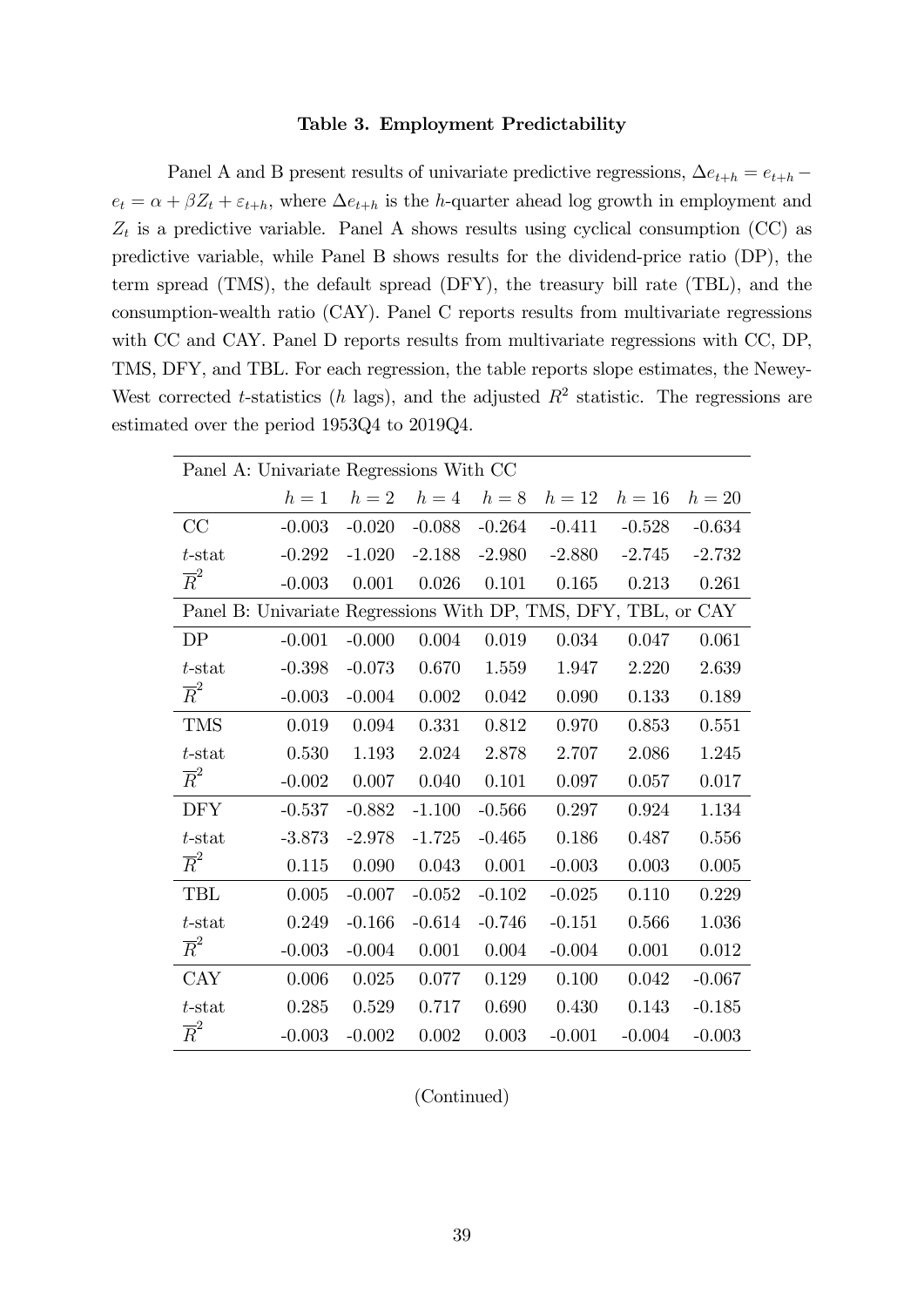| Panel C: Multivariate Regressions With CC and CAY                |          |           |             |          |          |          |          |
|------------------------------------------------------------------|----------|-----------|-------------|----------|----------|----------|----------|
|                                                                  | $h=1$    |           | $h=2$ $h=4$ | $h=8$    | $h=12$   | $h=16$   | $h=20$   |
| CC                                                               | $-0.002$ | $-0.019$  | $-0.084$    | $-0.260$ | $-0.410$ | $-0.529$ | $-0.642$ |
| $t$ -stat                                                        | $-0.247$ | $-0.929$  | $-2.071$    | $-2.880$ | $-2.844$ | $-2.784$ | $-2.851$ |
| <b>CAY</b>                                                       | 0.005    | 0.020     | 0.058       | 0.081    | 0.033    | $-0.042$ | $-0.180$ |
| $t$ -stat                                                        | 0.247    | 0.416     | 0.537       | 0.439    | 0.144    | $-0.139$ | $-0.449$ |
| $\overline{R}^2$                                                 | $-0.007$ | $-0.002$  | 0.025       | 0.100    | 0.162    | 0.210    | 0.263    |
| Panel D: Multivariate Regressions With CC, DP, TMS, DFY, and TBL |          |           |             |          |          |          |          |
|                                                                  | $h=1$    | $h=2$     | $h=4$       | $h=8$    | $h=12$   | $h=16$   | $h=20$   |
| CC                                                               | $-0.007$ | $-0.016$  | $-0.036$    | $-0.111$ | $-0.239$ | $-0.396$ | $-0.541$ |
| $t$ -stat                                                        | $-0.708$ | $-0.726$  | $-0.802$    | $-1.314$ | $-1.787$ | $-2.285$ | $-2.776$ |
| DP                                                               | $-0.000$ | 0.001     | 0.010       | 0.030    | 0.037    | 0.036    | 0.039    |
| $t$ -stat                                                        | $-0.219$ | 0.319     | 1.537       | 2.320    | 1.920    | 1.488    | 1.474    |
| <b>TMS</b>                                                       | 0.136    | 0.293     | 0.630       | 1.195    | 1.387    | 1.300    | 0.955    |
| $t$ -stat                                                        | 3.288    | 3.437     | 3.953       | 4.624    | 3.738    | 2.642    | 1.827    |
| <b>DFY</b>                                                       | $-0.789$ | $-1.379$  | $-2.108$    | $-2.534$ | $-2.314$ | $-2.153$ | $-2.135$ |
| $t$ -stat                                                        | $-6.376$ | $-5.177$  | $-3.689$    | $-2.410$ | $-1.697$ | $-1.404$ | $-1.441$ |
| TBL                                                              | 0.071    | $0.109\,$ | 0.115       | 0.104    | 0.219    | 0.400    | 0.484    |
| $t$ -stat                                                        | 2.687    | 1.976     | 1.070       | 0.577    | 0.875    | 1.283    | 1.362    |
| $\overline{R}^2$                                                 | 0.178    | 0.163     | 0.172       | 0.268    | 0.318    | 0.348    | 0.392    |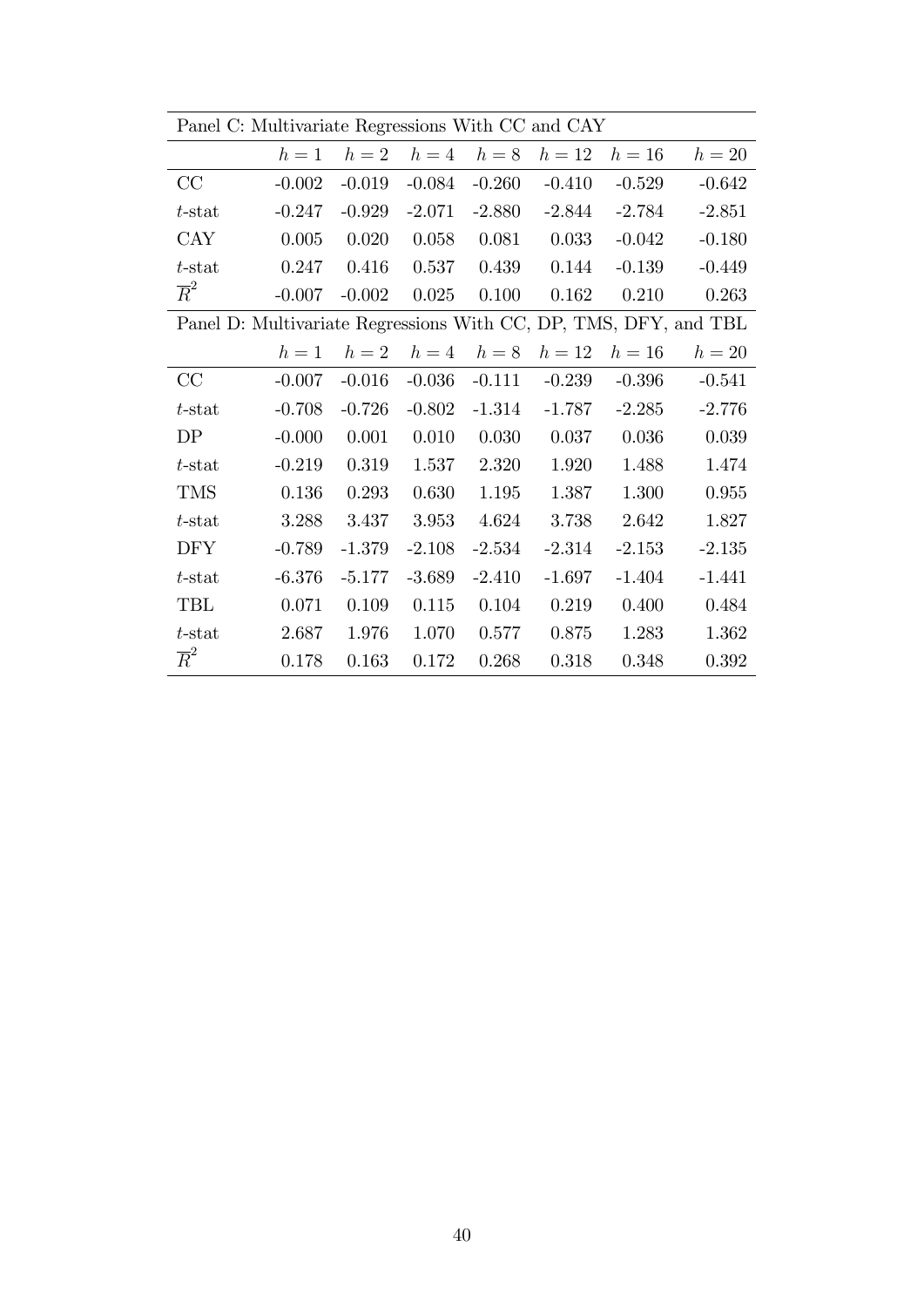# Table 4. Macroeconomic Controls

Panel A and B present results from predictive regressions of the h-period ahead log growth in investment and employment, respectively. As predictive variables, we use cyclical consumption joint with macroeconomic controls. For each regression, the table reports the slope estimate, the Newey-West corrected t-statistic (h lags), and the adjusted  $R<sup>2</sup>$  statistic. The regressions are estimated over the period 1953Q4 to 2019Q4.

|                                    | Panel A: Investment Predictability |          |           |           |          |          |          |  |  |  |
|------------------------------------|------------------------------------|----------|-----------|-----------|----------|----------|----------|--|--|--|
|                                    | $h=1$                              | $h=2$    | $h=4$     | $h=8$     | $h=12$   | $h=16$   | $h=20$   |  |  |  |
| CC                                 | $-0.031$                           | $-0.093$ | $-0.297$  | $-0.741$  | $-1.029$ | $-1.190$ | $-1.348$ |  |  |  |
| $t$ -stat                          | $-1.684$                           | $-2.341$ | $-3.114$  | $-3.082$  | $-2.734$ | $-2.536$ | $-2.619$ |  |  |  |
| DI                                 | 0.395                              | 0.593    | 0.496     | $-0.099$  | $-0.483$ | $-0.541$ | $-0.631$ |  |  |  |
| $t$ -stat                          | 6.734                              | 5.115    | 2.221     | $-0.272$  | $-1.189$ | $-1.260$ | $-1.366$ |  |  |  |
| <b>DGDP</b>                        | 0.524                              | 1.050    | 2.249     | 2.317     | 1.732    | 1.451    | 1.632    |  |  |  |
| $t$ -stat                          | 3.132                              | 3.151    | 3.598     | 2.442     | 1.598    | 1.209    | 1.198    |  |  |  |
| <b>DPROFIT</b>                     | 0.068                              | 0.117    | 0.164     | 0.243     | 0.362    | 0.283    | 0.244    |  |  |  |
| $t$ -stat                          | $3.450\,$                          | 3.209    | 2.557     | 2.406     | 3.345    | 2.168    | 1.697    |  |  |  |
| q                                  | 0.004                              | 0.007    | $0.011\,$ | 0.007     | $-0.002$ | $-0.008$ | $-0.008$ |  |  |  |
| $t$ -stat                          | 1.930                              | 1.618    | 0.996     | 0.258     | $-0.054$ | $-0.179$ | $-0.160$ |  |  |  |
| $\overline{R}^2$                   | 0.405                              | 0.378    | 0.287     | 0.179     | 0.214    | 0.215    | 0.243    |  |  |  |
| Panel B: Employment Predictability |                                    |          |           |           |          |          |          |  |  |  |
|                                    | $h=1$                              | $h=2$    | $h=4$     | $h=8$     | $h=12$   | $h=16$   | $h=20$   |  |  |  |
| CC                                 | $-0.009$                           | $-0.030$ | $-0.099$  | $-0.263$  | $-0.398$ | $-0.513$ | $-0.608$ |  |  |  |
| $t$ -stat                          | $-2.039$                           | $-2.667$ | $-3.287$  | $-3.388$  | $-3.205$ | $-3.166$ | $-3.237$ |  |  |  |
| DE                                 | 0.668                              | 1.015    | 1.090     | 0.730     | 0.513    | 0.645    | 0.505    |  |  |  |
| $t$ -stat                          | 7.830                              | 5.603    | 2.843     | 1.202     | 0.859    | 0.973    | 0.642    |  |  |  |
| <b>DGDP</b>                        | 0.040                              | 0.166    | 0.477     | 0.633     | 0.610    | 0.589    | 0.706    |  |  |  |
| $t$ -stat                          | 0.676                              | 1.374    | 2.315     | 2.208     | 1.905    | 1.301    | 1.424    |  |  |  |
| <b>DPROFIT</b>                     | 0.015                              | 0.028    | 0.034     | $0.043\,$ | 0.056    | 0.021    | 0.014    |  |  |  |
| $t$ -stat                          | 2.159                              | 2.020    | 1.342     | 1.118     | 1.333    | 0.462    | 0.371    |  |  |  |
| q                                  | 0.000                              | 0.000    | $-0.001$  | $-0.008$  | $-0.017$ | $-0.026$ | $-0.036$ |  |  |  |
| $t$ -stat                          | 0.639                              | 0.368    | $-0.271$  | $-0.993$  | $-1.443$ | $-1.916$ | $-2.517$ |  |  |  |
| $\overline{R}^2$                   | 0.559                              | 0.469    | 0.291     | 0.192     | 0.229    | 0.279    | 0.343    |  |  |  |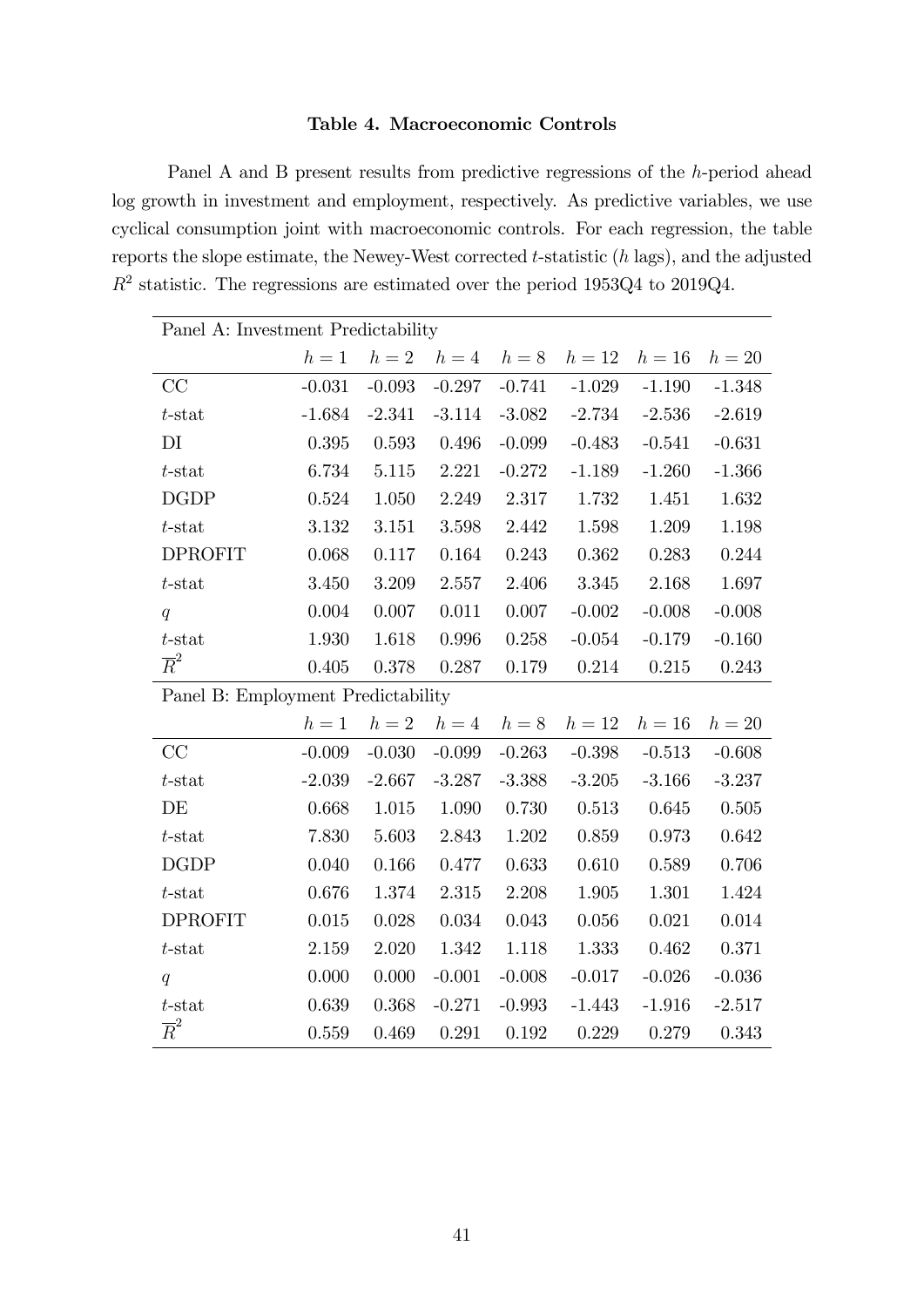#### Table 5. Alternative Consumption Measures

Panel A and B present results from predictive regressions of the h-period ahead log growth in investment and employment, respectively. As predictive variable, we use cyclical consumption extracted using different measures of consumption: (i) nondurable goods (nd), (ii) services (serv), (iii) durable goods (dur), (iv) nondurable goods and services (ndserv), (v) nondurable and durable goods (goods), and (vi) the sum of nondurable goods, services and durable goods (total). For each regression, the table reports the slope estimate, the Newey-West corrected t-statistic (h lags), and the adjusted  $R^2$  statistic. The regressions are estimated over the period 1953Q4 to 2019Q4.

| Panel A: Investment Predictability |          |          |           |          |          |          |          |
|------------------------------------|----------|----------|-----------|----------|----------|----------|----------|
|                                    | $h=1$    | $h=2$    | $h=4$     | $h=8$    | $h=12$   | $h=16$   | $h=20$   |
| CC <sup>nd</sup>                   | $-0.029$ | $-0.086$ | $-0.280$  | $-0.746$ | $-1.072$ | $-1.229$ | $-1.380$ |
| $t$ -stat                          | $-1.012$ | $-1.478$ | $-2.424$  | $-3.063$ | $-2.785$ | $-2.555$ | $-2.653$ |
| $\overline{R}^2$                   | $-0.000$ | 0.007    | 0.033     | 0.107    | 0.165    | 0.192    | 0.224    |
| CC <sup>serv</sup>                 | $-0.027$ | $-0.078$ | $-0.223$  | $-0.570$ | $-0.804$ | $-0.833$ | $-0.886$ |
| $t$ -stat                          | $-0.717$ | $-0.975$ | $-1.364$  | $-2.001$ | $-2.146$ | $-1.800$ | $-1.787$ |
| $\overline{R}^2$                   | $-0.002$ | 0.002    | 0.012     | 0.041    | 0.062    | 0.058    | 0.061    |
| $CC^{dur}$                         | 0.006    | 0.003    | $-0.025$  | $-0.137$ | $-0.270$ | $-0.360$ | $-0.416$ |
| $t$ -stat                          | 0.600    | 0.144    | $-0.655$  | $-2.103$ | $-3.153$ | $-3.292$ | $-3.322$ |
| $\overline{R}^2$                   | $-0.002$ | $-0.004$ | $-0.000$  | 0.041    | 0.124    | 0.196    | 0.242    |
| CC <sup>ndser</sup>                | $-0.031$ | $-0.091$ | $-0.279$  | $-0.711$ | $-0.997$ | $-1.067$ | $-1.167$ |
| $t$ -stat                          | $-0.839$ | $-1.234$ | $-1.985$  | $-2.728$ | $-2.640$ | $-2.207$ | $-2.189$ |
| $\overline{R}^2$                   | $-0.001$ | 0.004    | 0.021     | 0.067    | 0.100    | 0.101    | 0.112    |
| CC <sup>goods</sup>                | $-0.002$ | $-0.022$ | $-0.105$  | $-0.348$ | $-0.579$ | $-0.722$ | $-0.829$ |
| $t$ -stat                          | $-0.131$ | $-0.599$ | $-1.522$  | $-2.723$ | $-3.096$ | $-3.016$ | $-3.074$ |
| $\overline{R}^2$                   | $-0.004$ | $-0.002$ | $0.012\,$ | 0.069    | 0.147    | 0.202    | 0.247    |
| CC <sup>total</sup>                | $-0.007$ | $-0.040$ | $-0.166$  | $-0.492$ | $-0.776$ | $-0.915$ | $-1.026$ |
| $t$ -stat                          | $-0.245$ | $-0.735$ | $-1.590$  | $-2.560$ | $-2.889$ | $-2.609$ | $-2.584$ |
| $\overline{R}^2$                   | $-0.004$ | $-0.001$ | 0.013     | 0.060    | 0.114    | 0.141    | 0.164    |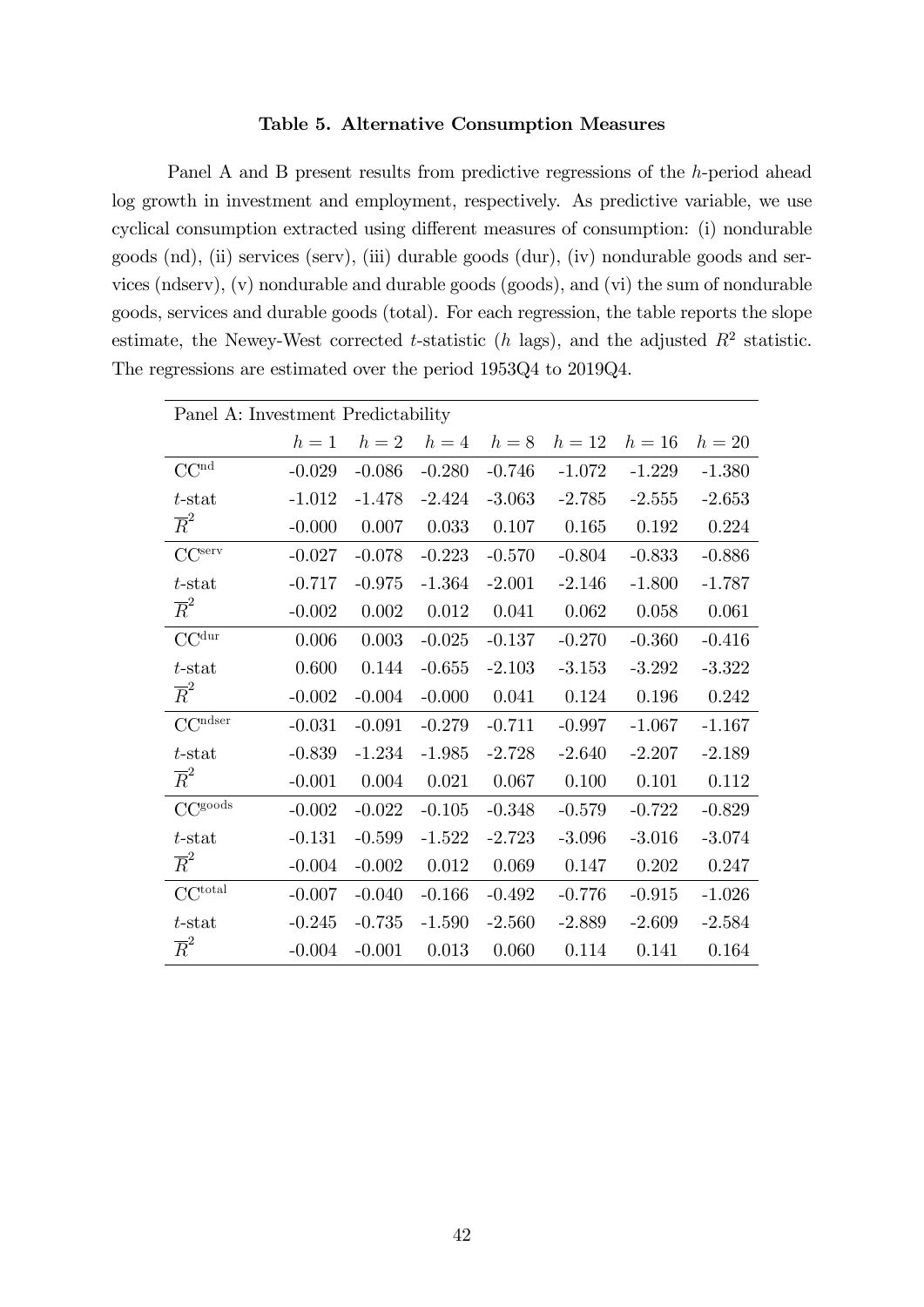|                                          |          |          | Continued) |          |          |          |          |
|------------------------------------------|----------|----------|------------|----------|----------|----------|----------|
| Panel B: Employment Predictability       |          |          |            |          |          |          |          |
|                                          | $h=1$    | $h=2$    | $h=4$      | $h=8$    | $h=12$   | $h=16$   | $h=20$   |
| $\ensuremath{\mathrm{CC}^{\mathrm{nd}}}$ | $-0.003$ | $-0.020$ | $-0.088$   | $-0.264$ | $-0.411$ | $-0.528$ | $-0.634$ |
| $t$ -stat                                | $-0.292$ | $-1.020$ | $-2.188$   | $-2.980$ | $-2.880$ | $-2.745$ | $-2.732$ |
| $\overline{R}^2$                         | $-0.003$ | 0.001    | 0.026      | 0.101    | 0.165    | 0.213    | 0.261    |
| CC <sup>serv</sup>                       | 0.016    | 0.017    | $-0.007$   | $-0.107$ | $-0.190$ | $-0.235$ | $-0.313$ |
| $t$ -stat                                | 1.092    | 0.566    | $-0.107$   | $-1.021$ | $-1.467$ | $-1.438$ | $-1.642$ |
| $\overline{R}^2$                         | 0.003    | $-0.001$ | $-0.004$   | 0.008    | 0.021    | 0.026    | 0.041    |
| $CC^{dur}$                               | 0.006    | 0.009    | $0.005\,$  | $-0.029$ | $-0.081$ | $-0.125$ | $-0.168$ |
| $t$ -stat                                | 1.834    | 1.252    | 0.320      | $-1.146$ | $-2.570$ | $-3.327$ | $-3.486$ |
| $\overline{R}^2$                         | 0.013    | 0.007    | $-0.003$   | 0.012    | 0.074    | 0.141    | 0.216    |
| $CC1$ dser                               | 0.010    | 0.004    | $-0.044$   | $-0.182$ | $-0.294$ | $-0.371$ | $-0.467$ |
| $t$ -stat                                | 0.759    | 0.134    | $-0.833$   | $-1.942$ | $-2.381$ | $-2.242$ | $-2.254$ |
| $\overline{R}^2$                         | $-0.001$ | $-0.004$ | 0.001      | 0.031    | 0.057    | 0.072    | 0.098    |
| CC <sub>goods</sub>                      | 0.005    | 0.003    | $-0.021$   | $-0.106$ | $-0.203$ | $-0.288$ | $-0.367$ |
| $t$ -stat                                | 0.844    | 0.220    | $-0.857$   | $-2.263$ | $-3.192$ | $-3.533$ | $-3.550$ |
| $\overline{R}^2$                         | $-0.001$ | $-0.004$ | 0.001      | 0.047    | 0.122    | 0.192    | 0.267    |
| CC <sup>total</sup>                      | 0.010    | 0.010    | $-0.020$   | $-0.122$ | $-0.233$ | $-0.321$ | $-0.413$ |
| $t$ -stat                                | 1.104    | 0.487    | $-0.508$   | $-1.686$ | $-2.499$ | $-2.573$ | $-2.547$ |
| $\overline{R}^2$                         | 0.002    | $-0.002$ | $-0.002$   | 0.025    | 0.068    | 0.102    | 0.145    |

 $(C<sub>ontimod</sub>)$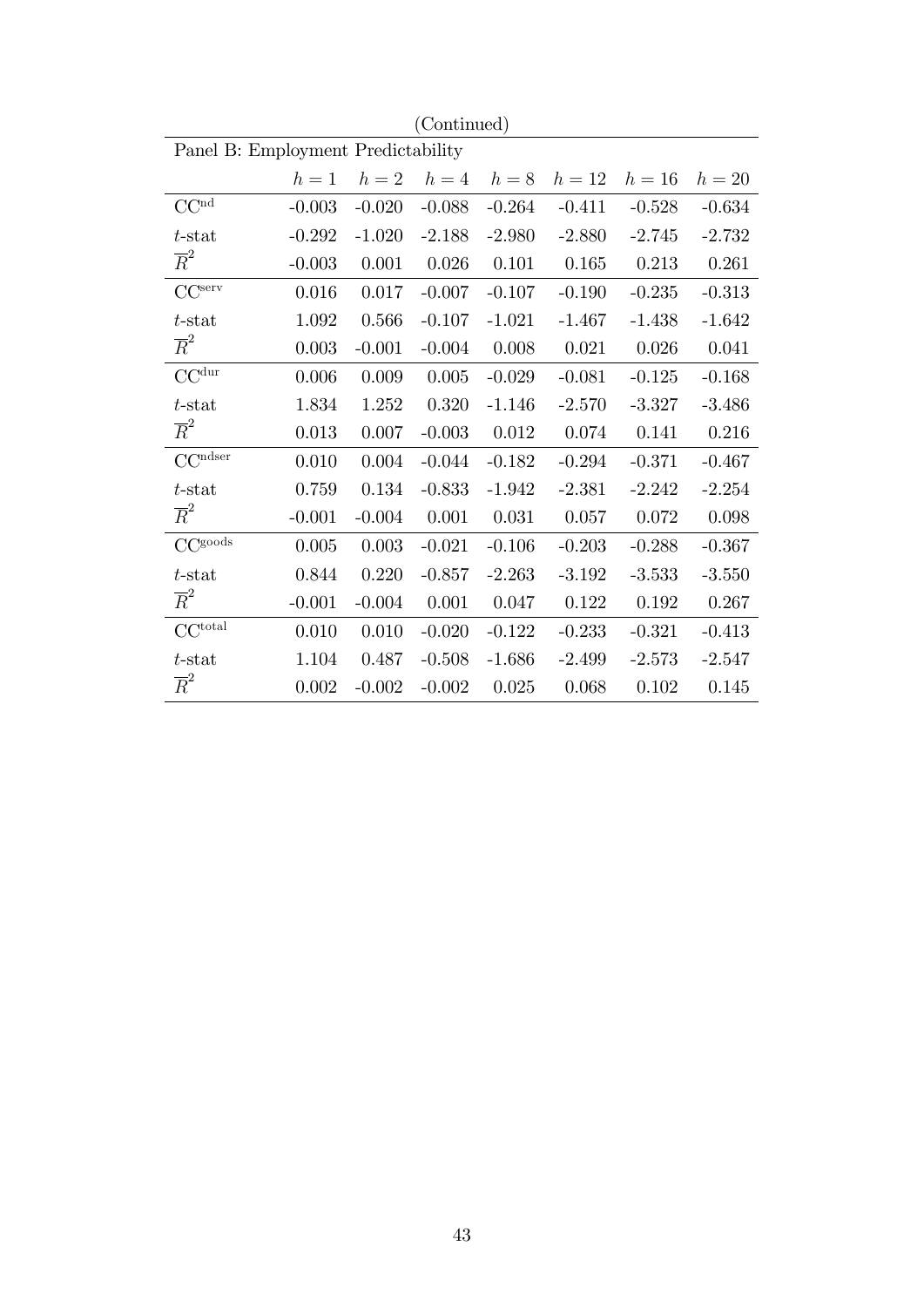## Table 6. Cycle Length

Panel A and B present results from predictive regressions of the h-period ahead log growth in investment and employment, respectively. As predictive variable, we use cyclical consumption extracted using different values of the cycle length parameter  $k$ : three years  $(3y)$ , four years  $(4y)$ , five years  $(5y)$ , six years  $(6y)$ , seven years  $(7y)$ , eight years (8y), nine years (9y), and ten years (10y). For each regression, the table reports the slope estimate, the Newey-West corrected t-statistic (h lags), and the adjusted  $R^2$ statistic. The regressions are estimated over the period 1957Q4 to 2019Q4 across all values of k.

| Panel A: Investment Predictability |          |          |          |          |          |          |          |  |  |
|------------------------------------|----------|----------|----------|----------|----------|----------|----------|--|--|
|                                    | $h=1$    | $h=2$    | $h=4$    | $h=8$    | $h=12$   | $h=16$   | $h=20$   |  |  |
| $CC^{3y}$                          | 0.080    | 0.106    | $-0.022$ | $-0.653$ | $-1.325$ | $-1.771$ | $-1.966$ |  |  |
| $t$ -stat                          | 1.440    | 0.952    | $-0.115$ | $-2.629$ | $-4.264$ | $-4.677$ | $-4.344$ |  |  |
| $\overline{R}^2$                   | 0.012    | 0.005    | $-0.004$ | 0.047    | 0.147    | 0.230    | 0.260    |  |  |
| CC <sup>4y</sup>                   | 0.019    | $-0.016$ | $-0.198$ | $-0.819$ | $-1.368$ | $-1.721$ | $-1.801$ |  |  |
| $t$ -stat                          | 0.443    | $-0.184$ | $-1.313$ | $-3.571$ | $-4.496$ | $-4.255$ | $-3.568$ |  |  |
| $\overline{R}^2$                   | $-0.003$ | $-0.004$ | 0.011    | 0.101    | 0.207    | 0.286    | 0.289    |  |  |
| CC <sup>5y</sup>                   | $-0.012$ | $-0.065$ | $-0.270$ | $-0.810$ | $-1.250$ | $-1.483$ | $-1.569$ |  |  |
| $t$ -stat                          | $-0.337$ | $-0.912$ | $-2.054$ | $-3.612$ | $-3.647$ | $-3.180$ | $-2.864$ |  |  |
| $\overline{R}^2$                   | $-0.003$ | 0.002    | 0.029    | 0.121    | 0.211    | 0.261    | 0.270    |  |  |
| $CC^{6y}$                          | $-0.032$ | $-0.086$ | $-0.274$ | $-0.749$ | $-1.109$ | $-1.341$ | $-1.498$ |  |  |
| $t$ -stat                          | $-1.076$ | $-1.452$ | $-2.344$ | $-2.987$ | $-2.732$ | $-2.595$ | $-2.637$ |  |  |
| $\overline{R}^2$                   | 0.000    | 0.007    | 0.034    | 0.113    | 0.184    | 0.236    | 0.273    |  |  |
| CC <sup>7y</sup>                   | $-0.025$ | $-0.078$ | $-0.245$ | $-0.666$ | $-1.018$ | $-1.300$ | $-1.422$ |  |  |
| $t$ -stat                          | $-0.905$ | $-1.368$ | $-1.977$ | $-2.323$ | $-2.361$ | $-2.578$ | $-2.719$ |  |  |
| $\overline{R}^2$                   | $-0.001$ | 0.005    | 0.028    | 0.095    | 0.166    | 0.239    | 0.261    |  |  |
| $CC^{8y}$                          | $-0.012$ | $-0.052$ | $-0.206$ | $-0.629$ | $-1.003$ | $-1.218$ | $-1.308$ |  |  |
| $t$ -stat                          | $-0.405$ | $-0.795$ | $-1.452$ | $-2.097$ | $-2.514$ | $-2.781$ | $-2.917$ |  |  |
| $\overline{R}^2$                   | $-0.003$ | 0.000    | 0.020    | 0.092    | 0.174    | 0.224    | 0.230    |  |  |
| $CC^{9y}$                          | $-0.011$ | $-0.057$ | $-0.237$ | $-0.687$ | $-1.001$ | $-1.178$ | $-1.231$ |  |  |
| $t$ -stat                          | $-0.334$ | $-0.819$ | $-1.582$ | $-2.289$ | $-2.605$ | $-2.913$ | $-3.032$ |  |  |
| $\overline{R}^2$                   | $-0.003$ | 0.001    | 0.028    | 0.111    | 0.175    | 0.206    | 0.200    |  |  |
| CC <sup>10y</sup>                  | $-0.024$ | $-0.080$ | $-0.263$ | $-0.667$ | $-0.933$ | $-1.086$ | $-1.166$ |  |  |
| $t$ -stat                          | $-0.705$ | $-1.105$ | $-1.691$ | $-2.181$ | $-2.448$ | $-2.857$ | $-3.027$ |  |  |
| $\overline{R}^2$                   | $-0.001$ | 0.007    | 0.036    | 0.104    | 0.147    | 0.170    | 0.176    |  |  |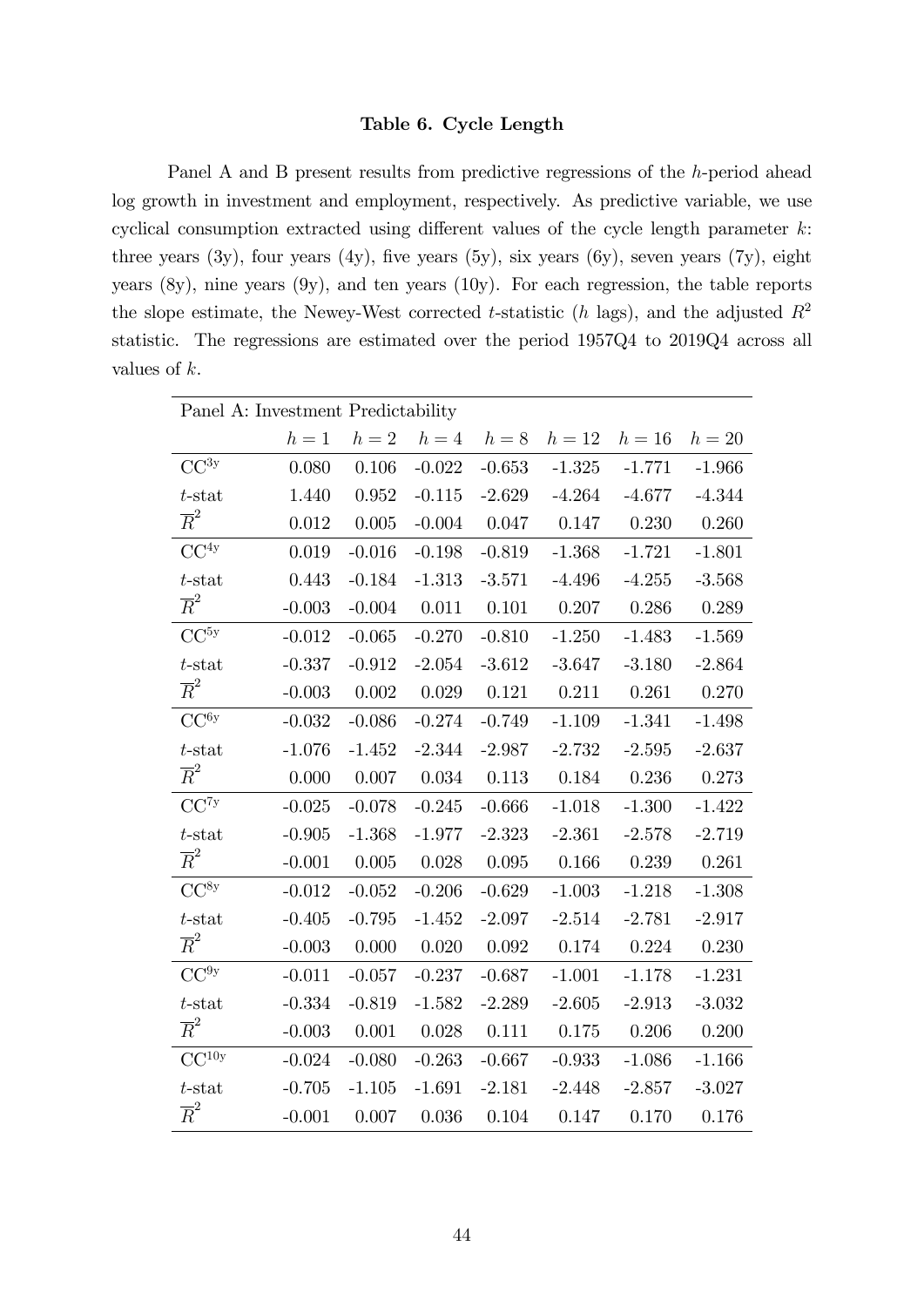|                                    |          |          | (Continued) |          |          |          |          |  |  |
|------------------------------------|----------|----------|-------------|----------|----------|----------|----------|--|--|
| Panel B: Employment Predictability |          |          |             |          |          |          |          |  |  |
|                                    | $h=1$    | $h=2$    | $h=4$       | $h=8$    | $h=12$   | $h=16$   | $h=20$   |  |  |
| $\rm CC^{3y}$                      | 0.049    | 0.077    | 0.079       | $-0.079$ | $-0.298$ | $-0.510$ | $-0.658$ |  |  |
| $t$ -stat                          | 2.836    | 2.144    | 1.117       | $-0.611$ | $-1.470$ | $-2.056$ | $-2.474$ |  |  |
| $\overline{R}^2$                   | 0.056    | 0.041    | 0.011       | 0.002    | 0.047    | 0.113    | 0.160    |  |  |
| CC <sup>4y</sup>                   | 0.024    | 0.028    | $-0.006$    | $-0.188$ | $-0.404$ | $-0.592$ | $-0.683$ |  |  |
| $t$ -stat                          | 1.776    | 0.977    | $-0.108$    | $-1.584$ | $-2.263$ | $-2.639$ | $-2.742$ |  |  |
| $\overline{R}^2$                   | 0.015    | 0.004    | $-0.004$    | 0.038    | 0.121    | 0.203    | 0.229    |  |  |
| CC <sup>5y</sup>                   | 0.007    | $-0.003$ | $-0.061$    | $-0.251$ | $-0.438$ | $-0.579$ | $-0.679$ |  |  |
| $t$ -stat                          | 0.558    | $-0.124$ | $-1.247$    | $-2.553$ | $-2.843$ | $-2.862$ | $-2.817$ |  |  |
| $\overline{R}^2$                   | $-0.002$ | $-0.004$ | 0.010       | 0.088    | 0.174    | 0.239    | 0.280    |  |  |
| $CC^{6y}$                          | $-0.005$ | $-0.022$ | $-0.086$    | $-0.265$ | $-0.429$ | $-0.578$ | $-0.682$ |  |  |
| $t$ -stat                          | $-0.519$ | $-1.129$ | $-2.148$    | $-2.931$ | $-2.903$ | $-2.885$ | $-2.806$ |  |  |
| $\overline{R}^2$                   | $-0.003$ | 0.003    | 0.028       | 0.109    | 0.186    | 0.265    | 0.314    |  |  |
| CC <sup>7y</sup>                   | $-0.008$ | $-0.027$ | $-0.088$    | $-0.253$ | $-0.425$ | $-0.576$ | $-0.666$ |  |  |
| $t$ -stat                          | $-0.933$ | $-1.463$ | $-2.141$    | $-2.672$ | $-2.864$ | $-2.989$ | $-2.870$ |  |  |
| $\overline{R}^2$                   | $-0.001$ | 0.006    | 0.031       | 0.106    | 0.196    | 0.284    | 0.319    |  |  |
| $CC^{8y}$                          | $-0.004$ | $-0.022$ | $-0.083$    | $-0.256$ | $-0.421$ | $-0.550$ | $-0.640$ |  |  |
| $t$ -stat                          | $-0.446$ | $-1.042$ | $-1.804$    | $-2.613$ | $-2.998$ | $-3.101$ | $-2.889$ |  |  |
| $\overline{R}^2$                   | $-0.003$ | 0.003    | 0.030       | 0.118    | 0.208    | 0.277    | 0.306    |  |  |
| CC <sup>9y</sup>                   | $-0.008$ | $-0.029$ | $-0.100$    | $-0.271$ | $-0.418$ | $-0.548$ | $-0.639$ |  |  |
| $t$ -stat                          | $-0.751$ | $-1.309$ | $-2.041$    | $-2.710$ | $-2.959$ | $-3.091$ | $-2.816$ |  |  |
| $\overline{R}^2$                   | $-0.001$ | 0.009    | 0.045       | 0.135    | 0.207    | 0.270    | 0.300    |  |  |
| CC <sup>10y</sup>                  | $-0.011$ | $-0.033$ | $-0.103$    | $-0.259$ | $-0.399$ | $-0.534$ | $-0.639$ |  |  |
| $t$ -stat                          | $-0.969$ | $-1.449$ | $-2.002$    | $-2.451$ | $-2.678$ | $-2.908$ | $-2.703$ |  |  |
| $\overline{R}^2$                   | 0.002    | 0.013    | 0.048       | 0.121    | 0.183    | 0.250    | 0.296    |  |  |

45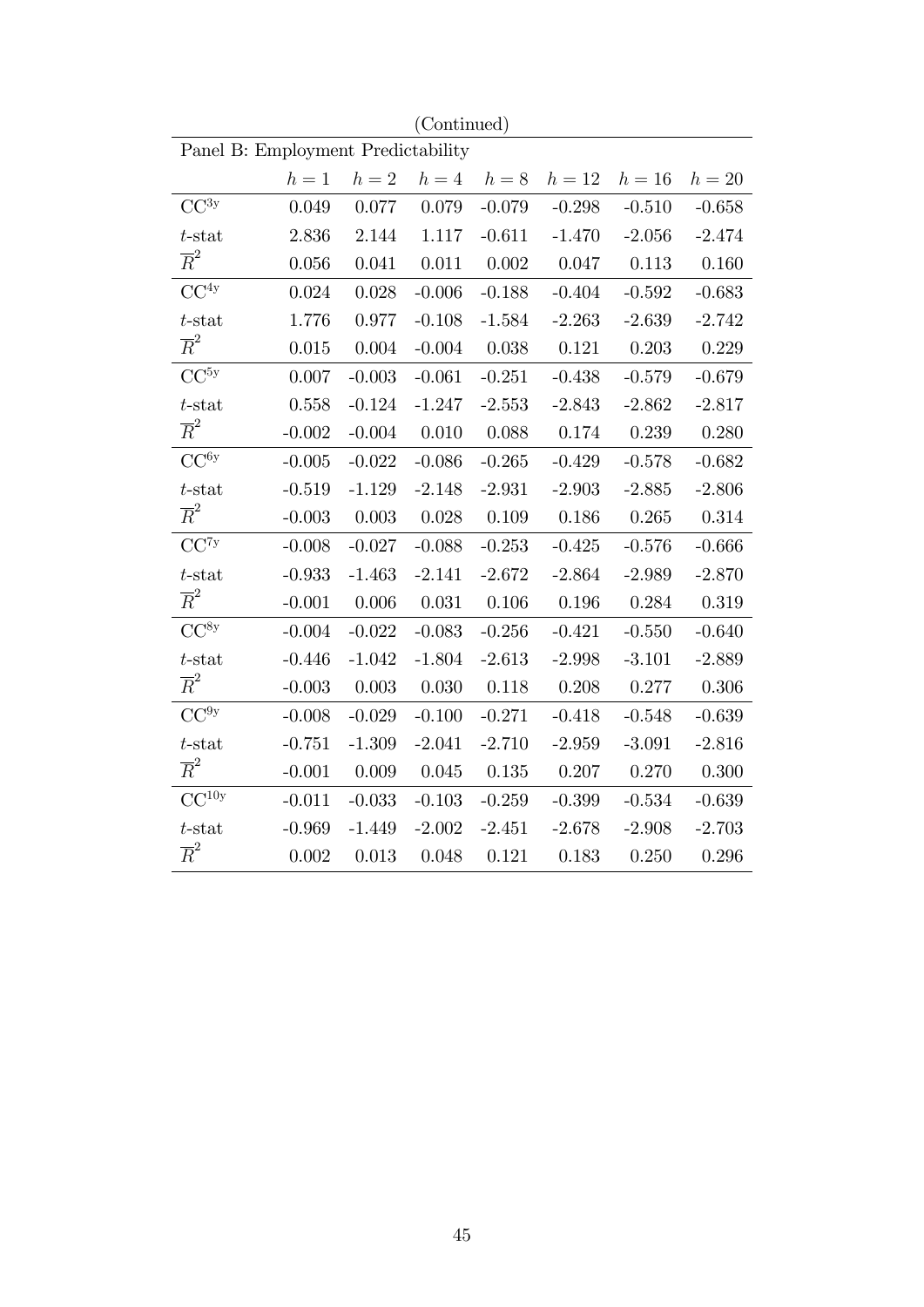## Table 7. Lag Length Specification

Panel A and B present results from predictive regressions of the h-period ahead log growth in investment and employment, respectively. As predictive variable, we use cyclical consumption extracted using the Hamilton filter with  $k = 6$  years and the lag length  $p$  in the range from 1 to 4 quarters. For each regression, the table reports the slope estimate, the Newey-West corrected t-statistic (h lags), and the adjusted  $R^2$  statistic. The regressions are estimated over the period 1955Q4 to 2019Q4 across all values of p.

| Panel A: Investment Predictability |          |          |          |          |          |          |          |  |  |
|------------------------------------|----------|----------|----------|----------|----------|----------|----------|--|--|
|                                    | $h=1$    | $h=2$    | $h=4$    | $h=8$    | $h=12$   | $h=16$   | $h=20$   |  |  |
| $CC^{p=1}$                         | $-0.029$ | $-0.083$ | $-0.266$ | $-0.721$ | $-1.079$ | $-1.294$ | $-1.451$ |  |  |
| $t$ -stat                          | $-1.002$ | $-1.400$ | $-2.333$ | $-3.009$ | $-2.761$ | $-2.579$ | $-2.623$ |  |  |
| $\overline{R}^2$                   | $-0.000$ | 0.006    | 0.029    | 0.099    | 0.168    | 0.213    | 0.247    |  |  |
| $CC^{p=2}$                         | $-0.029$ | $-0.083$ | $-0.266$ | $-0.722$ | $-1.081$ | $-1.299$ | $-1.457$ |  |  |
| $t$ -stat                          | $-0.999$ | $-1.399$ | $-2.328$ | $-2.995$ | $-2.756$ | $-2.584$ | $-2.633$ |  |  |
| $\overline{R}^2$                   | $-0.000$ | 0.006    | 0.029    | 0.099    | 0.168    | 0.214    | 0.249    |  |  |
| $CC^{p=3}$                         | $-0.029$ | $-0.083$ | $-0.266$ | $-0.723$ | $-1.083$ | $-1.307$ | $-1.464$ |  |  |
| $t$ -stat                          | $-0.999$ | $-1.413$ | $-2.306$ | $-2.960$ | $-2.734$ | $-2.585$ | $-2.642$ |  |  |
| $\overline{R}^2$                   | $-0.000$ | 0.006    | 0.029    | 0.099    | 0.168    | 0.216    | 0.250    |  |  |
| $CC^{p=4}$                         | $-0.030$ | $-0.084$ | $-0.265$ | $-0.723$ | $-1.089$ | $-1.319$ | $-1.473$ |  |  |
| $t$ -stat                          | $-1.025$ | $-1.406$ | $-2.262$ | $-2.917$ | $-2.719$ | $-2.596$ | $-2.656$ |  |  |
| $\overline{R}^2$                   | 0.000    | 0.006    | 0.029    | 0.098    | 0.169    | 0.218    | 0.252    |  |  |
| Panel B: Employment Predictability |          |          |          |          |          |          |          |  |  |
|                                    | $h=1$    | $h=2$    | $h=4$    | $h=8$    | $h=12$   | $h=16$   | $h=20$   |  |  |
| $CC^{p=1}$                         | $-0.004$ | $-0.020$ | $-0.081$ | $-0.251$ | $-0.412$ | $-0.554$ | $-0.656$ |  |  |
| $t$ -stat                          | $-0.375$ | $-1.012$ | $-2.048$ | $-2.840$ | $-2.849$ | $-2.833$ | $-2.766$ |  |  |
| $\overline{R}^2$                   | $-0.003$ | 0.001    | 0.022    | 0.090    | 0.166    | 0.234    | 0.277    |  |  |
| $CC^{p=2}$                         | $-0.004$ | $-0.020$ | $-0.082$ | $-0.252$ | $-0.414$ | $-0.557$ | $-0.660$ |  |  |
| $t$ -stat                          | $-0.391$ | $-1.027$ | $-2.059$ | $-2.844$ | $-2.856$ | $-2.844$ | $-2.779$ |  |  |
| $\overline{R}^2$                   | $-0.003$ | 0.001    | 0.022    | 0.091    | 0.168    | 0.236    | 0.280    |  |  |
| $CC^{p=3}$                         | $-0.004$ | $-0.021$ | $-0.082$ | $-0.254$ | $-0.417$ | $-0.562$ | $-0.664$ |  |  |
| $t$ -stat                          | $-0.415$ | $-1.061$ | $-2.053$ | $-2.846$ | $-2.863$ | $-2.854$ | $-2.789$ |  |  |
| $\overline{R}^2$                   | $-0.003$ | 0.001    | 0.022    | 0.091    | 0.170    | 0.239    | 0.283    |  |  |
| $CC^{p=4}$                         | $-0.004$ | $-0.021$ | $-0.082$ | $-0.255$ | $-0.422$ | $-0.568$ | $-0.670$ |  |  |
| $t$ -stat                          | $-0.459$ | $-1.056$ | $-2.029$ | $-2.850$ | $-2.875$ | $-2.871$ | $-2.800$ |  |  |
| $\overline{R}^2$                   | $-0.003$ | 0.001    | 0.022    | 0.092    | 0.173    | 0.244    | 0.286    |  |  |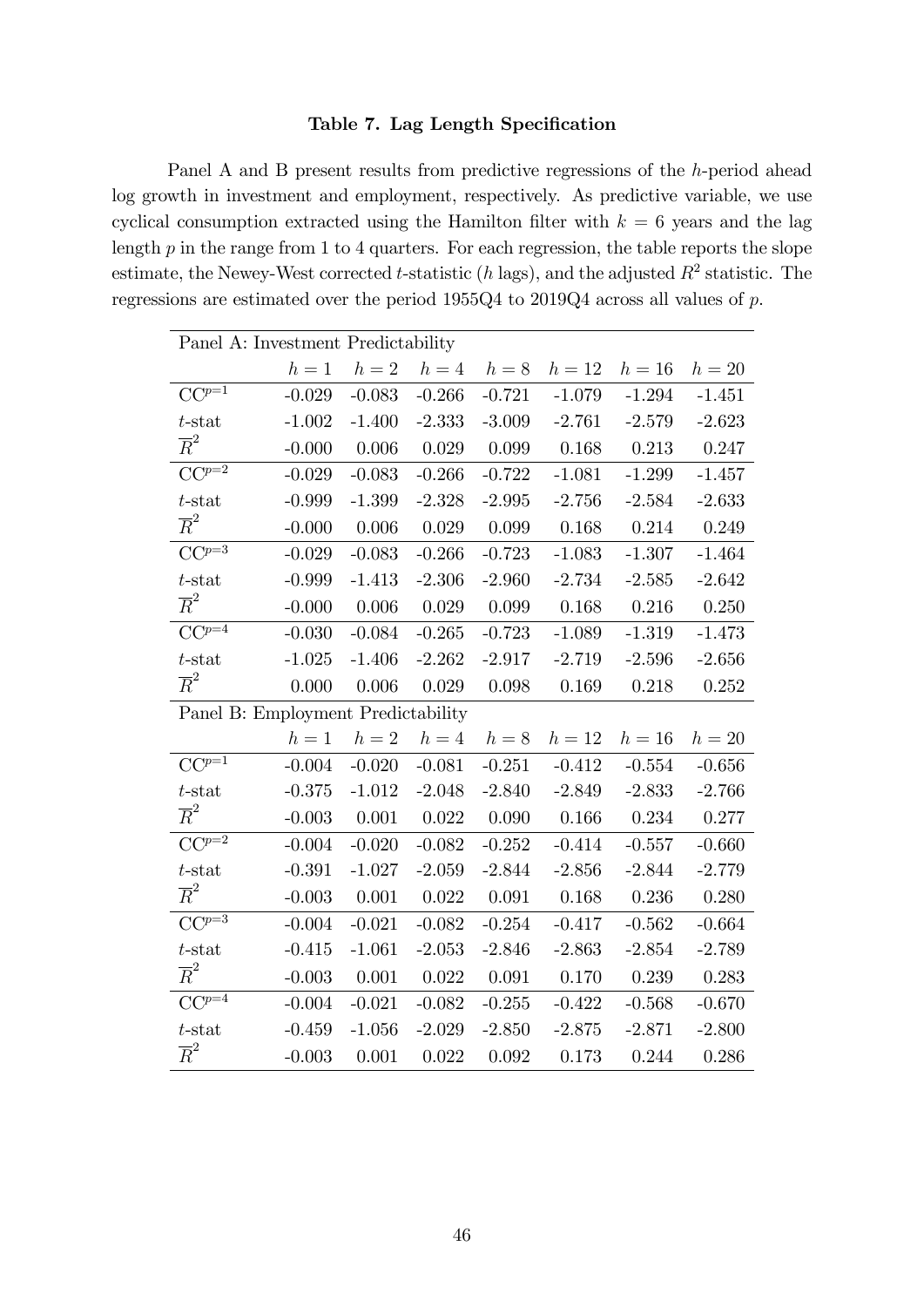#### Table 8. International Evidence

The table presents results from pooled predictive regressions using cyclical consumption to predict either log returns (Panel A), log investment growth (Panel B), or log employment growth (Panel C). The forecast horizon ranges from one quarter  $(h = 1)$ to five years  $(h = 20)$ . The cross-section of countries includes the G10 countries except the U.S. The time period is 1970Q1 to 2019Q4 for returns and investments (Panel A and B) and 1980Q1 to 2019Q4 for employment (Panel C). For each regression, the table reports the slope estimate, the associated t-statistic, and the within  $R^2$ . Following the procedure of Thompson (2011), the standard errors are robust to heteroskedasticity as well as correlation along both the time and the country dimension.

| Panel A: Return Predictability     |          |          |          |          |          |          |          |  |
|------------------------------------|----------|----------|----------|----------|----------|----------|----------|--|
|                                    | $h=1$    | $h=2$    | $h=4$    | $h=8$    | $h=12$   | $h=16$   | $h=20$   |  |
| CC                                 | $-0.287$ | $-0.572$ | $-1.105$ | $-1.868$ | $-2.392$ | $-2.689$ | $-2.690$ |  |
| $t$ -stat                          | $-6.365$ | $-6.300$ | $-6.476$ | $-6.247$ | $-6.309$ | $-6.279$ | $-5.682$ |  |
| $R_{within}^2$                     | 0.020    | 0.037    | 0.066    | 0.095    | 0.111    | 0.113    | 0.099    |  |
| Panel B: Investment Predictability |          |          |          |          |          |          |          |  |
|                                    | $h=1$    | $h=2$    | $h=4$    | $h=8$    | $h=12$   | $h=16$   | $h=20$   |  |
| CC                                 | $-0.010$ | $-0.042$ | $-0.137$ | $-0.392$ | $-0.648$ | $-0.875$ | $-1.028$ |  |
| $t$ -stat                          | $-1.017$ | $-1.894$ | $-3.055$ | $-5.033$ | $-6.198$ | $-6.246$ | $-6.265$ |  |
| $R_{within}^2$                     | 0.000    | 0.003    | 0.014    | 0.055    | 0.099    | 0.144    | 0.173    |  |
| Panel C: Employment Predictability |          |          |          |          |          |          |          |  |
|                                    | $h=1$    | $h=2$    | $h=4$    | $h=8$    | $h=12$   | $h=16$   | $h=20$   |  |
| CC                                 | 0.008    | 0.011    | 0.004    | $-0.052$ | $-0.133$ | $-0.214$ | $-0.280$ |  |
| t-stat                             | 2.304    | 1.387    | 0.210    | $-1.692$ | $-3.548$ | $-5.016$ | $-5.810$ |  |
| $R_{within}^2$                     | 0.010    | 0.006    | 0.000    | 0.016    | 0.062    | 0.118    | 0.166    |  |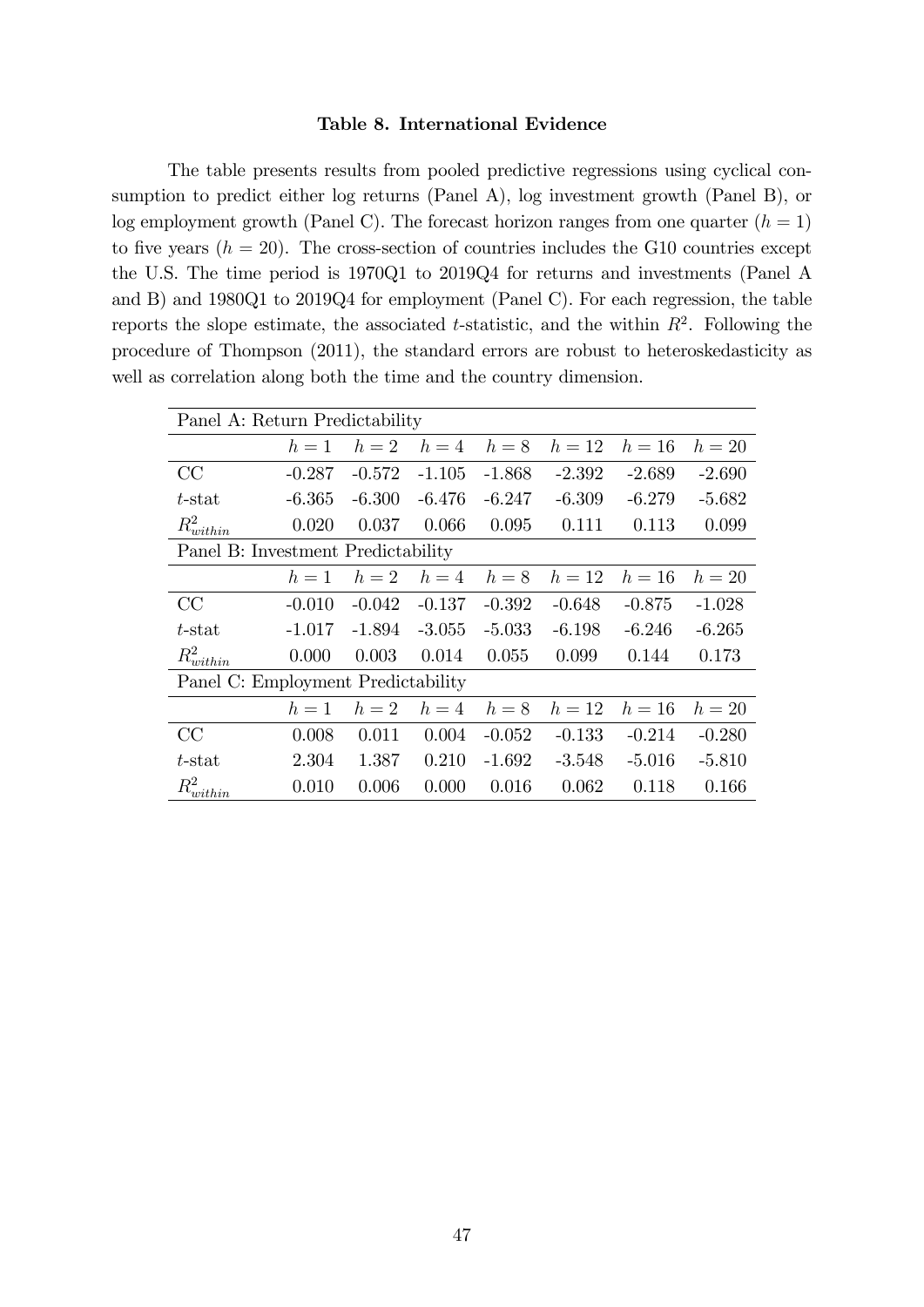#### Table 9. International Evidence: Annual Data

The table presents results from annual pooled predictive regressions using cyclical consumption to predict either log investment growth (Panel A) or log employment growth (Panel B). The forecast horizon ranges from one year  $(h = 1)$  to five years  $(h = 5)$ . The cross-section of countries includes the G10 countries except the U.S. The time period is 1966 to 2019. For each regression, the table reports the slope estimate, the associated t-statistic, and the within  $R^2$ . Following the procedure of Thompson (2011), the standard errors are robust to heteroskedasticity as well as correlation along both the time and the country dimension.

| Panel A: Investment Predictability |          |                   |                                 |          |          |
|------------------------------------|----------|-------------------|---------------------------------|----------|----------|
|                                    |          |                   | $h = 1$ $h = 2$ $h = 3$ $h = 4$ |          | $h=5$    |
| CC                                 | $-0.031$ | $-0.270$          | $-0.523$                        | $-0.752$ | $-0.928$ |
| t-stat                             | $-0.624$ | $-3.608$ $-5.627$ |                                 | $-6.133$ | $-6.409$ |
| $R_{within}^2$                     | 0.001    | 0.027             | 0.063                           | 0.099    | 0.126    |
| Panel B: Employment Predictability |          |                   |                                 |          |          |
|                                    |          |                   | $h = 1$ $h = 2$ $h = 3$ $h = 4$ |          | $h=5$    |
| CC                                 | 0.026    | $-0.015$          | $-0.088$                        | $-0.176$ | $-0.254$ |
| $t$ -stat                          | 1.397    |                   | $-0.413 -1.705$                 | $-2.650$ | $-3.291$ |
| $R_{within}^2$                     | 0.008    | 0.001             | 0.019                           | 0.055    | 0.091    |